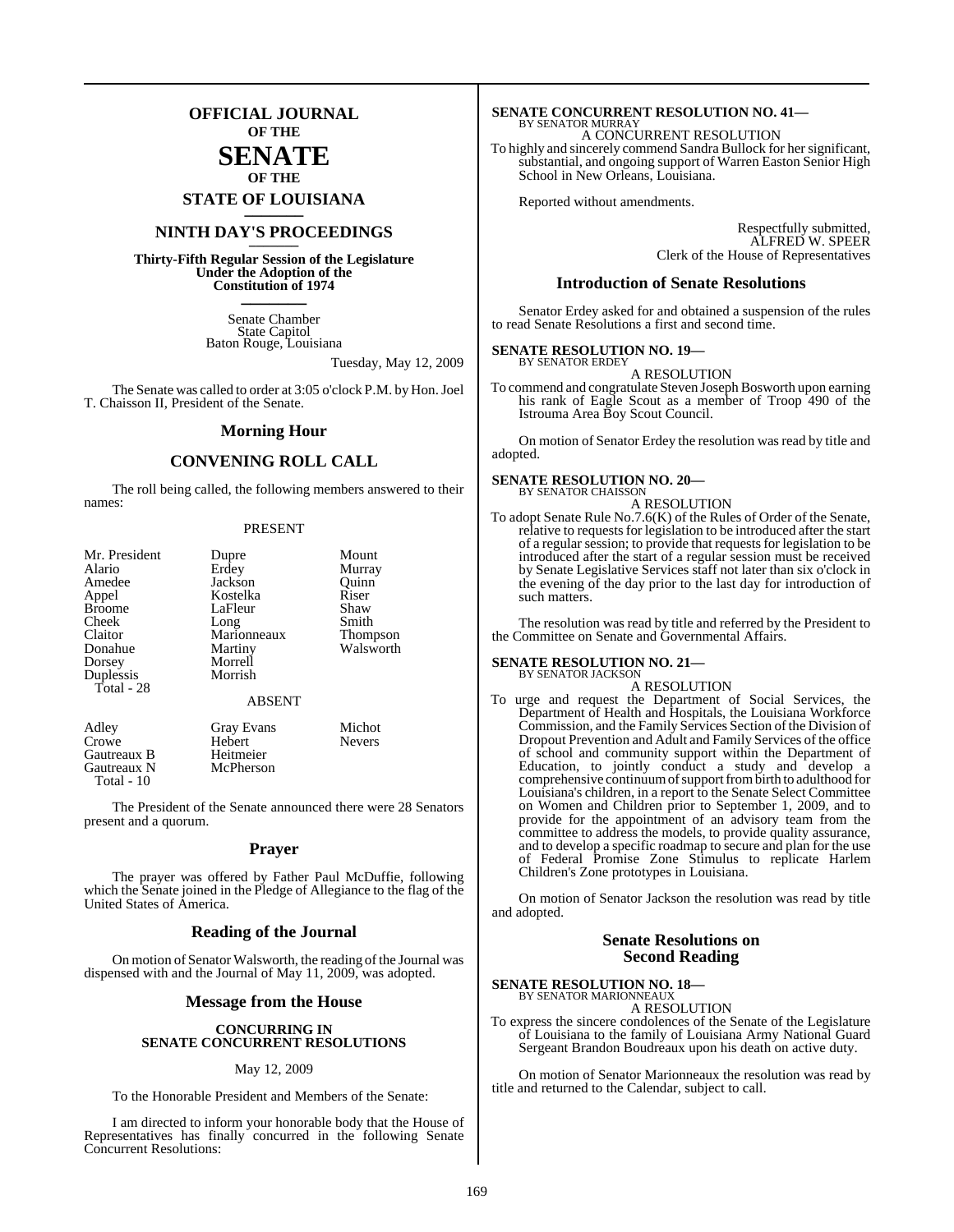# **Page 2 SENATE 9th DAY'S PROCEEDINGS**

May 12, 2009

## **Senate Concurrent Resolutions on Second Reading**

#### **SENATE CONCURRENT RESOLUTION NO. 39—**

BY SENATOR N. GAUTREAUX A CONCURRENT RESOLUTION To designate May 20, 2009, as Louisiana Housing Council Day.

The resolution was read by title. Senator N. Gautreaux moved to adopt the Senate Concurrent Resolution.

## **ROLL CALL**

The roll was called with the following result:

#### YEAS

Mr. President Dupre Morrish<br>Adley Erdev Mount Adley Erdey Mount<br>Alario Gautreaux N Murray Alario Gautreaux N Murray<br>Amedee Gray Evans Nevers Appel<br>Broome Broome Jackson Riser<br>Cheek LaFleur Shaw Claitor Long Smith<br>Crowe Marionneaux Thompson Crowe Marionneaux Thompson<br>
Donahue Martiny Walsworth Donahue Martiny<br>Dorsey McPhers Duplessis Total - 34

Gray Evans Nevers<br>
Hebert Quinn LaFleur Shaw<br>Long Smith McPherson<br>Morrell

#### **NAYS**

Total - 0

ABSENT Gautreaux B Kostelka<br>Heitmeier Michot

Heitmeier Total - 4

The Chair declared the Senate adopted the Senate Concurrent Resolution and ordered it sent to the House.

#### **Message from the House**

#### **ASKING CONCURRENCE IN HOUSE BILLS AND JOINT RESOLUTIONS**

#### May 12, 2009

To the Honorable President and Members of the Senate:

I am directed to inform your honorable body that the House of Representatives has finally passed and asks your concurrence in the following House Bills and Joint Resolutions:

#### **HOUSE BILL NO. 19—**

BY REPRESENTATIVE GISCLAIR AND SENATOR DUPRE AN ACT

To amend and reenact R.S. 34:1651(F), relative to the Greater Lafourche Port Commission; to increase the per diem amount for commission members; and to provide for related matters.

**HOUSE BILL NO. 53—** BY REPRESENTATIVES ELBERT GUILLORY, ARMES, AUBERT, BOBBY BADON, BARROW, CARTER, CHANDLER, ELLINGTON,<br>GISCLAIR, GUINN, HARDY, HAZEL, HOWARD, JOHNSON, KATZ,<br>LAFONTA, LEBAS, MCVEA, MONTOUCET, MORRIS, PETERSON,<br>RICHARD, RICHARDSON, GARY SMITH, JANE SMITH, PATRICIA<br>SMITH,STIAES AN ACT

To amend and reenact Civil Code Article 136(C) and to enact Civil Code Article 136(D), relative to grandparent visitation; to provide for visitation by grandparents and siblings in certain circumstances; and to provide for related matters.

#### **HOUSE BILL NO. 158—**

BY REPRESENTATIVE ANDERS AN ACT

To amend and reenact R.S. 38:3097.3(C)(9), relative to drought relief wells; to provide for the powers and duties of the commissioner of conservation; to provide for temporary agricultural use; and to provide for related matters.

**HOUSE BILL NO. 256—** BY REPRESENTATIVE RICHARDSON AN ACT

To enact Code of Evidence Article 804(B)(7), relative to hearsay exceptions when declarant is unavailable; to allow the introduction of a statement made by a witness when the declarant is unavailable because of actions taken by a party against whom the statement is offered; and to provide for related matters.

# **HOUSE BILL NO. 394—** BY REPRESENTATIVE MONICA

AN ACT

To amend and reenact R.S. 22:821(B)(6), relative to fees collected by the commissioner of insurance; to provide relative to fees collected for registration of securities; to provide relative to fees collected for registration of securities dealers and salesmen; and to provide for related matters.

#### **HOUSE BILL NO. 432—**

BY REPRESENTATIVE BURFORD AN ACT

To amend and reenact R.S. 40:1300.51(3), 1300.52(D)(1), and 1300.53(C)(1) and to enact R.S. 40:1300.51(2)(n), relative to criminal history checks on nonlicensed persons and licensed ambulance personnel; to amend the definition of employer to include pediatric day health care facilities; to make all crimes reportable in background checks; to amend the provisions for waiver; to provide that certain convictions cannot be waived by an employer; and to provide for related matters.

# **HOUSE BILL NO. 442—** BY REPRESENTATIVE SMILEY

AN ACT To amend and reenact R.S. 49:308.3(D), to enact R.S. 32:402.3, and to repeal R.S. 17:282, relative to the Motorcycle Safety, Awareness, and Operator Training Program; to transfer administration of the Motorcycle Safety, Awareness, and Operator Training Program to the Department of Public Safety and Corrections; and to provide for related matters.

#### **HOUSE BILL NO. 512—** BY REPRESENTATIVE GUINN

AN ACT

To enact R.S. 40:1846(I) and (J), relative to the authority of the Liquefied Petroleum Gas Commission; to provide for rules and regulations during a governor's declared emergency or disaster; to provide for the promulgation of rules and regulations; to provide for exceptions to certain rules and regulations and standards; and to provide for related matters.

# **HOUSE BILL NO. 521—** BY REPRESENTATIVE LAFONTA

AN ACT

To enact Chapter 19 of Title 49 of the Louisiana Revised Statutes of 1950, to be comprised of R.S. 49:1221 through 1223, and R.S. 36:4(AA) and 917, to create an advisory council in the governor's office to identify obstacles to the effective delivery of governmental services to Latin Americans and to make recommendations for removal of such obstacles; to provide for membership on the council; to provide for its powers and duties; and to provide for related matters.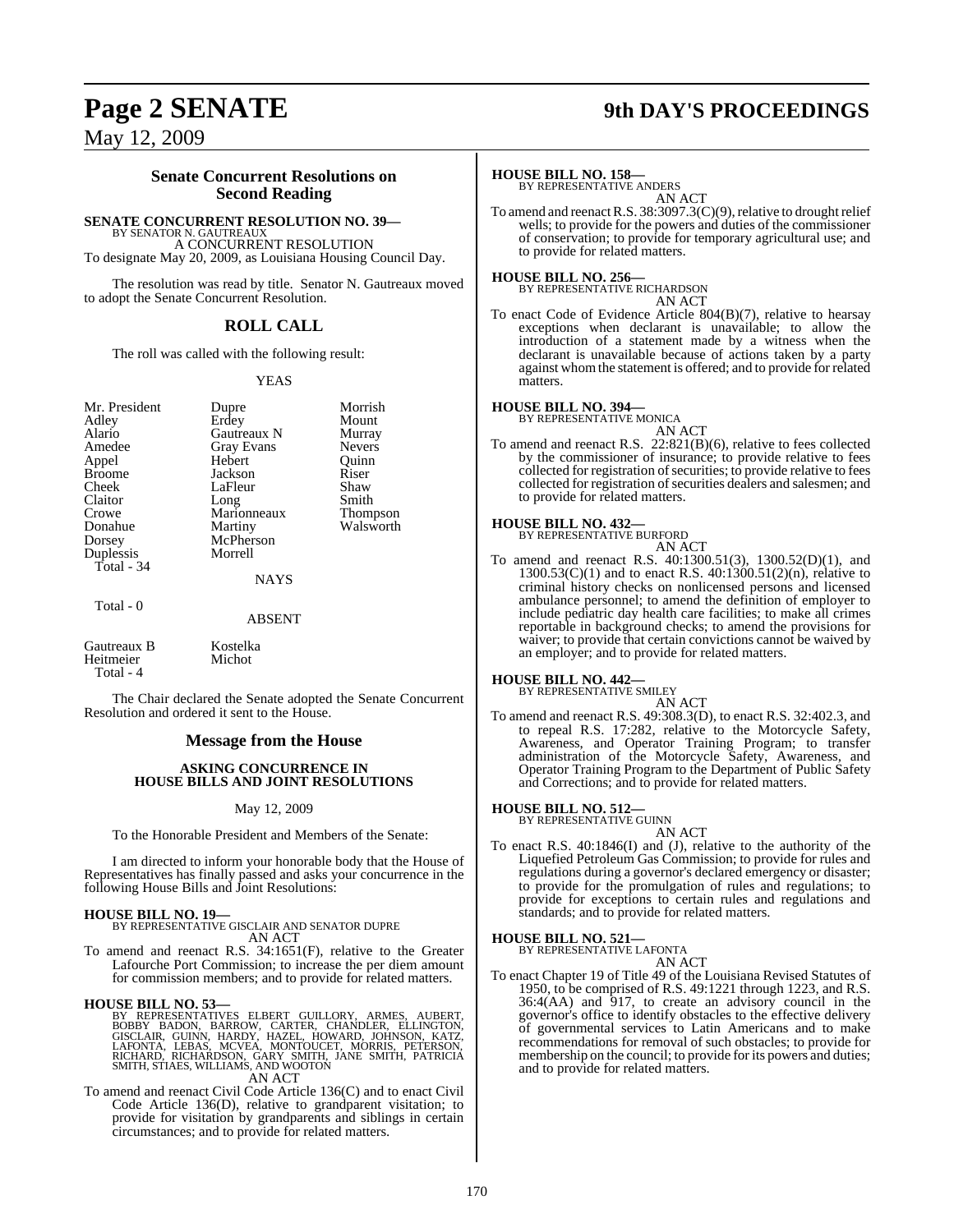# **9th DAY'S PROCEEDINGS Page 3 SENATE**

# May 12, 2009

#### **HOUSE BILL NO. 597—** BY REPRESENTATIVE LITTLE

AN ACT

To enact R.S. 48:252(C)(2)(e), relative to addenda to advertisement for bids; to provide for the electronic transmission of notice of posting addenda to a bidder's e-mail address; and to provide for related matters.

# **HOUSE BILL NO. 600—** BY REPRESENTATIVE JOHNSON

AN ACT

To amend and reenact R.S. 9:315.2(A) and to enact R.S. 9:315.1.1 and 326, relative to support; to provide for the determination of income for the payment of child and spousal support obligations; to provide for redirected income; to provide for deferred income; to provide for the admissibility of evidence of income; to provide for required documentation; and to provide for related matters.

# **HOUSE BILL NO. 652—** BY REPRESENTATIVE NORTON

AN ACT

To amend and reenact R.S. 48:35, relative to the Department of Transportation and Development; to provide with respect to the adoption of minimum safety guidelines by the Department of Transportation and Development for highway design, maintenance, and construction; and to provide for related matters.

**HOUSE BILL NO. 671—** BY REPRESENTATIVES WILLMOTT, BURFORD, TIM BURNS, CHANEY, HINES, LANDRY, AND MILLS

AN ACT

To amend and reenact R.S. 40:1299.39(A)(1)(a)(ii)(introductory paragraph) and  $1299.41(A)(10)$ , relative to medical malpractice; to add occupations to the definition of health care provider under the private and state medical malpractice acts; and to provide for related matters.

**HOUSE BILL NO. 720—**<br>BY REPRESENTATIVES JANE SMITH, BOBBY BADON, BALDONE, BARROW, BILLIOT, HENRY BURNS, TIM BURNS, CHAMPAGNE,<br>CHANEY, CONNICK, CORTEZ, DOERGE, DOVE, DOWNS, ELLINGTON,<br>FANNIN, GISCLAIR, ELBERT GUILLORY, MIC AN ACT

To enact the Louisiana Tax Delinquency Amnesty Act of 2009; to provide for definitions; to require the Department of Revenue to establish a tax amnesty program as provided for in this Act; to provide for terms and conditions of the program; to provide for the disposition of the monies collected pursuant to the tax amnesty program; to provide for an effective date; and to provide for related matters.

**HOUSE BILL NO. 726—** BY REPRESENTATIVE AUBERT

- AN ACT
- To enact R.S. 32:387(L), relative to special permits issued by the Department of Transportation and Development; to authorize the governor to delegate authority to the secretary of the Department of Transportation and Development to waive certain permit requirements during certain times; to authorize the Department of Transportation and Development to promulgate rules and regulations; and to provide for related matters.

### **HOUSE BILL NO. 786—**

BY REPRESENTATIVE SAM JONES AN ACT

To enact R.S. 34:322.1 and to repeal R.S. 34:322, relative to the Morgan City Harbor and Terminal District; to provide for the board of commissioners; to provide for certain powers; and to provide for related matters.

#### **HOUSE BILL NO. 855—**

BY REPRESENTATIVE HENDERSON AN ACT

To amend and reenact R.S. 32:71(B)(1) and to enact R.S. 32:71(C), (D), and (E), relative to multilane highways; to restrict vehicles to driving in the left-hand lane on multilane highways; to provide for a restriction regarding the speed of a vehicle traveling in a left-hand lane; and to provide for related matters.

> Respectfully submitted, ALFRED W. SPEER Clerk of the House of Representatives

#### **House Bills and Joint Resolutions on First Reading**

Senator Long asked for and obtained a suspension of the rules to read House Bills and Joint Resolutions a first and second time by title and refer them to Committee.

#### **HOUSE BILL NO. 19—**

BY REPRESENTATIVE GISCLAIR AND SENATOR DUPRE AN ACT

To amend and reenact R.S. 34:1651(F), relative to the Greater Lafourche Port Commission; to increase the per diem amount for commission members; and to provide for related matters.

The bill was read by title and referred by the President to the Committee on Transportation, Highways and Public Works.

#### **HOUSE BILL NO. 53—**

BY REPRESENTATIVES ELBERT GUILLORY, ARMES, AUBERT,<br>BOBBY BADON, BARROW, CARTER, CHANDLER, ELLINGTON,<br>GISCLAIR, GUINN, HARDY, HAZEL, HOWARD, JOHNSON, KATZ,<br>LAFONTA, LEBAS, MCVEA, MONTOUCET, MORRIS, PETERSON,<br>RICHARD, RICHAR AN ACT

To amend and reenact Civil Code Article 136(C) and to enact Civil Code Article 136(D), relative to grandparent visitation; to provide for visitation by grandparents and siblings in certain circumstances; and to provide for related matters.

The bill was read by title and referred by the President to the Committee on Judiciary A.

# **HOUSE BILL NO. 158—** BY REPRESENTATIVE ANDERS

AN ACT

To amend and reenact R.S.  $38:3097.3(C)(9)$ , relative to drought relief wells; to provide for the powers and duties of the commissioner of conservation; to provide for temporary agricultural use; and to provide for related matters.

The bill was read by title and referred by the President to the Committee on Natural Resources.

**HOUSE BILL NO. 256—** BY REPRESENTATIVE RICHARDSON AN ACT

To enact Code of Evidence Article 804(B)(7), relative to hearsay exceptions when declarant is unavailable; to allow the introduction of a statement made by a witness when the declarant is unavailable because of actions taken by a party against whomthe statement is offered; and to provide for related matters.

The bill was read by title and referred by the President to the Committee on Judiciary A.

#### **HOUSE BILL NO. 394—**

BY REPRESENTATIVE MONICA AN ACT

To amend and reenact R.S. 22:821(B)(6), relative to fees collected by the commissioner of insurance; to provide relative to fees collected for registration of securities; to provide relative to fees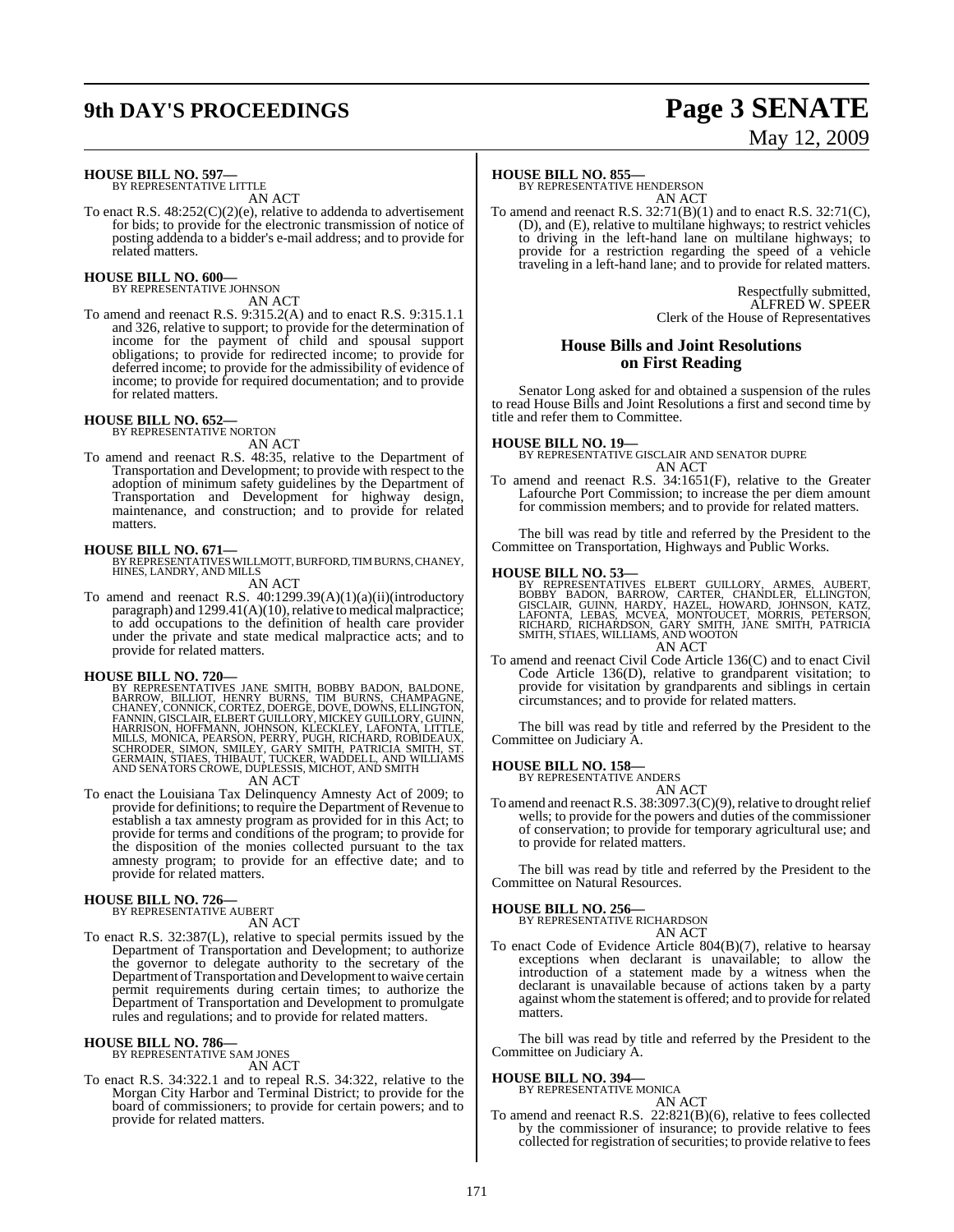# **Page 4 SENATE 9th DAY'S PROCEEDINGS**

collected for registration of securities dealers and salesmen; and to provide for related matters.

The bill was read by title and referred by the President to the Committee on Insurance.

# **HOUSE BILL NO. 432—** BY REPRESENTATIVE BURFORD

AN ACT

To amend and reenact R.S. 40:1300.51(3), 1300.52(D)(1), and 1300.53(C)(1) and to enact R.S. 40:1300.51(2)(n), relative to criminal history checks on nonlicensed persons and licensed ambulance personnel; to amend the definition of employer to include pediatric day health care facilities; to make all crimes reportable in background checks; to amend the provisions for waiver; to provide that certain convictions cannot be waived by an employer; and to provide for related matters.

The bill was read by title and referred by the President to the Committee on Health and Welfare.

# **HOUSE BILL NO. 442—** BY REPRESENTATIVE SMILEY

AN ACT

To amend and reenact R.S. 49:308.3(D), to enact R.S. 32:402.3, and to repeal R.S. 17:282, relative to the Motorcycle Safety, Awareness, and Operator Training Program; to transfer administration of the Motorcycle Safety, Awareness, and Operator Training Program to the Department of Public Safety and Corrections; and to provide for related matters.

The bill was read by title and referred by the President to the Committee on Transportation, Highways and Public Works.

#### **HOUSE BILL NO. 512—** BY REPRESENTATIVE GUINN

AN ACT

To enact R.S. 40:1846(I) and (J), relative to the authority of the Liquefied Petroleum Gas Commission; to provide for rules and regulations during a governor's declared emergency or disaster; to provide for the promulgation of rules and regulations; to provide for exceptions to certain rules and regulations and standards; and to provide for related matters.

The bill was read by title and referred by the President to the Committee on Natural Resources.

#### **HOUSE BILL NO. 521—** BY REPRESENTATIVE LAFONTA

AN ACT

To enact Chapter 19 of Title 49 of the Louisiana Revised Statutes of 1950, to be comprised of R.S. 49:1221 through 1223, and R.S. 36:4(AA) and 917, to create an advisory council in the governor's office to identify obstacles to the effective delivery of governmental services to Latin Americans and to make recommendations for removal of such obstacles; to provide for membership on the council; to provide for its powers and duties; and to provide for related matters.

The bill was read by title and referred by the President to the Committee on Senate and Governmental Affairs.

#### **HOUSE BILL NO. 597—** BY REPRESENTATIVE LITTLE

AN ACT

To enact R.S. 48:252(C)(2)(e), relative to addenda to advertisement for bids; to provide for the electronic transmission of notice of posting addenda to a bidder's e-mail address; and to provide for related matters.

The bill was read by title and referred by the President to the Committee on Transportation, Highways and Public Works.

#### **HOUSE BILL NO. 600—**

BY REPRESENTATIVE JOHNSON AN ACT

To amend and reenact R.S. 9:315.2(A) and to enact R.S. 9:315.1.1 and 326, relative to support; to provide for the determination of income for the payment of child and spousal support obligations; to provide for redirected income; to provide for deferred income; to provide for the admissibility of evidence of income; to provide for required documentation; and to provide for related matters.

The bill was read by title and referred by the President to the Committee on Judiciary A.

#### **HOUSE BILL NO. 652—**

BY REPRESENTATIVE NORTON AN ACT

To amend and reenact R.S. 48:35, relative to the Department of Transportation and Development; to provide with respect to the adoption of minimum safety guidelines by the Department of Transportation and Development for highway design, maintenance, and construction; and to provide for related matters.

The bill was read by title and referred by the President to the Committee on Transportation, Highways and Public Works.

**HOUSE BILL NO. 671—** BY REPRESENTATIVES WILLMOTT, BURFORD, TIM BURNS, CHANEY, HINES, LANDRY, AND MILLS AN ACT

To amend and reenact R.S. 40:1299.39(A)(1)(a)(ii)(introductory paragraph) and 1299.41(A)(10), relative to medical malpractice; to add occupations to the definition of health care provider under the private and state medical malpractice acts; and to provide for related matters.

The bill was read by title and referred by the President to the Committee on Judiciary A.

#### **HOUSE BILL NO. 720—**

BY REPRESENTATIVES JANE SMITH, BOBBY BADON, BALDONE,<br>BARROW, BILLIOT, HENRY BURNS, TIM BURNS, CHAMPAGNE,<br>CHANEY, CONNICK, CORTEZ, DOERGE, DOVE, DOWNS, ELLINGTON,<br>FANNIN, GISCLAIR, ELBERT GUILLORY, MICKEY GUILLORY, GUINN,<br>H AN ACT

To enact the Louisiana Tax Delinquency Amnesty Act of 2009; to provide for definitions; to require the Department of Revenue to establish a tax amnesty program as provided for in this Act; to provide for terms and conditions of the program; to provide for the disposition of the monies collected pursuant to the tax amnesty program; to provide for an effective date; and to provide for related matters.

The bill was read by title and referred by the President to the Committee on Revenue and Fiscal Affairs.

#### **HOUSE BILL NO. 726—**

BY REPRESENTATIVE AUBERT

#### AN ACT

To enact R.S. 32:387(L), relative to special permits issued by the Department of Transportation and Development; to authorize the governor to delegate authority to the secretary of the Department of Transportation and Development to waive certain permit requirements during certain times; to authorize the Department of Transportation and Development to promulgate rules and regulations; and to provide for related matters.

The bill was read by title and referred by the President to the Committee on Transportation, Highways and Public Works.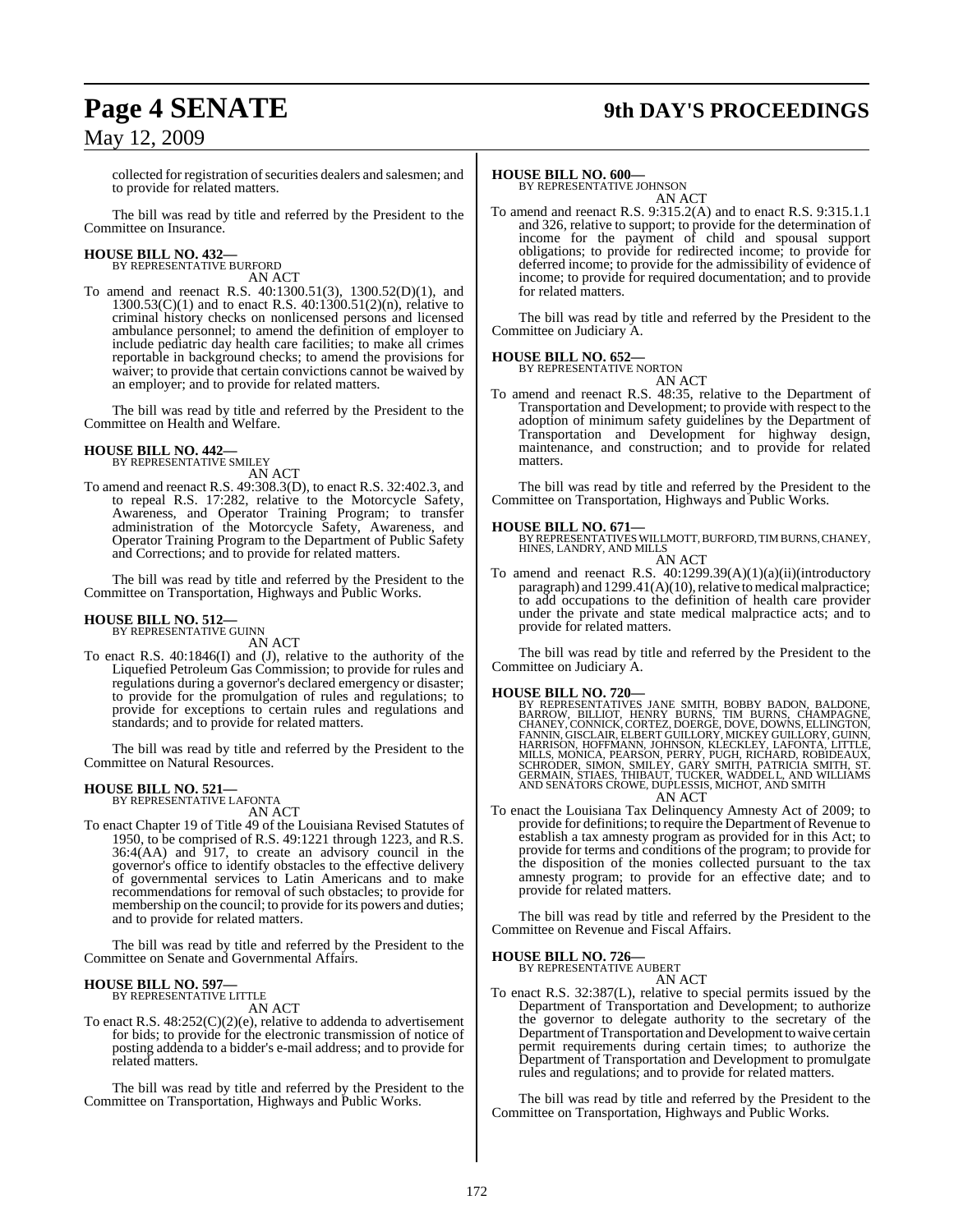# **9th DAY'S PROCEEDINGS Page 5 SENATE**

# **HOUSE BILL NO. 786—** BY REPRESENTATIVE SAM JONES

AN ACT

To enact R.S. 34:322.1 and to repeal R.S. 34:322, relative to the Morgan City Harbor and Terminal District; to provide for the board of commissioners; to provide for certain powers; and to provide for related matters.

The bill was read by title and referred by the President to the Committee on Transportation, Highways and Public Works.

# **HOUSE BILL NO. 855—** BY REPRESENTATIVE HENDERSON

AN ACT

To amend and reenact R.S.  $32:71(B)(1)$  and to enact R.S.  $32:71(C)$ , (D), and (E), relative to multilane highways; to restrict vehicles to driving in the left-hand lane on multilane highways; to provide for a restriction regarding the speed of a vehicle traveling in a left-hand lane; and to provide for related matters.

The bill was read by title and referred by the President to the Committee on Transportation, Highways and Public Works.

#### **Message from the House**

#### **ASKING CONCURRENCE IN HOUSE CONCURRENT RESOLUTIONS**

May 12, 2009

To the Honorable President and Members of the Senate:

I am directed to inform your honorable body that the House of Representatives has finally passed and asks your concurrence in the following House Concurrent Resolutions:

#### **HOUSE CONCURRENT RESOLUTION NO. 110—** BY REPRESENTATIVE HUTTER A CONCURRENT RESOLUTION

To recognize April 6 through the 10 as National Work Zone Safety Awareness Week.

> Respectfully submitted, ALFRED W. SPEER Clerk of the House of Representatives

#### **House Concurrent Resolutions**

Senator Crowe asked for and obtained a suspension of the rules to read House Concurrent Resolutions a first and second time.

#### **HOUSE CONCURRENT RESOLUTION NO. 110—** BY REPRESENTATIVE HUTTER

A CONCURRENT RESOLUTION

To recognize April 6 through the 10 as National Work Zone Safety Awareness Week.

The resolution was read by title. Senator Crowe moved to concur in the House Concurrent Resolution.

### **ROLL CALL**

The roll was called with the following result:

#### YEAS

| Mr. President | Dupre             | Morrish       |
|---------------|-------------------|---------------|
| Adley         | Erdey             | Mount         |
| Alario        | Gautreaux N       | Murray        |
| Amedee        | <b>Gray Evans</b> | <b>Nevers</b> |
| Appel         | Hebert            | Ouinn         |
| <b>Broome</b> | Jackson           | Riser         |
| Cheek         | LaFleur           | Shaw          |
| Claitor       | Long              | Smith         |
| Crowe         | Marionneaux       | Thompson      |

Donahue Martiny Walsworth<br>
Dorsey McPherson Duplessis Total - 34

McPherson<br>Morrell **NAYS** 

ABSENT

Gautreaux B Kostelka Heitmeier Total - 4

Total - 0

The Chair declared the Senate had concurred in the House Concurrent Resolution and ordered it returned to the House.

#### **Reports of Committees**

The following reports of committees were received and read:

#### **REPORT OF COMMITTEE ON**

#### **JUDICIARY B**

Senator Daniel R. Martiny, Chairman on behalf of the Committee on Judiciary B, submitted the following report:

#### May 12, 2009

To the President and Members of the Senate:

I am directed by your Committee on Judiciary B to submit the following report:

#### **SENATE BILL NO. 56—**

BY SENATOR DONAHUE

AN ACT To amend and reenact R.S. 15:1094.1(A), relative to the Florida Parishes Juvenile Justice District; to provide for the composition of the board of commissioners of the Florida Parishes Juvenile Justice Commission; to provide for the appointment of one additional commissioner for a four-year term; to provide certain terms, conditions and procedures; and to provide for related matters.

Reported with amendments.

# **SENATE BILL NO. 58—** BY SENATOR SHAW

AN ACT

To amend and reenact R.S. 15:555(A)(3), relative to sexual assault task force; to provide for membership; and to provide for related matters.

Reported with amendments.

**SENATE BILL NO. 121—** BY SENATOR LONG

#### AN ACT

To enact R.S. 11:609, relative to retired peace officers; to allow officers to purchase their firearms upon retirement; to provide for criteria; and to provide for related matters.

Reported favorably.

#### **SENATE BILL NO. 125**

BY SENATOR THOMPSON

AN ACT To amend and reenactR.S. 33:1448(G) and to enactR.S. 33:1448(U), relative to sheriffs; to provide for the premium costs of group hospital, health, and life insurance for retired sheriffs and deputy sheriffs in Madison Parish; to provide for eligibility; to provide for an effective date; and to provide for related matters.

Reported with amendments.

# May 12, 2009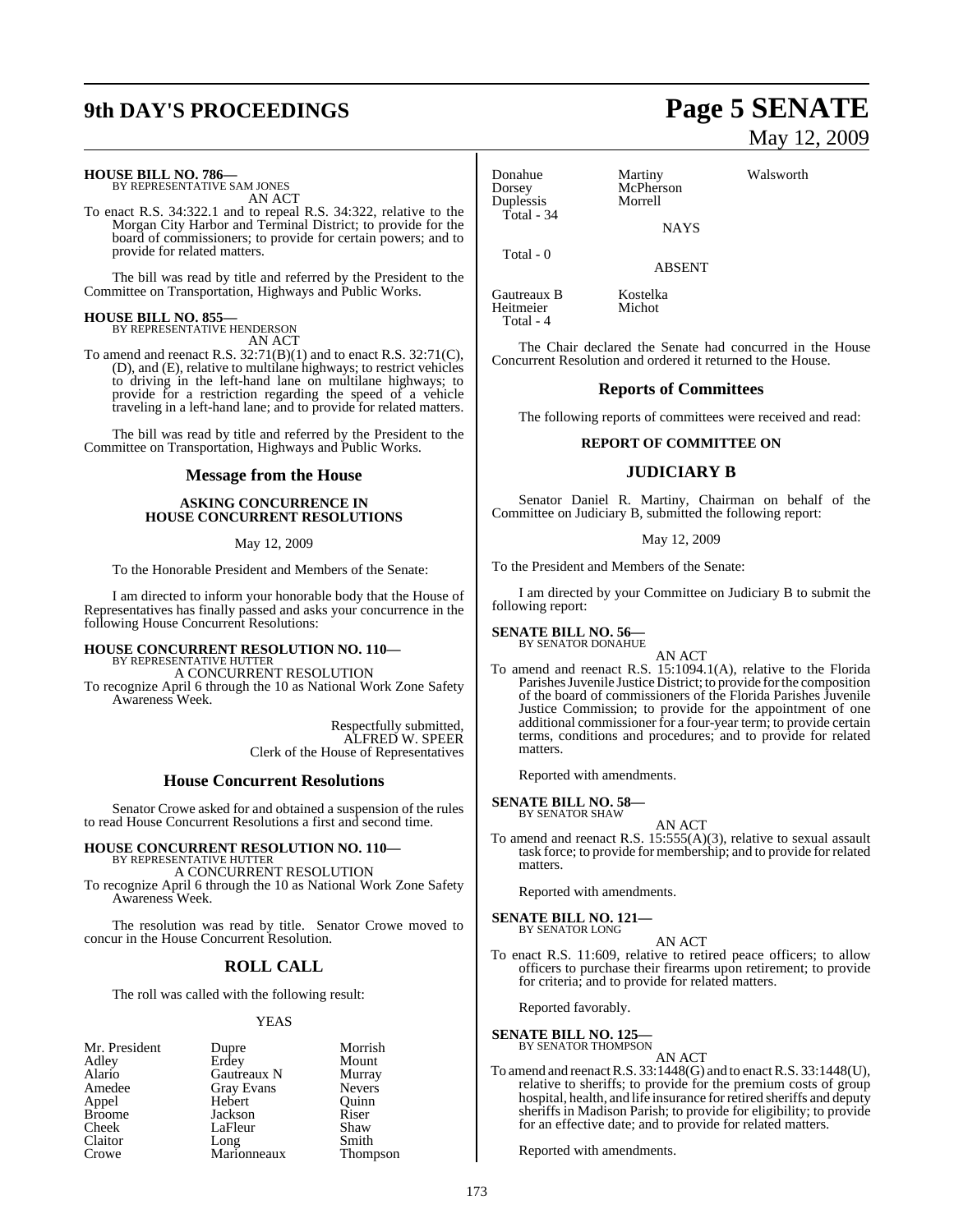# **Page 6 SENATE 9th DAY'S PROCEEDINGS**

May 12, 2009

#### **SENATE BILL NO. 273—** BY SENATOR MARTINY

AN ACT

To enact R.S.  $27:306(C)(2)(a)(iii)$  and (5), relative to the Video Draw Poker Devices Control Law; to provide relative to the requirements for qualified truck stop facilities; and to provide for related matters.

Reported with amendments.

# **SENATE BILL NO. 284—** BY SENATOR HEBERT

AN ACT

To enact R.S. 26:74(E), relative to local license and permit fees; to provide for wholesaler of beverages of high alcoholic content; to provide for restrictions; and to provide for related matters.

Reported favorably.

Respectfully submitted, DANIEL R. MARTINY Chairman

#### **REPORT OF COMMITTEE ON**

## **JUDICIARY C**

Senator Yvonne Dorsey, Chairman on behalf of the Committee on Judiciary C, submitted the following report:

#### May 12, 2009

To the President and Members of the Senate:

I am directed by your Committee on Judiciary C to submit the following report:

# **SENATE BILL NO. 31—** BY SENATOR ADLEY

AN ACT

To amend and reenact R.S. 14:102.1, relative to offenses affecting public sensibility; to provide for the reclassification of certain acts as aggravated cruelty to an animal; to provide for penalties for unjustified causing of physical pain, suffering or death of an animal, and to provide for related matters.

Reported with amendments.

# **SENATE BILL NO. 115—** BY SENATOR MARTINY

AN ACT

To enact Section 5 of Subpart A of Part V of Chapter 1 of Title 14 of the Louisiana Revised Statutes of 1950, to be comprised of R.S. 14:89.6, relative to human-animal hybrids; to prohibit humananimal hybrids; to provide for criminal elements; to provide for definitions; to provide for penalties; and to provide for related matters.

Reported with amendments.

# **SENATE BILL NO. 132—** BY SENATOR DORSEY

AN ACT

To enact R.S. 14:30(A)(10) and Code of Criminal Procedure Art. 905.4(A)(13), relative to the crime of first degree murder and aggravated circumstances; to provide for elements of such crime; and to provide for related matters.

Reported favorably.

#### **SENATE BILL NO. 135—** BY SENATOR HEITMEIER

AN ACT

To amend and reenact R.S. 14:112.2(B), relative to offenses affecting law enforcement; to provide relative to fraudulent portrayal of

a law enforcement officer or firefighter; to provide for definitions; and to provide for related matters.

Reported with amendments.

#### **SENATE BILL NO. 145—**

BY SENATORS CROWE, APPEL, DUPLESSIS, MICHOT, SMITH AND<br>WALSWORTH AND REPRESENTATIVES HENRY BURNS,<br>CHAMPAGNE, FOIL, LITTLE, MILLS, PERRY, PUGH, ROBIDEAUX,<br>SIMON, SMILEY, JANE SMITH AND THIBAUT AN ACT

To enact R.S. 14:73.8, relative to computer related crimes; to create the crime of "unauthorized use of a wireless router system" for the purpose of downloading, up loading, or selling pornography involving juveniles; to provide for definition; to provide for penalties; and to provide for related matters.

Reported with amendments.

**SENATE BILL NO. 254** BY SENATOR MURRAY

AN ACT

To amend and reenact R.S. 14:35.3(A) and (B)(2), relative to the crime of domestic abuse battery; to provide for definitions; and to provide for related matters.

Reported with amendments.

Respectfully submitted, YVONNE DORSEY Chairman

## **REPORT OF COMMITTEE ON**

#### **ENVIRONMENTAL QUALITY**

Senator Lee "Jody" Amedee, Chairman on behalf of the Committee on Environmental Quality, submitted the following report:

#### May 12, 2009

To the President and Members of the Senate:

I am directed by your Committee on Environmental Quality to submit the following report:

# **SENATE BILL NO. 140—** BY SENATOR RISER

AN ACT To amend and reenactR.S. 30:2373(D) and to enact R.S. 30:2373(F), relative to certain hazardous materials; to provide a standard of care with respect to the handling or storing of a hazardous material; to provide for reimbursement of emergency response costs of a release of a hazardous material, waste, or substance; to provide for situations when reimbursement from the Oil Spill Contingency Fund is not applicable; to provide for penalties, terms, and conditions; and to provide for related matters.

Reported with amendments.

**SENATE BILL NO. 317—** BY SENATOR HEBERT

AN ACT

To amend and reenact R.S. 30:2159.1, relative to construction and demolition debris solid waste facilities; to provide certain restrictions; to provide certain exceptions; to provide an effective date; and to provide for related matters.

Reported with amendments.

Respectfully submitted, LEE "JODY" AMEDEE Chairman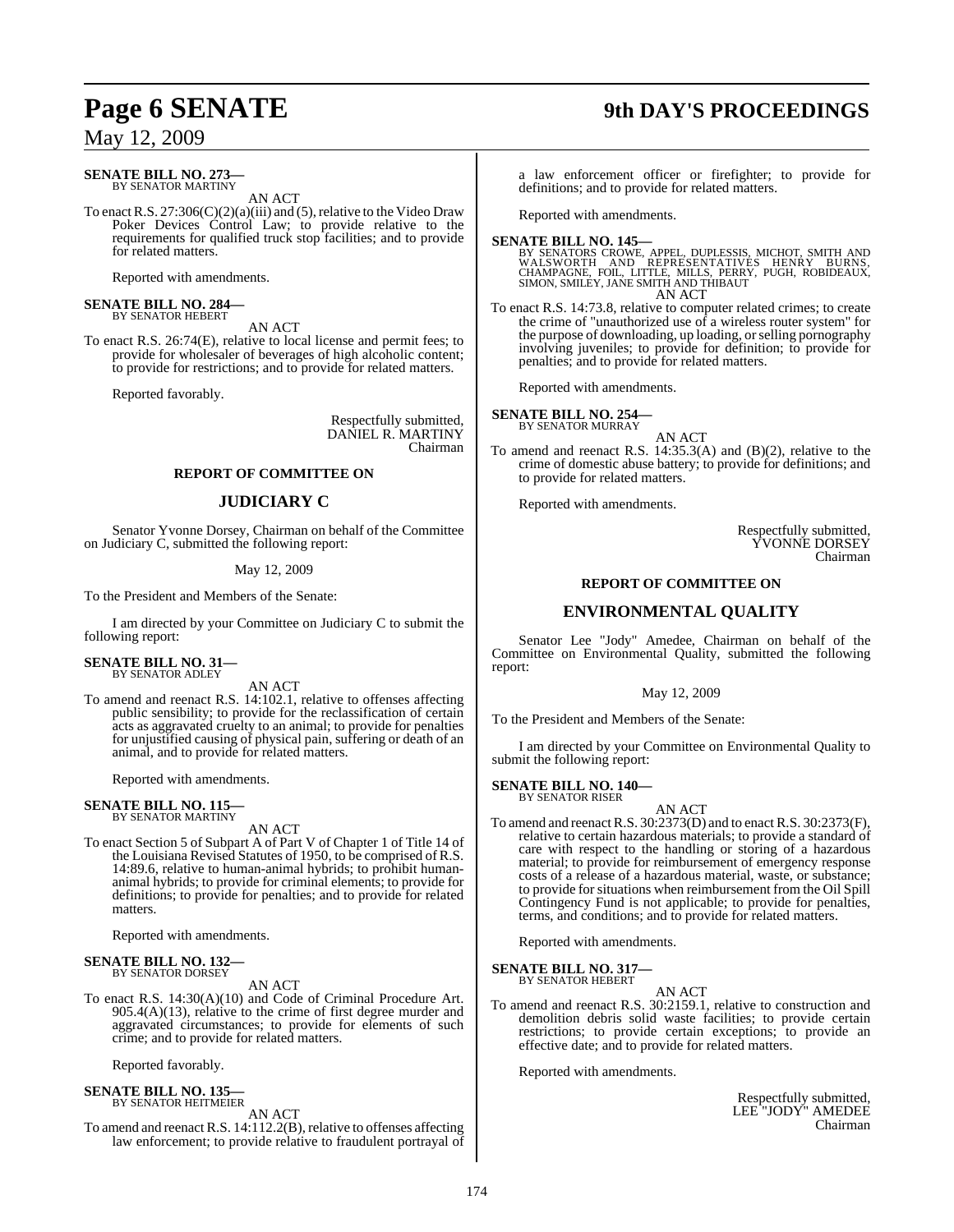# **9th DAY'S PROCEEDINGS Page 7 SENATE**

#### **REPORT OF COMMITTEE ON**

#### **JUDICIARY A**

Senator Julie Quinn, Chairman on behalf of the Committee on Judiciary A, submitted the following report:

May 12, 2009

To the President and Members of the Senate:

I am directed by your Committee on Judiciary A to submit the following report:

#### **SENATE BILL NO. 60—** BY SENATOR KOSTELKA

AN ACT

To amend and reenact Civil Code Article 3497, and to enact R.S. 3:4278.1(G) and 4278.2(G), relative to liberative prescription; to increase the prescriptive period for an action for damages for the harvesting of timber without the consent of the owner; to provide relative to an action for damages caused by the harvesting and sale of timber without the consent of the owner; and to provide for related matters.

Reported favorably.

# **SENATE BILL NO. 70—** BY SENATOR MURRAY

AN ACT

To enact R.S. 44:181.7, relative to Orleans Parish; to specify the amount of fees to be collected for notarial archives records by the clerk of court, as ex officio recorder, of the Forty-First Judicial District Court; to provide an effective date; and to provide for related matters.

Reported with amendments.

#### **SENATE BILL NO. 106—** BY SENATOR CHEEK

AN ACT

To enact R.S. 29:735.5, relative to civil liability of health care providers and health care personnel; to provide immunity for health care providers and health care personnel during a declared state of emergency who render or fail to render emergency care, health care services, first aid, ambulatory assistance, transportation or care delivery during evacuations of health care provider facilities, during repopulations of such facilities and during the sheltering of such facilities; to provide for definitions, terms, and conditions; to provide for an effective date; and to provide for related matters.

Reported with amendments.

**SENATE BILL NO. 260—**<br>BY SENATORS CLAITOR AND BROOME AND REPRESENTATIVE<br>GREENE

#### AN ACT

To amend and reenact Children's Code Articles 604 and 1512 and R.S. 46:236.2(A)(2), relative to jurisdiction; to provide for exclusive jurisdiction with the East Baton Rouge Family Court; to provide for procedures; to provide for support orders; and to provide for related matters.

Reported with amendments.

#### **HOUSE BILL NO. 182—**

BY REPRESENTATIVE ROBIDEAUX AN ACT

To enact Part III-I of Title 19 of the Louisiana Revised Statutes of 1950, to be comprised of R.S. 19:139 through 139.7, relative to expropriation by a declaration of taking; to authorize the city of

Lafayette and parish of Lafayette to expropriate property for the Kaliste Saloom Road Widening Project; to provide procedures for the expropriation by a declaration of taking; and to provide for related matters.

Reported favorably.

#### **HOUSE BILL NO. 336—** BY REPRESENTATIVE EDWARDS

AN ACT

To amend and reenact Code of Civil Procedure Articles 3432(introductory paragraph) and 3434 and to repeal Code of Civil Procedure Article 3433, relative to successions; to provide for the removal of certain references to inheritance taxes and to the inheritance tax collector in succession procedure; to provide for the payment or delivery of money or property of the deceased by certain financial institutions; and to provide for related matters.

Reported favorably.

**HOUSE BILL NO. 566—** BY REPRESENTATIVE ELLINGTON

AN ACT

To amend and reenact R.S. 13:5104(A), relative to the Governmental Claims Act; to provide relative to venue for suits filed against the state, state agency, and officers or employees of the state or state agency under certain circumstances; and to provide for related matters.

Reported favorably.

**HOUSE BILL NO. 620—** BY REPRESENTATIVE CORTEZ

AN ACT To amend and reenact R.S. 46:438.3(B), 439.1, 439.2(A)(2)(b), 439.3, and 439.4(A)(1) and (3), (C)(1), (D), and (G), relative to the Medical Assistance Program Integrity Law; to provide for false or fraudulent claims; to provide for qui tam actions; to provide for qui tam procedures; to provide for the recovery awarded to a qui tam plaintiff; to comply with the provisions of section 1909 of the federal Social Security Act to increase by ten percent Louisiana's share of any amounts recovered through a false claims action; and to provide for related matters.

Reported with amendments.

Respectfully submitted, JULIE QUINN Chairman

#### **Senate Bills and Joint Resolutions on Second Reading Reported by Committees**

**SENATE BILL NO. 8—** BY SENATOR N. GAUTREAUX

A JOINT RESOLUTION

Proposing to add Article VII, Section  $10(D)(2)(g)$  of the Constitution of Louisiana, relative to state funds; to authorize the allocation or appropriation of money designated in the official forecast as nonrecurring for a tax refund or tax rebate to anyone required to file a Louisiana individual income tax return; and to specify an election for submission of the proposition to electors and provide a ballot proposition.

Reported with amendments by the Committee on Finance.

#### **SENATE COMMITTEE AMENDMENTS**

Amendments proposed by Senate Committee on Finance to Original Senate Bill No. 8 by Senator N. Gautreaux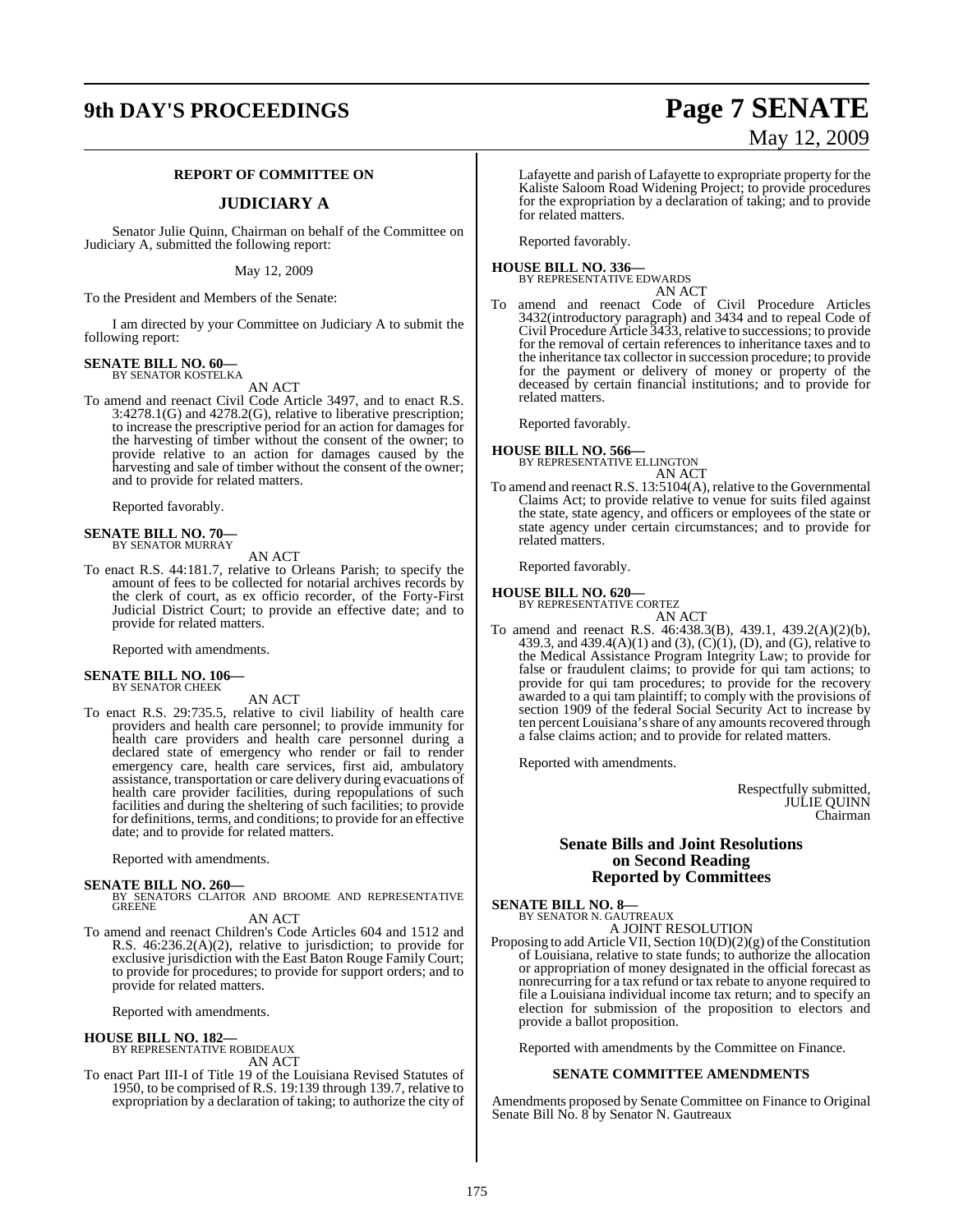# **Page 8 SENATE 9th DAY'S PROCEEDINGS**

## May 12, 2009

#### AMENDMENT NO. 1

On page 2, delete lines 3 and 4, and insert:

 $\tilde{q}(g)$  Providing for appropriations for a tax refund or tax **rebate to anyone required to file a Louisiana individual income tax return, or for appropriations or allocations of such nonrecurring money to the general fund to offset the loss of current collections caused by such tax refunds or tax rebates. Such appropriations or allocations**"

#### AMENDMENT NO. 2

On page 2, at the end of line 9, change "14" to "12" and on line 10, change "2009" to "2010"

#### AMENDMENT NO. 3

On page 2, line 15, after "appropriate" insert "or allocate"

On motion of Senator Michot, the committee amendment was adopted. The amended bill was read by title, ordered engrossed and passed to a third reading.

# **SENATE BILL NO. 20—** BY SENATOR CHAISSON

AN ACT

To repeal R.S. 11:1601(3)(b), relative to district attorneys; to provide for eligibility into the District Attorneys' Retirement System; to remove certain prohibitions; and to provide for related matters.

Reported favorably by the Committee on Retirement. On motion of Senator Morrell, the bill was read by title, ordered engrossed and passed to a third reading.

#### **SENATE BILL NO. 28—** BY SENATOR ALARIO

AN ACT

To enact R.S. 47:1992.1, relative to inspection of assessment lists; to change the inspection period for assessment lists in Jefferson Parish; to provide for an effective date; and to provide for related matters.

Reported favorably by the Committee on Local and Municipal Affairs. On motion of Senator Gray Evans, the bill was read by title, ordered engrossed and passed to a third reading.

#### **SENATE BILL NO. 43—** BY SENATOR MURRAY

AN ACT

To amend and reenact R.S. 33:9108(E) and to enact R.S. 33:9106.2(D), relative to the Orleans Parish Communication District; to provide for an extension of the special fixed rate emergency telephone service charge; to provide relative to reestablishing the original charge; and to provide for related matters.

Reported with amendments by the Committee on Local and Municipal Affairs.

#### **SENATE COMMITTEE AMENDMENTS**

Amendments proposed by Senate Committee on Local and Municipal Affairs to Original Senate Bill No. 43 by Senator Murray

AMENDMENT NO. 1 On page 1, between lines 10 and 11, insert: "\* \* \*"

## AMENDMENT NO. 2

 $\frac{\text{A<sub>NILIVLI} \times \text{B}}{\text{On page 2, line 2, insert:}}</sub>$ </sub> "\* \* \*"

On motion of Senator Gray Evans, the committee amendment was adopted. The amended bill was read by title, ordered engrossed and passed to a third reading.

**SENATE BILL NO. 44—**<br>BY SENATORS MORRISH, ERDEY, MCPHERSON, MOUNT AND SHAW<br>AND REPRESENTATIVE PERRY AN ACT

To designate the Gibbstown bridge on Louisiana Highway 27 in Cameron Parish asthe "Conway LeBleu Memorial Bridge", and to provide for related matters.

Reported favorably by the Committee on Transportation, Highways and Public Works. On motion of Senator McPherson, the bill was read by title, ordered engrossed and passed to a third reading.

#### **SENATE BILL NO. 49—** BY SENATOR ERDEY

AN ACT

To enact R.S. 13:2575.3, relative to administrative adjudication for code and ordinance violations; to provide for procedures for Livingston Parish; and to provide for related matters.

Reported favorably by the Committee on Local and Municipal Affairs. On motion of Senator Gray Evans, the bill was read by title, ordered engrossed and passed to a third reading.

**SENATE BILL NO. 55—** BY SENATORS DUPRE AND MORRISH AND REPRESENTATIVES DOVE AND ST. GERMAIN AN ACT

To amend and reenact R.S. 56:699.1 and 699.2, relative to issuance of hunting licenses; to require completion of a firearm and hunter education course by certain persons; to provide with respect to persons authorized to issue hunting licenses; to prohibit certain actions; and to provide for related matters.

Reported with amendments by the Committee on Natural Resources.

#### **SENATE COMMITTEE AMENDMENTS**

Amendments proposed by Senate Committee on Natural Resources to Original Senate Bill No. 55 by Senator Dupre

#### AMENDMENT NO. 1

On page 1, line 2, delete "and 699.2" and insert "699.2 and 699.8(B),"

#### AMENDMENT NO. 2

On page 1, line 5, after "actions;" insert "to provide for temporary firearm and hunter education deferral license; to provide for nonresident temporary firearm and hunter education deferral license; to provide an effective date;"

#### AMENDMENT NO. 3

On page 1, line 7, delete "and 699.2" and insert ", 699.2 and 699.8(B),"

#### AMENDMENT NO. 4

On page 2, after line 9, insert

"\* \* \* §699.8. Temporary firearm and hunter education deferral license

\* \* \* B. The deferral license shall be available to a person only one time. The fee for such deferral license shall be ten dollars **for residents and one hundred ten dollars for nonresidents**. For residents, the deferral license shall be valid for one month from the date of issuance and shall be issued in lieu of basic hunting, big game, bow, primitive firearms, and state waterfowl licenses, turkey hunting stamps, and WMA hunting permits. For nonresidents, the deferral license shall be valid for five consecutive calendar days and shall be purchased in addition to **lieu of** nonresident basic hunting, big game, bow, primitive firearms, and state waterfowl licenses, turkey hunting stamps, or WMA hunting permits. \* \* \*

Section 2. This Act shall become effective upon signature by the governor or, if not signed by the governor, upon expiration of the time for bills to become law without signature by the governor, as provided by Article III, Section 18 of the Constitution of Louisiana.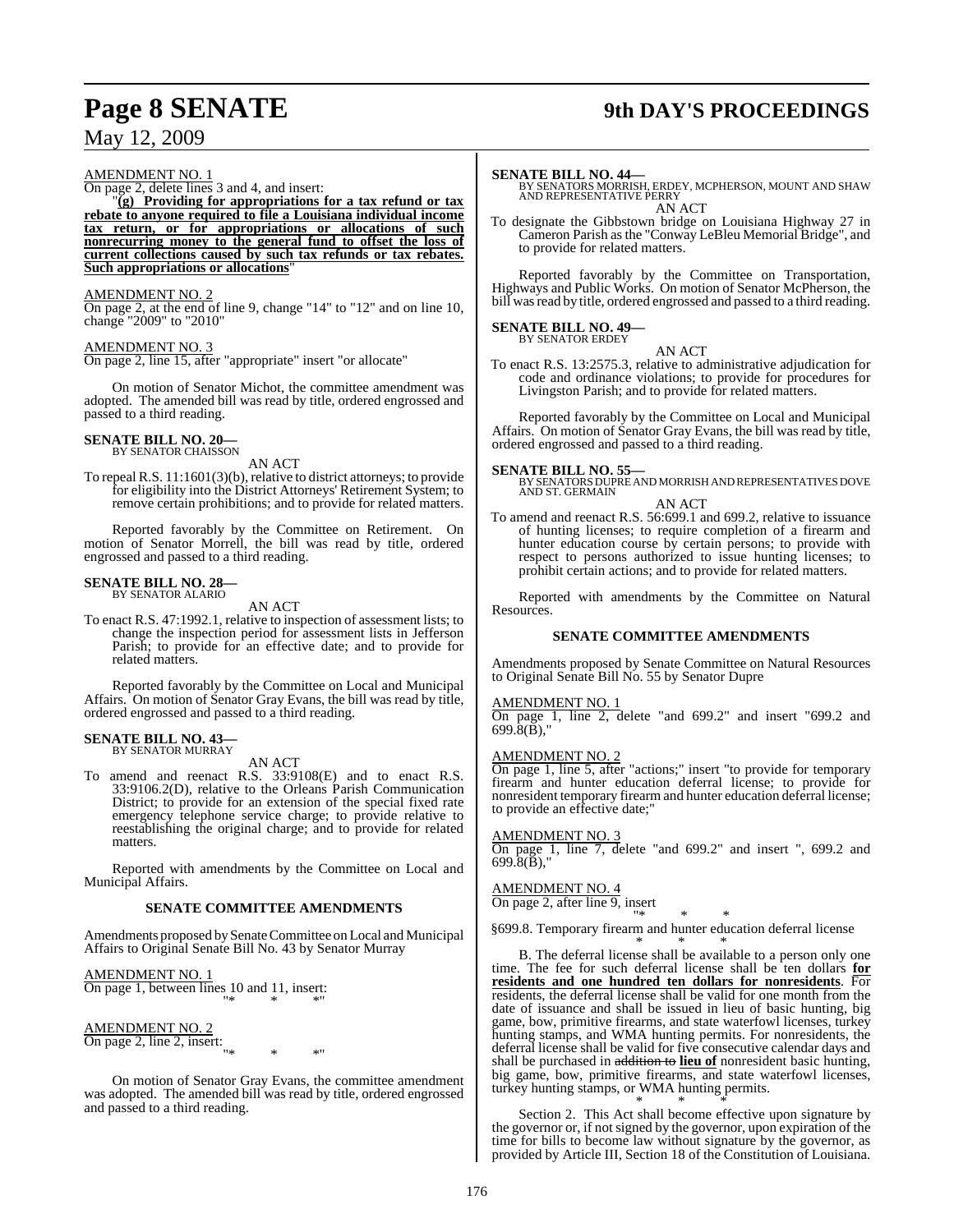# **9th DAY'S PROCEEDINGS Page 9 SENATE**

# May 12, 2009

If vetoed by the governor and subsequently approved by the legislature, this Act shall become effective on the day following such approval."

On motion of Senator Dupre, the committee amendment was adopted. The amended bill was read by title, ordered engrossed and passed to a third reading.

# **SENATE BILL NO. 64—** BY SENATOR DONAHUE

AN ACT

To authorize and provide for the transfer of certain state property; to provide for the property description; to provide for reservation of mineral rights; to provide for terms and conditions; and to provide for related matters.

Reported without action by the Committee on Natural Resources. On motion of Senator Dupre, the bill was read by title and recommitted to the Committee on Health and Welfare.

# **SENATE BILL NO. 66—** BY SENATOR DUPRE

AN ACT

To enact R.S. 38:329.4, relative to levees; to provide relative to the powers and duties of the North Lafourche Conservation, Levee and Drainage District; to provide relative to bonding and taxing authority of the district; and to provide for related matters.

Reported favorably by the Committee on Transportation, Highways and Public Works. On motion of Senator McPherson, the bill was read by title, ordered engrossed and passed to a third reading.

**SENATE BILL NO. 95—**<br>BY SENATORS MARTINY AND MORRELL AND REPRESENTATIVES<br>BILLIOT, GISCLAIR, LABRUZZO, LIGI, LOPINTO, TALBOT AND<br>WILLMOTT

AN ACT

To amend and reenact R.S. 33:2536.2 and to enact R.S. 33:2476.4, relative to Jefferson Parish; to provide for a secretary for any municipal fire and police civil service board in Jefferson Parish; to provide for the assignment of secretarial duties for the Jefferson Parish Fire Civil Service Board; to provide for an effective date; and to provide for related matters.

Reported with amendments by the Committee on Local and Municipal Affairs.

#### **SENATE COMMITTEE AMENDMENTS**

Amendments proposed by Senate Committee on Local and Municipal Affairs to Original Senate Bill No. 95 by Senator Martiny

#### AMENDMENT NO. 1

On page 2, line 6, after "secretary" and before "**in one**" delete "by"

#### AMENDMENT NO. 2

On page 2, line 8, change "e**E**mploying" to "**By** employing"

#### AMENDMENT NO. 3

On page 2, line 13, change "**Assigning**" to "**By assigning**"

On motion of Senator Gray Evans, the committee amendment was adopted. The amended bill was read by title, ordered engrossed and passed to a third reading.

#### **SENATE BILL NO. 117—** BY SENATOR ERDEY

AN ACT

To enact R.S. 33:3887.3, relative to sewerage districts; to authorize an increase in per diem payable to board members of the Livingston Parish Sewer District No. 2; and to provide for related matters.

Reported with amendments by the Committee on Local and Municipal Affairs.

#### **SENATE COMMITTEE AMENDMENTS**

Amendments proposed by Senate Committee on Local and Municipal Affairs to Original Senate Bill No. 117 by Senator Erdey

#### AMENDMENT NO. 1

On page 1, line 10, after "**Livingston**" and before "**pay**" delete "**may**" and insert "**shall**"

On motion of Senator Gray Evans, the committee amendment was adopted. The amended bill was read by title, ordered engrossed and passed to a third reading.

## **SENATE BILL NO. 118—**

BY SENATOR ERDEY

To enact R.S. 33:3887.3, relative to sewerage districts; to authorize an increase in per diem payable to board members of the Livingston Parish Sewer District No. 1; and to provide for related matters.

AN ACT

Reported with amendments by the Committee on Local and Municipal Affairs.

#### **SENATE COMMITTEE AMENDMENTS**

Amendments proposed by Senate Committee on Local and Municipal Affairs to Original Senate Bill No. 118 by Senator Erdey

#### AMENDMENT NO. 1

On page 1, line 10, after "**Livingston**" and before "**pay**" delete "**may**" and insert "**shall**"

On motion of Senator Gray Evans, the committee amendment was adopted. The amended bill was read by title, ordered engrossed and passed to a third reading.

#### **SENATE BILL NO. 119—** BY SENATOR ERDEY

AN ACT To enact R.S. 33:4564.7, relative to the Livingston Parish Recreation District No. 3; to increase the per diem of the board of commissioners; and to provide for related matters.

Reported favorably by the Committee on Local and Municipal Affairs. On motion of Senator Gray Evans, the bill was read by title, ordered engrossed and passed to a third reading.

# **SENATE BILL NO. 120—** BY SENATOR ERDEY

#### AN ACT

To authorize the Livingston Parish School Board to create new school districts that overlap the boundaries of existing school districts; to provide relative to the continued collection of prior taxeslevied upon existing school districts; to provide relative to the taxing authority of new school districts; and to provide for related matters.

Reported favorably by the Committee on Education. On motion of Senator Nevers, the bill was read by title, ordered engrossed and passed to a third reading.

# **SENATE BILL NO. 124—** BY SENATOR JACKSON

AN ACT

To amend and reenact R.S. 11:3719(A) and 3720, and to repeal R.S. 11:3731(E), relative to the police pension fund for the city of Shreveport; to provide for authority of the board of trustees; to provide relative to the board's authority to invest the pension fund's assets; to allowthe board to award benefit increases under certain circumstances; to repeal the requirement that the city use excess proceeds for expenses other than payment of pension fund liabilities; to provide for an effective date; and to provide for related matters.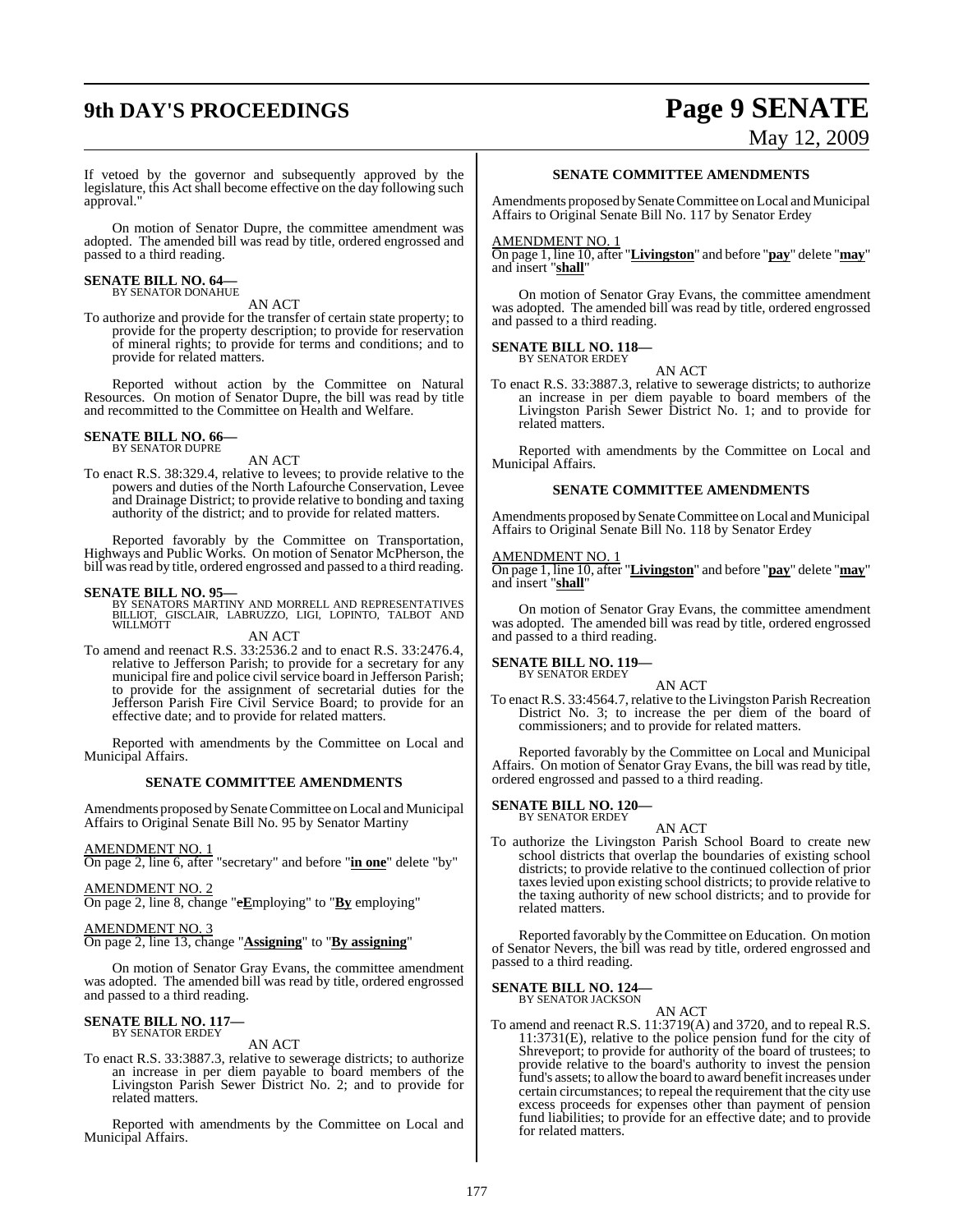# **Page 10 SENATE 9th DAY'S PROCEEDINGS**

## May 12, 2009

Reported favorably by the Committee on Retirement. On motion of Senator Morrell, the bill was read by title, ordered engrossed and passed to a third reading.

# **SENATE BILL NO. 127—**<br>BY SENATOR THOMPSON

AN ACT

To authorize and provide for the transfer of Quebec Road in Madison Parish; to provide for terms and conditions; and to provide for related matters.

Reported with amendments by the Committee on Natural Resources.

#### **SENATE COMMITTEE AMENDMENTS**

Amendments proposed by Senate Committee on Natural Resources to Original Senate Bill No. 127 by Senator Thompson

#### AMENDMENT NO. 1

On page 1, line 9, after "**Service**" insert "**, in exchange of consideration proportionate to the appraised value of the property**"

#### AMENDMENT NO. 2

On page 2, line 7, change "**Untied**" to "**United**"

On motion of Senator Dupre, the committee amendment was adopted. The amended bill was read by title, ordered engrossed and passed to a third reading.

**SENATE BILL NO. 146—**<br>BY SENATORS DUPLESSIS, APPEL, CROWE, MICHOT, SMITH AND<br>WALSWORTH AND REPRESENTATIVES HENRY BURNS,<br>CHAMPAGNE, CORTEZ, FOIL, LITTLE, PUGH, ROBIDEAUX, SIMON,<br>SMILEY, JANE SMITH AND THIBAUT

AN ACT

To amend and reenact R.S. 17:3981(4), 3982(A)(1)(a) and (B),  $3983(C)(1)(a)$ , and  $3991(C)(1)(c)(iii)$  and (E), relative to charter schools; to provide relative to the review and evaluation of charter school proposals; to provide relative to public school facilities and property made available to charter schools; to provide relative to the vote required to convert an existing public school to a charter school; to provide relative to enrollment preferences; to provide relative to support or affiliation with charter schools by certain religious organizations or institutions; and to provide for related matters.

Reported favorably by the Committee on Education. On motion of Senator Nevers, the bill was read by title, ordered engrossed and passed to a third reading.

#### **SENATE BILL NO. 150—** BY SENATOR MURRAY

AN ACT

To amend and reenact R.S. 33:9091.1(F)(2)(a), relative to the Lakeview Crime Prevention District; to expand the application of parcel feesto all parcels within the district; and to provide for related matters.

Reported with amendments by the Committee on Local and Municipal Affairs.

#### **SENATE COMMITTEE AMENDMENTS**

Amendments proposed by Senate Committee on Local and Municipal Affairs to Original Senate Bill No. 150 by Senator Murray

#### AMENDMENT NO. 1

On page 1, line 3, between "district" and ";" insert ", subject to voter approval"

AMENDMENT NO. 2 On page 1, line 15, delete "improved" and insert "improved" AMENDMENT NO. 3

On page 1, line 15, after "(2)(a)" and before "The" insert "**(i)**"

AMENDMENT NO. 4

On page 1, between lines 15 and 16, insert the following:

 $(iii)$  Notwithstanding the provisions of Item (i) of this **Subparagraph, the fee imposed pursuant to this Subsection shall be imposed on all parcels in the district, whether or not improved, as provided by duly adopted resolution of the board of commissioners of the district and after approval by a majority of the registered voters of the district voting on the proposition at an election held for that purpose in accordance with the Louisiana Election Code. Such election shall be held only if requested by duly adopted resolution of the board of commissioners of the district and shall be held only at the 2010 mayoral primary election. If imposition of the fee on all parcels in the district is authorized as provided in this Item, it shall be imposed in the same amount and for the same duration as otherwise authorized pursuant to this Section.**"

On motion of Senator Gray Evans, the committee amendment was adopted. The amended bill was read by title, ordered engrossed and passed to a third reading.

**SENATE BILL NO. 179** BY SENATOR CROWE

AN ACT

To amend and reenact R.S. 34:3494(A) and (B)(5) and (9), 3495(A) and (B), and  $3504(F)$ , to enact R.S.  $34:3494(B)(10)$  and  $(11)$ , and 3506(D), relative to the Louisiana International Deep Water Gulf Transfer Terminal Authority; to provide relative to the jurisdiction of the authority; to increase the membership of the board of commissioners; to remove legislative oversight of rules and regulations for maintenance and operation of the authority; to provide for budgets and financial reports of the authority; and to provide for related matters.

Reported with amendments by the Committee on Transportation, Highways and Public Works.

#### **SENATE COMMITTEE AMENDMENTS**

Amendments proposed by Senate Committee on Transportation, Highways and Public Works to Original Senate Bill No. 179 by Senator Crowe

#### AMENDMENT NO. 1

On page 1, line 6, after "commissioners;" insert "to provide for the terms of office for the board of commissioners;

AMENDMENT NO. 2 On page 2, at the end of line 15, change "seven" to "**six**"

AMENDMENT NO. 3 On page 3, between lines 11 and 12, insert: "\* \* \*"

On motion of Senator McPherson, the committee amendment was adopted. The amended bill was read by title, ordered engrossed and passed to a third reading.

**SENATE BILL NO. 182—** BY SENATOR CROWE

#### AN ACT

To authorize and provide for the transfer of certain state property; to authorize the transfer of certain state property in St. Tammany Parish; to provide for the property description; to provide for reservation of mineral rights; to provide terms and conditions; and to provide for related matters.

Reported without action by the Committee on Natural Resources. On motion of Senator Dupre, the bill was read by title and recommitted to the Committee on Education.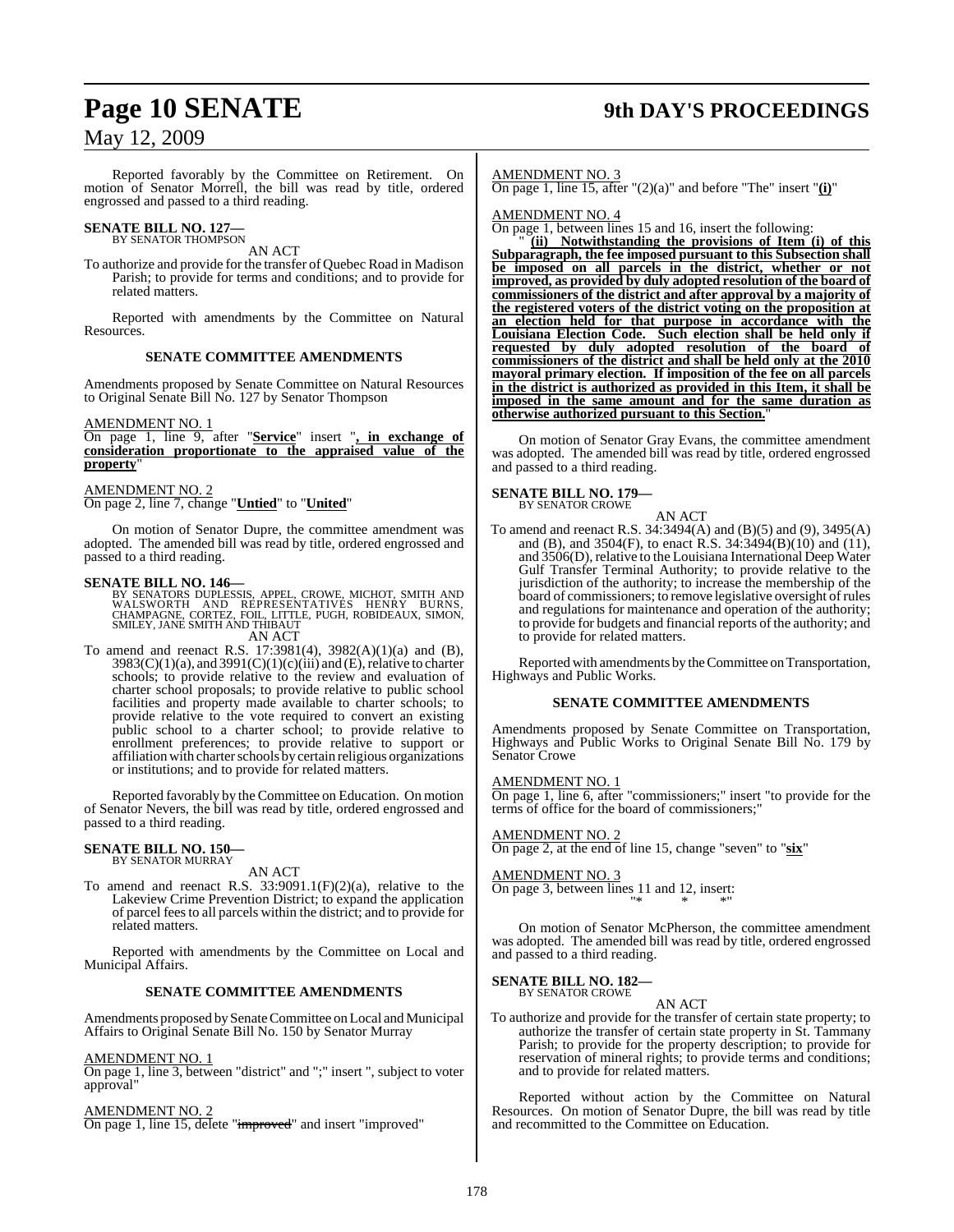# **9th DAY'S PROCEEDINGS Page 11 SENATE**

#### **SENATE BILL NO. 189—** BY SENATOR ALARIO

AN ACT

To enact R.S. 32:127, relative to highway right of way crossings; to authorize golf carts and all-terrain vehicles to cross Louisiana Highway 1 within the town of Grand Isle; and to provide for related matters.

Reported favorably by the Committee on Transportation, Highways and Public Works. On motion of Senator McPherson, the bill was read by title, ordered engrossed and passed to a third reading.

### **SENATE BILL NO. 222—**

BY SENATOR ADLEY AND REPRESENTATIVE DOERGE AND SENATORS MCPHERSON AND SHAW AN ACT

To amend and reenact R.S. 34:2309(9), relative to powers and authority of the Red River Waterway Commission; to adjust the uses to which the commission's ad valorem property tax is allocated; and to provide for related matters.

Reported favorably by the Committee on Transportation, Highways and Public Works. On motion of Senator McPherson, the bill was read by title, ordered engrossed and passed to a third reading.

# **SENATE BILL NO. 240—** BY SENATOR MOUNT

AN ACT

To enact R.S. 33:3811.2 and 3812(H), relative to Calcasieu Parish; to provide for the creation of waterworks districts and subdistricts; to provide for the expansion of the board of waterworks districts and subdistricts; and to provide for related matters.

Reported with amendments by the Committee on Local and Municipal Affairs.

#### **SENATE COMMITTEE AMENDMENTS**

Amendments proposed by Senate Committee on Local and Municipal Affairs to Original Senate Bill No. 240 by Senator Mount

#### AMENDMENT NO. 1

On page 2, line 3, after "**districts**" and before "**within**" insert the following: "**created by the consolidation of two or more existing waterworks districts**"

On motion of Senator Gray Evans, the committee amendment was adopted. The amended bill was read by title, ordered engrossed and passed to a third reading.

**SENATE BILL NO. 241—** BY SENATORS MOUNT, DORSEY, DUPRE, ERDEY, KOSTELKA, LONG, MARIONNEAUX, MORRISH, RISER AND SHAW AN ACT

To enact Subpart K of Part I of Chapter 1 of Subtitle II of Title 47 of the Louisiana Revised Statutes of 1950, to be comprised of R.S. 47:120.33, relative to state individual income tax checkoffs; to provide for the income tax checkoff for donations to the National Lung Cancer Partnership; and to provide for related matters.

Reported favorably by the Committee on Revenue and Fiscal Affairs. On motion of Senator Marionneaux, the bill was read by title, ordered engrossed and passed to a third reading.

#### **SENATE BILL NO. 244—** BY SENATOR MOUNT

## AN ACT

To amend and reenact R.S. 36:508.3(B), (F) and (G), relative to the assistant secretary of the office of public works, hurricane flood protection, and intermodal transportation; to provide for the qualifications, powers, and duties of the assistant secretary; and to provide for related matters.

Reported favorably by the Committee on Transportation, Highways and Public Works. On motion of Senator McPherson, the bill was read by title, ordered engrossed and passed to a third reading.

**SENATE BILL NO. 259—** BY SENATORS KOSTELKA, DONAHUE, DUPLESSIS, LAFLEUR, LONG, NEVERS, RISER AND WALSWORTH AN ACT

To amend and reenact R.S. 17:183.1, 183.2(C), and 183.3, relative to curricula; to provide relative to high school diplomas for the academic major and the career major; to provide for student eligibility for the career major; to provide with respect to dual enrollment; to provide for approval of career major programs and corresponding diplomas by the State Board of Elementary and Secondary Education; to provide relative to course requirements for the career major; to permit certain certification or testing in lieu of the high school graduation exit exam as a requirement for graduation for certain students; and to provide for related matters.

Reported with amendments by the Committee on Education.

#### **SENATE COMMITTEE AMENDMENTS**

Amendments proposed by Senate Committee on Education to Original Senate Bill No. 259 by Senator Kostelka

#### AMENDMENT NO. 1

On page 1, line 2, change "183.2(C)" to "183.2" and between "183.3," and "relative" insert "and to repeal R.S. 17:183.4, 183.6, 183.7, 183.8, and 183.9,"

#### AMENDMENT NO. 2

On page 1, delete lines 3 through 9, and insert the following: "relative to high school career option programs; to provide relative to career major programs; to provide relative to a career diploma; to provide relative to program, course, and curriculum approval; to provide for waivers; to provide relative to program participation eligibility criteria; to provide relative to individual graduation plans; to provide for an effective date; and to provide for related matters."

#### AMENDMENT NO. 3

On page 1, line 11, change "183.2(C)" to "183.2"

#### AMENDMENT NO. 4

On page 1, line 15, delete "**by providing that in addition to**" and insert "which shall consist of"

#### AMENDMENT NO. 5

On page 1, at the end of line 16, delete "**with a corresponding diploma, there**" and insert "and"

#### AMENDMENT NO. 6

On page 1, at the beginning of line 17, delete "**shall be**"

#### AMENDMENT NO. 7

On page 2, line 1, after "studies" delete "**with a corresponding diploma**"

#### AMENDMENT NO. 8

On page 2, delete lines 2 through10, and insert the following:

"**B. In addition to any other diplomas issued by the State Board of Elementary and Secondary Education, the board shall develop and adopt course and curriculum requirements for career major programs offered by city, parish, and other local public school boards in accordance with the provisions of this Subpart and shall issue a career diploma to any student who successfully completes the requirements established for each approved career major program curriculum.**"

#### AMENDMENT NO. 9

On page 2, at the beginning of line 11, change "**C.**" to "**C.(1)**"

# May 12, 2009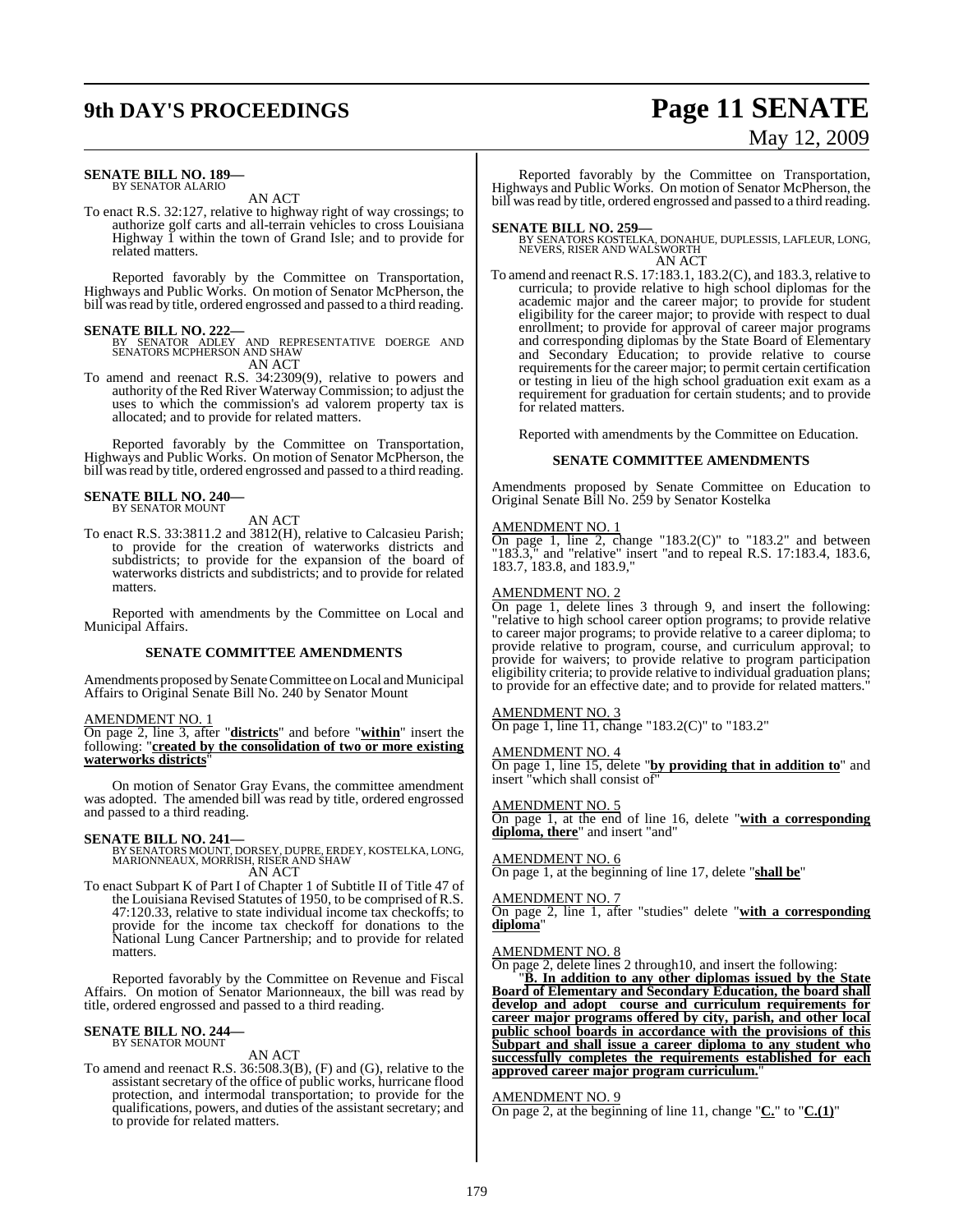AMENDMENT NO. 10

On page 2, delete lines 17 through 29, delete pages 3, 4, 5, and 6 in their entirety, on page 7, delete line1, and insert the following:

"**(2) A career diploma issued by the State Board of Elementary and Secondary Education shall be considered a regular standard diploma and shall be recognized by all institutions under the management of the Louisiana Community and Technical College System.**"

"§183.2. Career option description

A. To prepare students for choosing a career option at the high school level, in grades six through eight, teachers shall incorporate activities which expose students to career and technical and academic fields of study beginning in the 1997-1998 school year. Such activities may include field trips, guest speakers, community services, and other activities such as word processing, desktop production, computer-assisted drafting and graphics, and other uses of technology. At least six activities shall be conducted at each grade level during each school year. Each teacher of grades six through eight shall maintain records of such activities.

B.(1) Beginning in the 1998-1999 school year, by**By** the end of the eighth grade, each student shall develop, with the input of his family, a Five Year Educational **Individual Graduation** Plan. Such a plan shall include a sequence of courses which is consistent with the student'sstated goalsfor one year after graduation. Each student's Five Year Educational **Individual Graduation** Plan shall be reviewed annually thereafter by the student, parents, and school advisor and revised as needed.

(2) School guidance counselors or others designated by the school principal, or both, shall be responsible for the completion of the Five Year Educational **Individual Graduation** Plan of each eighth grade student. The guidance counselors and others shall counsel each student with regard to high school graduation requirements and shall assist the student in developing his plan. The guidance counselors and others shall forward such plans to the appropriate high schools where such students shall attend.

C. During the ninth and tenth grades **Throughout high school**, each student shall pursue the rigorous core curriculum required for his chosen major by his school which shall include required course work as established **as approved** by the State Board of Elementary and Secondary Education and appropriate elective courses.

D. Students shall be able to change from one major to the other at the end of any school year.

§183.3. Career major; description; curriculum and graduation requirements

A.(1)**(a)** A career major shall provide a student with greater technical skill and a strong academic core and shall be offered to each high school student **enrolled in a city, parish, or other local public school system that offers a career major program**. Such a major shall be linked to postsecondary options and shall prepare students to pursue either a degree or certification from a postsecondary institution, an industry-based training or certification, an apprenticeship, the military, orimmediate entrance into a careerfield. Such a major shall be primarily designed for those students who are not initially college bound and shall provide them with alternatives to immediate entrance into a four-year university or college after high school graduation.

**(b) Students pursuing a career major shall be afforded the opportunity to dually enroll in a community or technical college or participate in a business internship or work-study program, when such opportunities are available and appropriate.**

(2) By the year  $2006$ , each high school shall offer at least one career major program. **(a) Each city, parish, and other local public school system shall develop and offer one or more career major programs, subject to approval by the State Board of Elementary and Secondary Education. However, any such school system may be granted a waiver from this requirement by the State Board of Elementary and Secondary Education for good cause.**

**(b)** Schools shall review majors offered each year and expand offerings as appropriate, including courses offered through articulation, **dual enrollment,** correspondence, and technological methods such as distance learning through the Internet and compressed video.

B.(1) Students in a career major program shall complete an academic core of courses and a career and technical sequence of courses.

(2) The course requirements for the career major shall consist of the following:

(a) At least four English credits in courses with content equal to that of college preparatory English**, including English I, English II, and two additional courses comparable or identical to English courses offered by the Louisiana Technical College, as approved by the State Board of Elementary and Secondary Education**.

(b) At least three **four** mathematics credits, not fewer than two courses of which have content equal to that of college preparatory mathematics**including Algebra I, Algebra I Part One and Algebra I Part Two, or an applied or hybrid Algebra course, and additional applied or hybrid mathematics courses comparable or identical to courses offered by the Louisiana Technical College as needed to fulfill the mathematics course requirements as approved by the State Board of Elementary and Secondary Education**.

(c) At least three science credits, not fewer than two courses of have content equal to that of college preparatory science **including one unit of Biology and two additional courses selected from a list of science courses related to the student's chosen career major as approved by the State Board of Elementary and Secondary Education**.

(d) At least three social studies credits, not fewer than two of which shall have content equal to that of college preparatory social studies **including one unit of American History one additional course selected from a list of social studies courses approved by the State Board of Elementary and Secondary Education**. Each student shall successfully complete a course in free enterprise **Free Enterprise**, as provided in R.S. 17:274, and civics **Civics**, as provided in  $R.S. 17:274.1$ .

(e) At least two credits in health **Health** and physical education **Physical Education**.

(f) At least six or more **seven** credits consisting of four credits in an area of concentration and two related credits, including one credit in a computer technology course **in career and technical education courses with end-of-course testing as appropriate and approved by the State Board of Elementary and Secondary Education, including at least one-half credit in a career readiness course and one credit in a computer applications course**. Courses shall be selected to prepare a student for postsecondary education or a career.

**(g) Additional electives or career and technical education courses required by the city, parish, or other local public school board as approved by the State Board of Elementary and Secondary Education.**

C. Graduation requirements for the career major shall consist of requirements mandated by the State Board of Elementary and<br>Secondary Education for all high school students including all Secondary Education for all high school students, including testing and course requirements and all provisions of R.S. 17:261 through 279. **Each city, parish, and other local public school board seeking to establish a career major shallsubmit a proposed curriculum to the State Board of Elementary Education for approval. Such curriculum shall comply with the provisions of Subsection B of this Section and the provisions of R.S. 17:261 through 280.**

**D.(1) A student who seeks to pursue a career major curriculum must meet one of the following conditions:**

**(a) The student has fulfilled all of the requirements established by the State Board of Elementary and Secondary Education and the city, parish, or other local public school system where the student is enrolled for promotion to the ninth grade.**

**(b) The student is at least fifteen years of age, or will attain the age of fifteen during the next school year, scored at least at the approaching basic level on either the English/Language Arts or Mathematics component of the eighth grade Louisiana Educational Assessment Program test, and meets the objective criteria established by the pupil progression plan of the city, parish, or other local public school system where the student is enrolled to enter the ninth grade for the purpose of pursuing a career major curriculum.**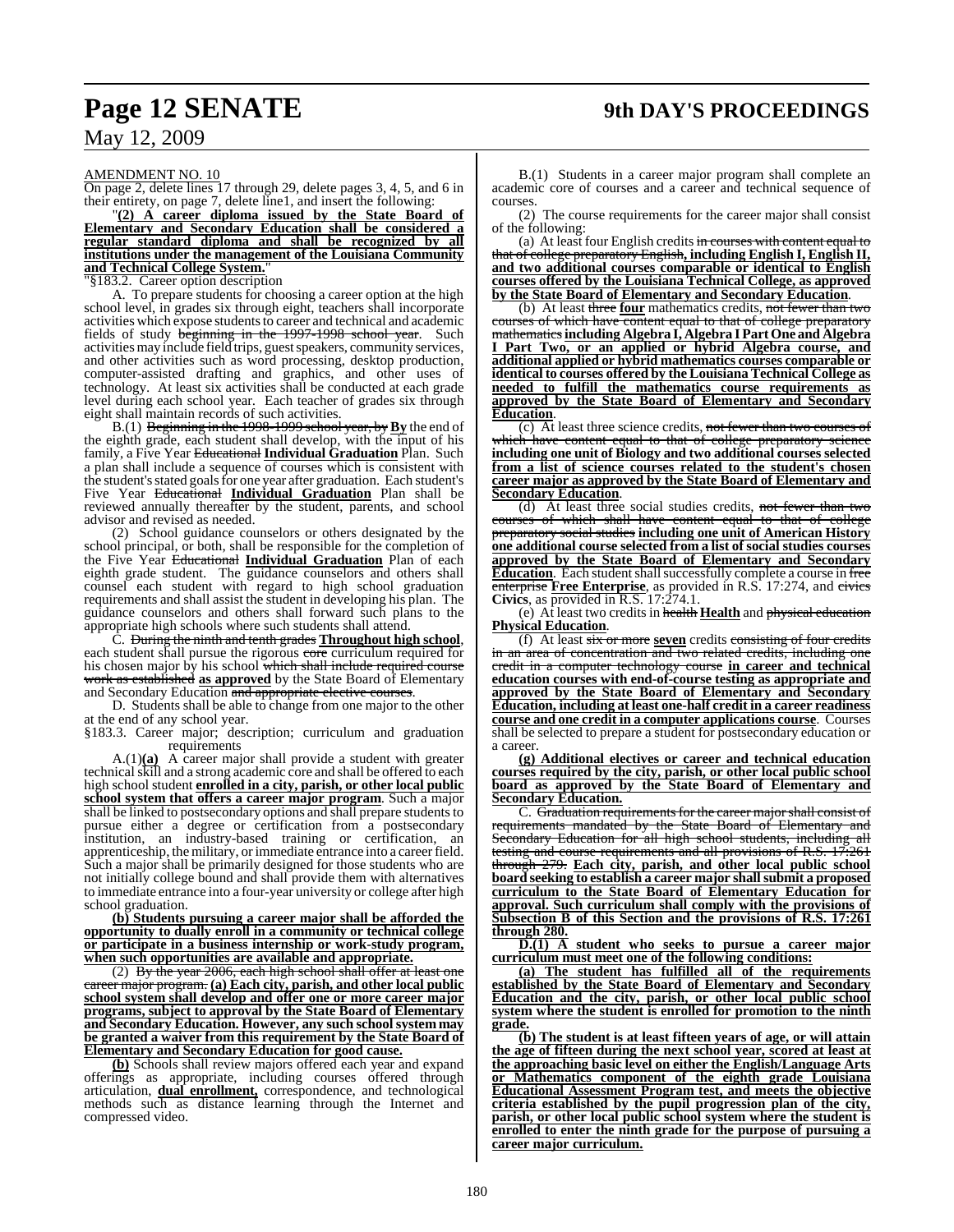# **9th DAY'S PROCEEDINGS Page 13 SENATE**

May 12, 2009

**(2) Every student who seeks to pursue a career major must have the written permission of his parent or other legal guardian, after consultation with the school guidance counselor or other school administrator and a determination that participation in a career major curriculum and pursuit of a career diploma issued by the State Board of Elementary Education is appropriate and in the best interest of the student.** \* \* \*

Section 2. R.S. 17:183.4, 183.6, 183.7, 183.8, and 183.9 are hereby repealed.

Section 3. This Act shall become effective upon signature by the governor or, if not signed by the governor, upon expiration of the time for bills to become law without signature by the governor, as provided by Article III, Section 18 of the Constitution of Louisiana. If vetoed by the governor and subsequently approved by the legislature, this Act shall become effective on the day following such approval."

On motion of Senator Nevers, the committee amendment was adopted. The amended bill was read by title, ordered engrossed and passed to a third reading.

#### **SENATE BILL NO. 262—** BY SENATOR MARTINY

AN ACT

To amend and reenact R.S. 40:531(E), relative to commissioners of local housing authority; to remove requirement of landlord commissioner; and to provide for related matters.

Reported with amendments by the Committee on Local and Municipal Affairs.

#### **SENATE COMMITTEE AMENDMENTS**

Amendments proposed bySenate Committee on Local and Municipal Affairs to Original Senate Bill No. 262 by Senator Martiny

#### AMENDMENT NO. 1

On page 1, line 15, change "**and**" to "**or**"

On motion of Senator Gray Evans, the committee amendment was adopted. The amended bill was read by title, ordered engrossed and passed to a third reading.

#### **SENATE BILL NO. 264—**

BY SENATORS KOSTELKA, MORRELL AND B. GAUTREAUX AN ACT

To enact R.S. 11:2175.1, relative to the authority of the board of trustees of the Sheriffs' Pension and Relief Fund; relative to employer contributions; to establish a funding deposit account; to provide for an effective date; and to provide for related matters.

Reported favorably by the Committee on Retirement. On motion of Senator Morrell, the bill was read by title, ordered engrossed and passed to a third reading.

**SENATE BILL NO. 281—** BY SENATOR APPEL AND REPRESENTATIVE ELLINGTON AN ACT

To enact Chapter 5-S of Title 25 of the Louisiana Revised Statutes of 1950, to be comprised of R.S. 25:380.161 through 167 and R.S. 36:744(CC) and 801.23, relative to state museums; to create the Schepis Museum advisory board in the department of state; to provide for powers and duties of the board; to provide for funding; to provide for the disposition of property; and to provide for related matters.

Reported with amendments by the Committee on Education.

#### **SENATE COMMITTEE AMENDMENTS**

Amendments proposed by Senate Committee on Education to Original Senate Bill No. 281 by Senator Appel

#### AMENDMENT NO. 1

On page 1, line 3, between "167" and "and" insert a comma ","

#### AMENDMENT NO. 2

On page 1, at the end of line 4, change "department of state" to "Department of State"

AMENDMENT NO. 3 On page 1, line 15, between "**cultural**" and "**and**" insert a comma "**,**"

AMENDMENT NO. 4 On page 2, line 12, between "**shall**" and "**be**" delete "**each**"

AMENDMENT NO. 5 On page 3, line 8, between "**powers**" and "**and**" insert a comma "**,**"

AMENDMENT NO. 6 On page 3, at the beginning of line 12, after "**§380.164**" insert a period".

AMENDMENT NO. 7 On page 4, at the beginning of line 4, change "**(B)**" to "**B.**"

AMENDMENT NO. 8 On page 4, at the beginning of line 10, after "**§380.166**" insert a period "**.**"

AMENDMENT NO. 9 On page 4, line 16, after "**inter**" change "**vivios**" to "**vivos**"

AMENDMENT NO. 10

On page 6, line 19, between "**processing**" and "**and**" insert a comma "**,**" and on line 7 after "§801.23" insert "."

On motion of Senator Nevers, the committee amendment was adopted. The amended bill was read by title, ordered engrossed and passed to a third reading.

#### **SENATE BILL NO. 303—**

BY SENATORS RISER AND WALSWORTH AND REPRESENTATIVE PONTI

AN ACT

To enact R.S. 23:1203.1, relative to medical treatment in workers' compensation matters; to provide for definitions; to provide a process for adoption of a medical treatment schedule for use in making medical treatment decisions in workers' compensation matters; to provide for the promulgation of rules; to provide that the schedule shall be based on certain guidelines; to provide for appointment of a medical advisory council to be chosen by the director of the office of workers' compensation administration; to provide regarding the membership of such a council; to provide for the powers and duties of the council; to provide for an expression of legislative intent; and to provide for related matters.

Reported with amendments by the Committee on Labor and Industrial Relations.

#### **SENATE COMMITTEE AMENDMENTS**

Amendments proposed by Senate Committee on Labor and Industrial Relations to Original Senate Bill No. 303 by Senator Riser

#### AMENDMENT NO. 1

On page 1, delete lines 9 and 10 and insert the following: "with respect to time frame for authorization of medical services; to provide relative to disputes as to recommended care that varies from the medical treatment schedule; and to provide for related matters."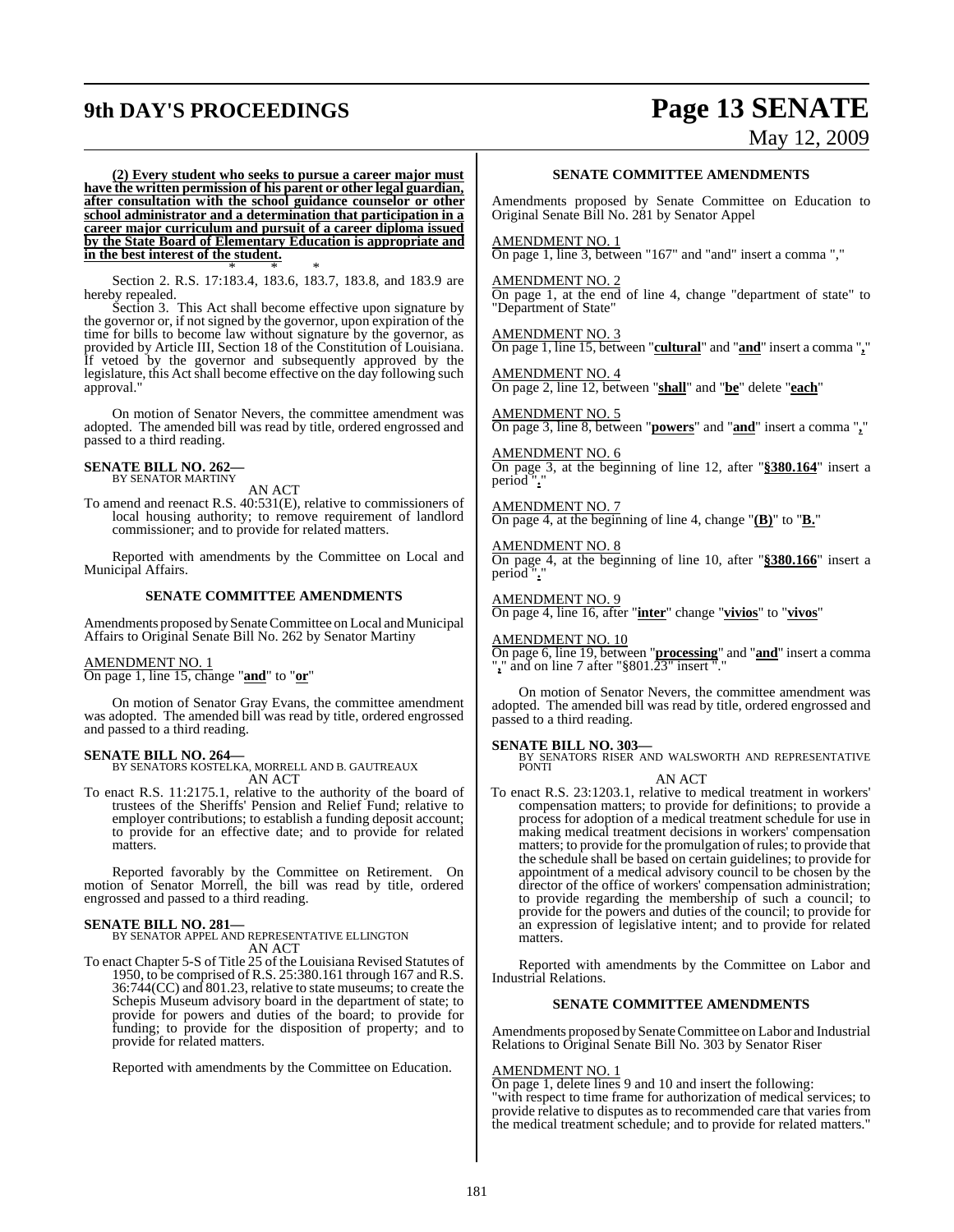# **Page 14 SENATE 9th DAY'S PROCEEDINGS**

May 12, 2009

AMENDMENT NO. 2 On page 3, delete lines 8 and 9 and insert the following: "**E. The medical advisory council shall develop guidelines in accordance with Subsections C and D of this Section and may amend the schedule in accordance with Subsection C and Paragraph D(2) of this Section before submission to the**" AMENDMENT NO. 3 On page 3, line 11 after "**adoption**" insert "**and promulgation**" AMENDMENT NO. 4 On page 3, line 23 delete "**physicians**" and insert "**surgeons**" AMENDMENT NO. 5 On page 3, delete line 26, and insert "**(d) Interventional pain management physicians.**" AMENDMENT NO. 6 On page 4, line 5 delete "**biennial**" and insert "**two-year**" AMENDMENT NO. 7 On page 4, line 12 delete "**B, C and D**" and insert "**C, D, and E**" AMENDMENT NO. 8 On page 4, line 25 delete "**establishment and**" AMENDMENT NO. 9 On page 4, line 27 delete "**owed**" and insert "**due, pursuant to R.S. 23:1203, et seq.,**" AMENDMENT NO. 10 On page 4, delete line 29 and insert the following: "**medical treatment schedule. Medical care, services, and**" AMENDMENT NO. 11 On page 5, line 1 after "**schedule**" delete the remainder of the line and insert "**shall also be due by the employer when**" AMENDMENT NO. 12 On page 5, between lines 5 and 6 insert the following: "**J. After a medical provider has submitted to the payor the request for authorization and the information required by the Louisiana Administrative Code, Title 40, Chapter 27, the payor shall notify the medical provider of their action on the request within five business days of receipt of the request. If any dispute arises after September 30, 2010, as to whether the recommended care, services, or treatment is in accordance with the medical treatment schedule, or whether a variance from the medical treatment schedule is reasonably required as contemplated in Subsection I of this Section, any aggrieved party shall file, within fifteen calendar days, an appeal with the office of workers'**

**compensation administration medical director on a form promulgated by the director. The medical director shall render a decision as soon asis practicable, but in no event, not more than thirty calendar days from the date of filing.**"

AMENDMENT NO. 13 On page 5, line 6 change "**J**" to "**K**"

AMENDMENT NO. 14 On page 5, line 12 change "**K**" to "**L**"

AMENDMENT NO. 15 On page 5, line 16 change "**L**" to "**M**"

AMENDMENT NO. 16 On page 5, line 19 change "**M**" to "**N**"

On motion of Senator Riser, the committee amendment was adopted. The amended bill was read by title, ordered engrossed and passed to a third reading.

**SENATE BILL NO. 316—** BY SENATORS NEVERS, APPEL, DONAHUE, DORSEY, DUPLESSIS, LAFLEUR AND LONG AN ACT

To enact Chapter 18 of Title 17 of the Louisiana Revised Statutes of 1950, to be comprised of R.S. 17:2921 through 2932, to enact R.S. 23:6(15), and to repeal Subpart A-1 of Part III of Chapter 2 of Title 17 of the Louisiana Revised Statutes of 1950, comprised of R.S. 17:183.1 through 183.9, relative to college and career readiness; to provide for programs to improve high school graduation rates and prepare students for postsecondary education and careers; to provide for the development of focused programs of study and related courses and curricula; to provide for student development of individual graduation plans; to provide relative to student guidance and counseling; to provide relative to programs for identification of and assistance to students at risk for being underprepared for the next level of study; to establish a high school graduation rate goal; to provide for consideration of improved graduation rates and completion of certain advanced coursework by the state educational accountability system; to provide relative to articulation and transfer of credit; to provide for consultation and collaboration with business and industry and the Louisiana Workforce Commission; to provide relative to the recruitment and training of certain instructional personnel; to provide for reporting and rules; to provide for implementation guidelines and timelines; to provide relative to funding; and to provide for related matters.

Reported with amendments by the Committee on Education.

#### **SENATE COMMITTEE AMENDMENTS**

Amendments proposed by Senate Committee on Education to Original Senate Bill No. 316 by Senator Nevers

#### AMENDMENT NO. 1

On page 1, line 3, after "repeal" delete the remainder of the line, delete line 4, and at the beginning of line 5 delete "of R.S. 17:183.1 through 183.9" and insert "R.S. 17:183.4, 183.6, 183.7, 183.8, and 183.9"

#### AMENDMENT NO. 2

On page 3, line 9, between "**Regents,**" and "**shall**" insert "**local school boards, and teacher organizations,**"

#### AMENDMENT NO. 3

On page 3, line 16, change "**applied and hybrid**" to "**applied, hybrid, and career and technical**"

### AMENDMENT NO. 4

On page 3, delete lines 21 through 25 in their entirety

#### AMENDMENT NO. 5

On page 3, at the beginning of line 26, delete "**B.(1) By**" and insert "**A.(1)Inaccordancewiththe provisions of R.S. 17:183.2, by**"

#### AMENDMENT NO. 6

On page 4, line 3, between "**requirements**" and "**and**" insert "**relevant to the student's chosen major**"

#### AMENDMENT NO. 7

On page 4, at the beginning of line 9, delete "**career**"

#### AMENDMENT NO. 8

On page 4, line 13, between "**meet**" and "**high**" change "**all**" to "**the**" and between "**requirements**" and "**and**" insert "**for his chosen major**"

#### AMENDMENT NO. 9

On page 4, at the beginning of line 18, change "**C.**" to "**B.**"

#### AMENDMENT NO. 10

On page 5, line 5, after "**fulfill**" delete the remainder of the line, delete line 6 in its entirety, and insert "**the high school graduation requirements for their chosen major.**"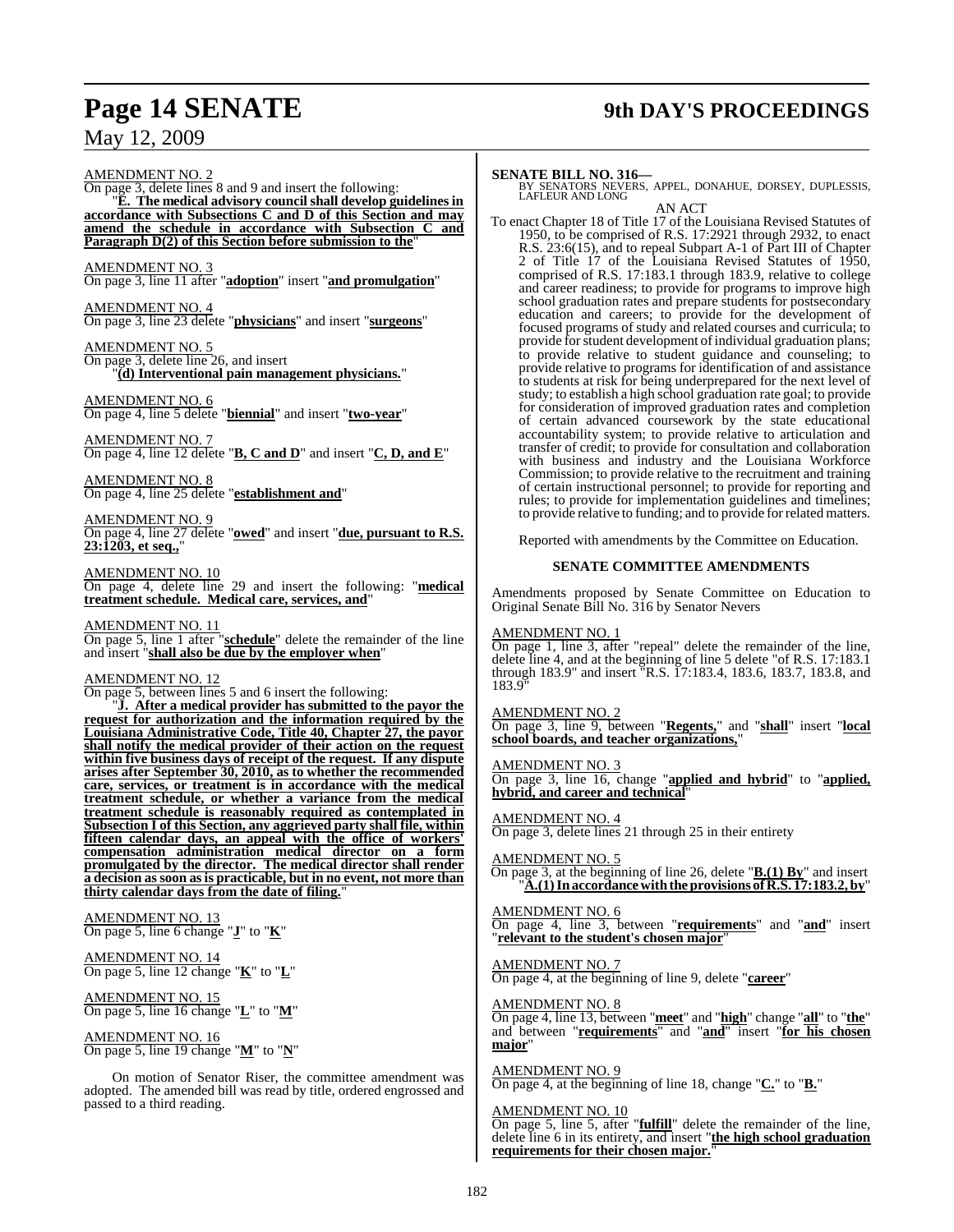# **9th DAY'S PROCEEDINGS Page 15 SENATE**

# May 12, 2009

#### AMENDMENT NO. 11

On page 5, at the end of line 15, delete "**establish**" and at the beginning of line 16 delete "**and implement a system**" and insert "**seek to establish a culture in all schools and school systems**"

#### AMENDMENT NO. 12

On page 5, line 17, after "**standards.**" delete the remainder of the line and insert "**Schools shall take steps to implement instructional strategies designed to provide**"

## AMENDMENT NO. 13

On page 6, line 9, between "**local**" and "**school**" insert "**public**"

## AMENDMENT NO. 14

On page 6, line 24, after "**year,**" delete the remainder of the line, delete line 25, and insert "**while maintaining the integrity of the required curriculum for each major.**"

#### AMENDMENT NO. 15

On page 7, line 10, between "**schools**" and "**that**" insert "**and school districts**"

#### AMENDMENT NO. 16

On page 8 delete lines 20 through 27 in their entirety and insert the following:

"**A. The provisions of this Chapter shall be implemented as expeditiously and to the maximum extent possible utilizing any and all available funding sources.**

**B. The Board of Elementary and Secondary Education shall diligently pursue the funding necessary to fully implement the provisions of this Chapter and shall develop a timeline to prioritize and provide for implementation in phases if deemed necessary.**"

#### AMENDMENT NO. 17

On page 9, line 12, after "Section 3." delete the remainder of the line, delete line 13 in its entirety, and insert "R.S. 17:183.4, 183.6, 183.7, 183.8, and 183.9 are hereby repealed."

On motion of Senator Nevers, the committee amendment was adopted. The amended bill was read by title, ordered engrossed and recommitted to the Committee on Finance.

#### **SENATE BILL NO. 333—**

BY SENATORS BROOME, DORSEY AND ERDEY AND<br>REPRESENTATIVES BARROW, CARTER, FOIL, HONEY, MICHAEL<br>JACKSON,PONTI,POPE,PATRICIA SMITH AND WHITE AN ACT

To enact R.S. 33:9038.63, relative to East Baton Rouge Parish; to create the Bluebonnet Convention Hotel Taxing District; to provide for the boundaries of the district; to provide for the governance of the district; to provide for the authority, powers, duties, and function of the governing body to levy and collect a tax upon hotel occupancy within the district and to engage in tax increment financing; and to provide for related matters.

Reported favorably by the Committee on Revenue and Fiscal Affairs. On motion of Senator Marionneaux, the bill was read by title, ordered engrossed and passed to a third reading.

#### **Rules Suspended**

Senator Gray Evans asked for and obtained a suspension of the rules to revert to the order of:

#### **Introduction of Senate Resolutions**

Senator Gray Evans asked for and obtained a suspension of the rules to introduce and read Senate Resolutions a first and second time.

# **SENATE RESOLUTION NO. 22—** BY SENATORS GRAY EVANS AND JACKSON

A RESOLUTION

To commend the efforts of the Louisiana Assembly on School-Based Health Care youth advocacy program and to recognize May 12, 2009, as "Louisiana Assembly on School-Based Health Care Youth Advocacy Day" at the Louisiana Senate.

On motion of Senator Gray Evans the resolution was read by title and adopted.

#### **Senate Concurrent Resolutions on Second Reading Reported by Committees**

#### **SENATE CONCURRENT RESOLUTION NO. 9—** BY SENATOR NEVERS A CONCURRENT RESOLUTION

To urge and request each city, parish, and other local public school board to select a high school student from among the students in the school district to serve as a student representative to the school board in an informative, advisory, and nonvoting capacity.

Reported favorably by the Committee on Education.

The resolution was read by title. Senator Nevers moved to adopt the Senate Concurrent Resolution.

## **ROLL CALL**

The roll was called with the following result:

YEAS

| Mr. President<br>Adley<br>Alario<br>Amedee<br>Appel<br>Broome<br>Cheek<br>Claitor<br>Crowe<br>Donahue<br>Dorsey<br>Duplessis<br>Dupre | Erdey<br>Gautreaux N<br><b>Gray Evans</b><br>Hebert<br>Heitmeier<br>Jackson<br>Kostelka<br>LaFleur<br>Long<br>Marionneaux<br>Martiny<br>McPherson<br>Michot | Morrell<br>Morrish<br>Mount<br>Murray<br><b>Nevers</b><br>Ouinn<br>Riser<br>Shaw<br>Smith<br><b>Thompson</b><br>Walsworth |
|---------------------------------------------------------------------------------------------------------------------------------------|-------------------------------------------------------------------------------------------------------------------------------------------------------------|---------------------------------------------------------------------------------------------------------------------------|
|                                                                                                                                       |                                                                                                                                                             |                                                                                                                           |
|                                                                                                                                       |                                                                                                                                                             |                                                                                                                           |
|                                                                                                                                       |                                                                                                                                                             |                                                                                                                           |
|                                                                                                                                       |                                                                                                                                                             |                                                                                                                           |
|                                                                                                                                       |                                                                                                                                                             |                                                                                                                           |
|                                                                                                                                       |                                                                                                                                                             |                                                                                                                           |
| Total - 37                                                                                                                            |                                                                                                                                                             |                                                                                                                           |
|                                                                                                                                       | <b>NAYS</b>                                                                                                                                                 |                                                                                                                           |
| Total - 0                                                                                                                             |                                                                                                                                                             |                                                                                                                           |

Gautreaux B Total - 1

The Chair declared the Senate had adopted the Senate Concurrent Resolution and ordered it sent to the House.

ABSENT

# **SENATE CONCURRENT RESOLUTION NO. 13—BY SENATORS BROOME, APPEL, DONAHUE, DORSEY, LONG AND NEVERS**

## A CONCURRENT RESOLUTION

To urge and request Southern University and Agricultural and Mechanical College to establish a plan and recommend local, state and federal policies that support university-private sector partnerships in renewable energy through research and development, public and private partnerships, and tax credit incentives that position Louisiana as a leader in clean energy research, workforce development, and economic development.

Reported with amendments by the Committee on Education.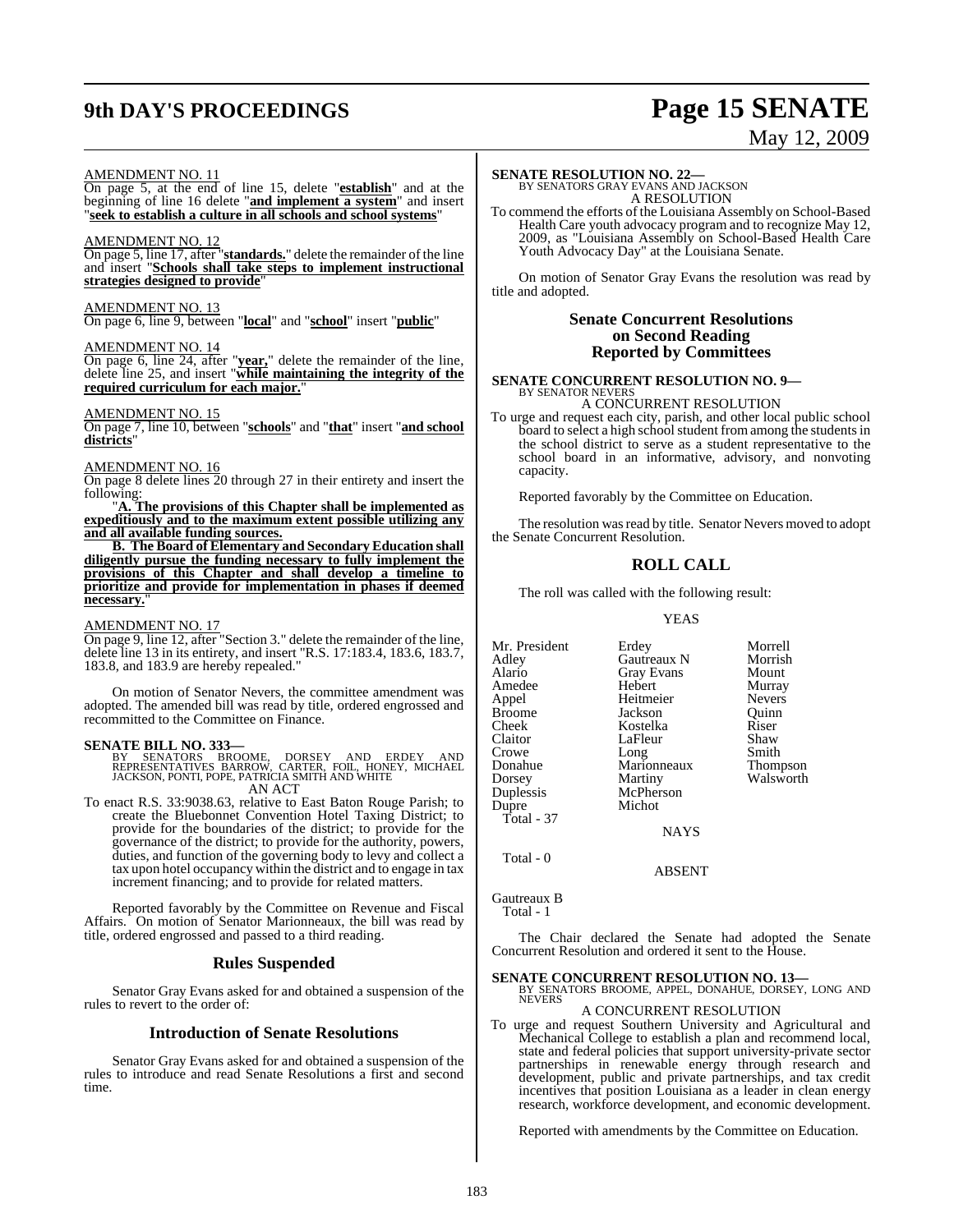#### **SENATE COMMITTEE AMENDMENTS**

Amendments proposed by Senate Committee on Education to Original Senate Concurrent Resolution No. 13 by Senator Broome

#### AMENDMENT NO. 1

On page 1, line 3, between "state" and "and" insert a comma ","

#### AMENDMENT NO. 2

On page 1, line 9, between "WHEREAS," and "petroleum" change "its" to "our"

## AMENDMENT NO. 3

On page 2, line 10, between "WHEREAS," and "policies" change "the" to "these"

#### AMENDMENT NO. 4

On page 2, line 18, between "state" and "and" insert a comma ","

On motion of Senator Nevers, the committee amendment was adopted.

The resolution was read by title. Senator Broome moved to adopt the amended Senate Concurrent Resolution.

#### **ROLL CALL**

The roll was called with the following result:

#### YEAS

| Mr. President | Erdey             | Morrell       |
|---------------|-------------------|---------------|
| Adley         | Gautreaux N       | Morrish       |
| Alario        | <b>Gray Evans</b> | Mount         |
| Amedee        | Hebert            | Murray        |
| Appel         | Heitmeier         | <b>Nevers</b> |
| <b>Broome</b> | Jackson           | Ouinn         |
| Cheek         | Kostelka          | Riser         |
| Claitor       | LaFleur           | Shaw          |
| Crowe         | Long              | Smith         |
| Donahue       | Marionneaux       | Thompson      |
| Dorsey        | Martiny           | Walsworth     |
| Duplessis     | McPherson         |               |
| Dupre         | Michot            |               |
| Total - 37    |                   |               |
|               | NAYS              |               |

Total - 0

#### ABSENT

## Gautreaux B

Total - 1

The Chair declared the Senate had adopted the amended Senate Concurrent Resolution and ordered it engrossed and sent to the House.

**SENATE CONCURRENT RESOLUTION NO. 14—BY SENATORS DUPRE AND MCPHERSON AND REPRESENTATIVES** DOVE AND HUTTER

A CONCURRENT RESOLUTION

To approve the annual Coastal Protection Plan for Fiscal Year 2009- 2010, as adopted by the Coastal Protection and Restoration Authority.

Reported favorably by the Committee on Transportation, Highways and Public Works. On motion of Senator McPherson, the concurrent resolution was read by title, ordered engrossed and passed to a third reading.

# **Page 16 SENATE 9th DAY'S PROCEEDINGS**

### **Senate Bills and Joint Resolutions on Third Reading and Final Passage**

**SENATE BILL NO. 61—** BY SENATOR HEITMEIER

AN ACT

To enact Children's Code Article 837(I), relative to certain delinquency proceedings; to provide that the court, upon a showing of good cause, may authorize the Department of Health and Hospitals to use restraints on the person of a child during transport; and to provide for related matters.

The bill was read by title. Senator Heitmeier moved the final passage of the bill.

### **ROLL CALL**

The roll was called with the following result:

#### YEAS

| Mr. President | Erdey         | Morrish       |
|---------------|---------------|---------------|
| Adley         | Gautreaux N   | Mount         |
| Alario        | Hebert        | Murray        |
| Amedee        | Heitmeier     | <b>Nevers</b> |
| Appel         | Kostelka      | Ouinn         |
| <b>Broome</b> | LaFleur       | Riser         |
| Cheek         | Long          | Shaw          |
| Claitor       | Marionneaux   | Smith         |
| Crowe         | Martiny       | Thompson      |
| Dorsey        | McPherson     | Walsworth     |
| Duplessis     | Michot        |               |
| Dupre         | Morrell       |               |
| Total - 34    |               |               |
|               | <b>NAYS</b>   |               |
| Total - 0     |               |               |
|               | <b>ABSENT</b> |               |
| Donahue       | Gray Evans    |               |
| Gautreaux B   | Jackson       |               |

The Chair declared the bill was passed and ordered it sent to the House. Senator Heitmeier moved to reconsider the vote by which the bill was passed and laid the motion on the table.

Total - 4

**SENATE BILL NO. 65—**<br>BY SENATOR DONAHUE AND REPRESENTATIVES ABRAMSON AND CROMER

#### AN ACT

To amend and reenact Code of Civil Procedure Article 1471(B) and to enact Code of Civil Procedure Article 1461.1, relative to discovery; to provide for discovery of electronically stored information; to provide for specific limitations on the discovery of electronically stored information; to provide for sanctions; and to provide for related matters.

On motion of Senator Donahue, Senate Bill No. 65 was made Special Order of the Day No. 1 on Tuesday, May 19, 2009.

**SENATE BILL NO. 82—** BY SENATOR LAFLEUR

### AN ACT

To amend and reenact R.S. 40:1472.1, the introductory paragraph of 1472.2(7), 1472.6(A), 1472.7(A), and 1472.12(A), and to enact R.S. 40:1472.3(L), 1472.4(B)(2), and 1472.5(I), relative to public health and safety; to provide with respect to the regulation of explosives; to provide for the purchase and storage of commercially manufactured black powder; to provide for use in antique devices; to provide exceptions; and to provide for related matters.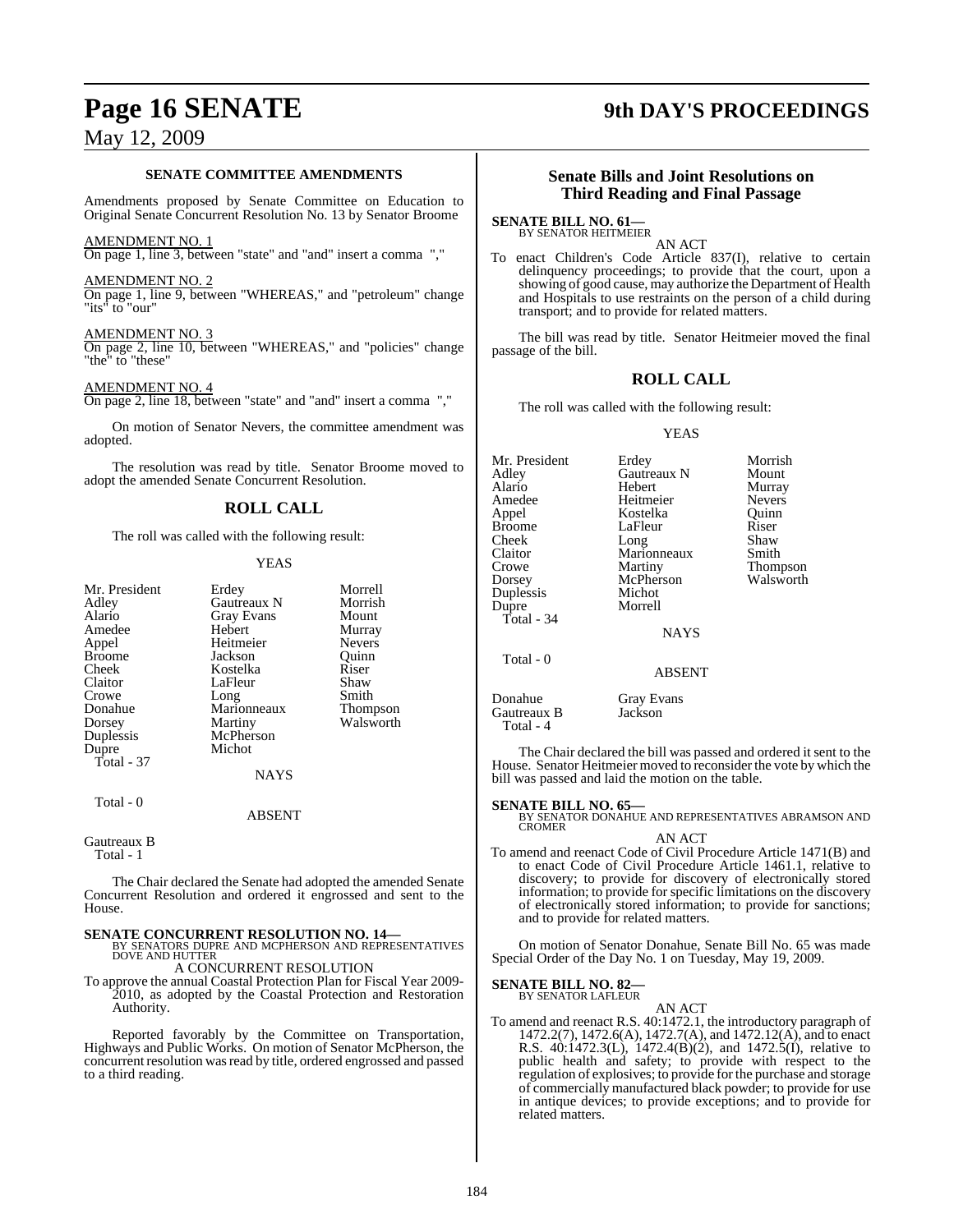# **9th DAY'S PROCEEDINGS Page 17 SENATE**

### **Floor Amendments Sent Up**

Senator LaFleur sent up floor amendments.

#### **SENATE FLOOR AMENDMENTS**

Amendments proposed by Senator LaFleur to Engrossed Senate Bill No. 82 by Senator LaFleur

#### AMENDMENT NO. 1

On page 2, line 4, after "**permittee**" insert "**twenty-one years of age or older**"

#### AMENDMENT NO. 2

On page 2, line 5, change "**fifty**" to "**five**" and after "**pounds,**" insert "**or quantities not to exceed twenty-five pounds if purchased by a member of a bona fide artillery unit of historical reenactors,**"

#### AMENDMENT NO. 3

On page 2, line 16, change "**fifty**" to "five"

#### AMENDMENT NO. 4

On page 2, line 23, after "**apply to**" delete the remainder of the line and delete lines 24 through 27 and insert the following: "**the use of commercially manufactured black powder by historical and cultural reenactorssixteen years of age or older or the acquisition and use of commercially manufactured black powder by historical and cultural reenactors twenty-one years of age or older, who have completed the Louisiana State Parks Black Powder Certification. The acquisition and possession of black powder shall be limited to quantities not to exceed the following:**

**(a)Twenty-five poundsfor historical and cultural reenactors who hold artillery designation with a bona fide unit of historical reenactors.**

**(b) Five pounds for all other lawful purchasers.**

**(2) Persons acquiring commercially manufactured black powder in quantities in excess of five pounds shall produce evidence of current certification from Louisiana State Parks for participation in Louisiana historical and cultural reenactments.**"

#### AMENDMENT NO. 5

On page 3, line 3, after "**reenactors**" insert "**who are members of a bona fide artillery unit and**"

AMENDMENT NO. 6 On page 3, line 5, change "**fifty**" to "**twenty-five**"

AMENDMENT NO. 7 On page 3, line 19, change "**fifty**" to "**five**"

AMENDMENT NO. 8 On page 3, line 20, after "**pounds,**" insert "**or twenty-five pounds by a member of a bona fide unit of historical reenactors,**"

AMENDMENT NO. 9 On page 4, line 12, change "**fifty**" to "**twenty-five**"

On motion of Senator LaFleur, the amendments were adopted.

The bill was read by title. Senator LaFleur moved the final passage of the amended bill.

#### **ROLL CALL**

The roll was called with the following result:

#### YEAS

| Mr. President | Erdey       | Michot  |
|---------------|-------------|---------|
| Adley         | Gautreaux N | Morrell |
| Alario        | Gray Evans  | Morrish |
| Amedee        | Hebert      | Mount   |
| Appel         | Heitmeier   | Murray  |
| <b>Broome</b> | Jackson     | Ouinn   |

# May 12, 2009

| Cheek<br>Claitor<br>Crowe<br>Donahue<br>Dorsey<br>Dupre<br>Total - $35$ | Kostelka<br>LaFleur<br>Long<br>Marionneaux<br>Martiny<br>McPherson | Riser<br>Shaw<br>Smith<br>Thompson<br>Walsworth |
|-------------------------------------------------------------------------|--------------------------------------------------------------------|-------------------------------------------------|
|                                                                         | <b>NAYS</b>                                                        |                                                 |
| Total - 0                                                               | <b>ABSENT</b>                                                      |                                                 |
| Duplessis<br>$Total - 3$                                                | Gautreaux B                                                        | Nevers                                          |

The Chair declared the amended bill was passed, ordered reengrossed, and sent to the House. Senator LaFleur moved to reconsider the vote by which the bill was passed and laid the motion on the table.

**SENATE BILL NO. 116—** BY SENATORS MARTINY AND MORRELL AND REPRESENTATIVES CONNICK, LABRUZZO, LIGI, LOPINTO, TALBOT AND WILLMOTT AN ACT

To amend and reenact R.S.  $13:967(C)(1)$ , (J) and (L) and to enact R.S. 13:967(M), relative to the Twenty-Fourth Judicial District; to provide for the establishment of an indigent transcript fund; to provide for court reporter fees; to provide for an effective date; and to provide for related matters.

#### **Floor Amendments Sent Up**

Senator Marionneaux sent up floor amendments.

#### **SENATE FLOOR AMENDMENTS**

Amendments proposed by Senator Marionneaux on behalf of the Legislative Bureau to Engrossed Senate Bill No. 116 by Senator **Martiny** 

AMENDMENT NO. 1

On page 2, line 27, following "of" and before "shall" change "R.S. 13:967" to "**this Section**"

#### AMENDMENT NO. 2

On page 3, line 1, following "under" and before "," change "R.S.  $13:967A(1)$ " to "**Paragraph** $(A)(1)$  of this Section"

#### AMENDMENT NO. 3

On page 3, line 3, following "of" and before "." change "R.S. 13:967A(2)" to "**Paragraph (A)(2) of this Section**"

On motion of Senator Marionneaux, the amendments were adopted.

The bill was read by title. Senator Martiny moved the final passage of the amended bill.

#### **ROLL CALL**

The roll was called with the following result:

#### YEAS

| Erdey             | Morrell       |
|-------------------|---------------|
| Gautreaux N       | Morrish       |
| <b>Gray Evans</b> | Mount         |
| Hebert            | Murray        |
| Heitmeier         | <b>Nevers</b> |
| Jackson           | Ouinn         |
| Kostelka          | Riser         |
| LaFleur           | Shaw          |
| Long              | Smith         |
| Marionneaux       | Thompson      |
|                   |               |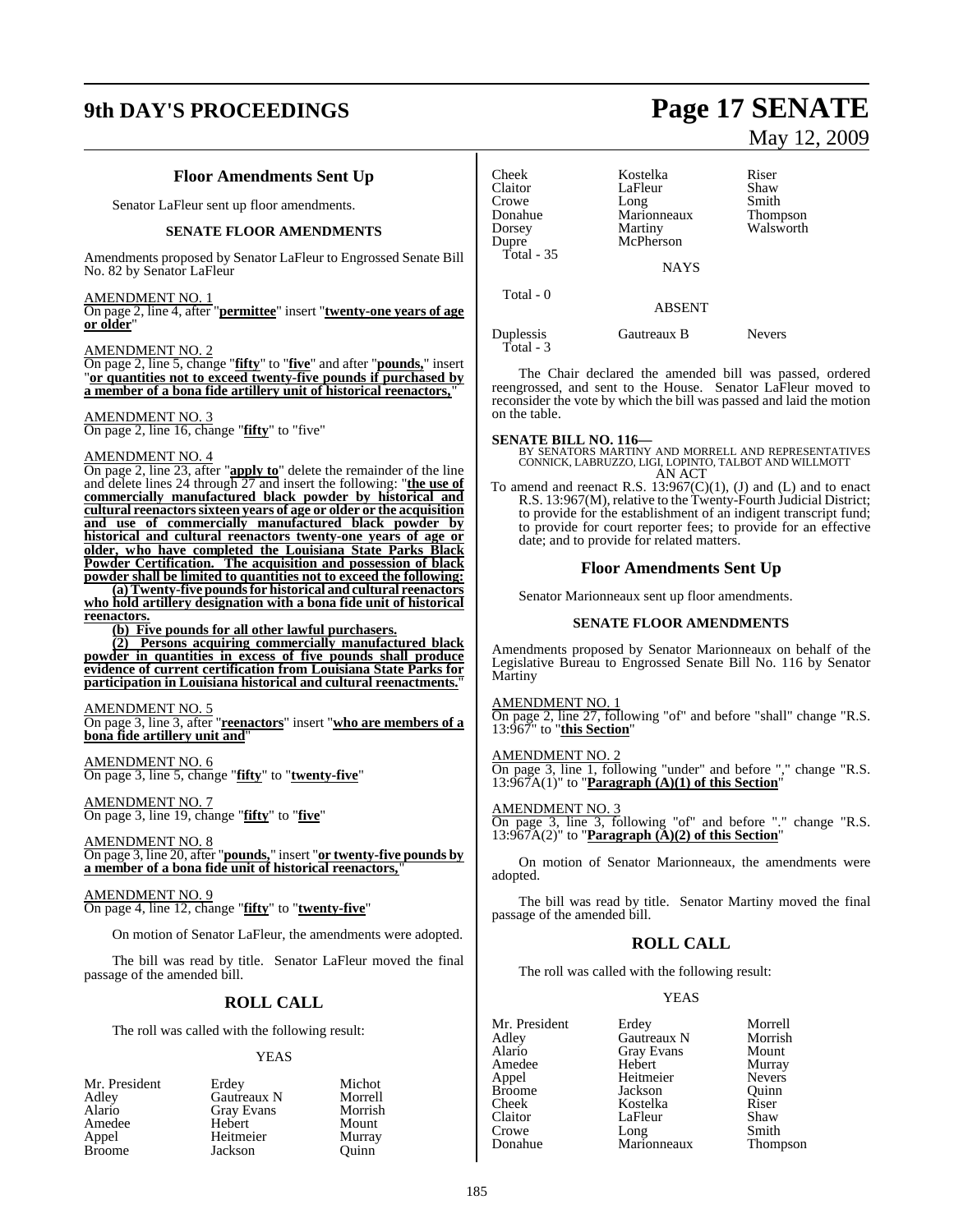Dorsey Martiny Walsworth<br>
Duplessis McPherson Duplessis McPherson Total - 37

Michot

**NAYS** 

Total - 0

ABSENT

Gautreaux B Total - 1

The Chair declared the amended bill was passed, ordered reengrossed, and sent to the House. Senator Martiny moved to reconsider the vote by which the bill was passed and laid the motion on the table.

**SENATE BILL NO. 271—**<br>BY SENATORS NEVERS, THOMPSON, LONG, RISER AND WALSWORTH

AN ACT To enact Part IX of Chapter 28 of Title 3 of the Louisiana Revised Statutes of 1950, to be comprised of R.S. 3:4421 through 4424, relative to creation of the "Forestry Product Fairness Act"; to provide relative to distribution of tax credits, tax exemptions, tax exclusions or grants made available by the state to any existing individual, partnership, corporation, association or other legal entity purchasing forest product raw materials to produce the generation of steam, heat, electricity or the production of wood-based fuels; to provide for promulgation of rules and regulations; to provide for definitions; and to provide for related matters.

## **Floor Amendments Sent Up**

Senator Nevers sent up floor amendments.

#### **SENATE FLOOR AMENDMENTS**

Amendments proposed by Senator Nevers to Engrossed Senate Bill No. 271 by Senator Nevers

AMENDMENT NO. 1 On page 1, line 3, change "4424" to "4425"

AMENDMENT NO. 2 On page 1, line 4, after "Fairness Act"; insert "to provide for legislative purpose;

AMENDMENT NO. 3 On page 1, line 5, after "exclusions" and before "or grants" insert ", tax deductions, rebates, incentives, investments, contracts,"

AMENDMENT NO. 4 On page 1, line 6, change "product" to "products"

AMENDMENT NO. 5 On page 1, at the beginning of line 7, delete "raw materials"

AMENDMENT NO. 6 On page 1, line 12, change "4424" to "4425"

#### AMENDMENT NO. 7

On page 1, between lines 15 and 16, insert the following: "**§4422. Purpose**

**The Louisiana Legislature recognizes the enormous contribution that the Louisiana forest products industry makes to the state. The continued health of the industry is vital to Louisiana's economic well-being. A fair and equitable process for awarding state incentives to the forest products industry is necessary to maintain economic viability. The purpose of this Part is to provide for a procedure that will ensure an an open process for the awarding of incentives, that encourages the use of forest products but does not unfairly advantage one segment of**

**the forest products industry over another, and that does not put existing businesses at a competitive disadvantage.**"

AMENDMENT NO. 8 On page 1, line 16, change "**§4422.**" to "**§4423.**"

AMENDMENT NO. 9

On page 2, between lines 11 and 12 insert the following:

"**(3) "Tax exemption,tax credit,tax exclusion,tax deduction, rebate, incentive, investment, contract, or grant" means any such benefit that is not available by operation of law to all persons purchasing forest products to produce the generation of steam, heat, electricity or the production of wood-based fuels.**"

AMENDMENT NO. 10 On page 2, line 12, change "**§4423.**" to "**§4424.**"

AMENDMENT NO. 11 On page 2, line 13, after "**exclusion**" and before "**or grant**" insert "**, tax deduction, rebate, incentive, investment, contract,**"

AMENDMENT NO. 12 On page 2, line 15, after "**forest**" delete "**product raw materials**" and insert "**products**"

MENDMENT NO. 13 On page 2, line 20, change "**§4424.**" to "**§4425.**"

AMENDMENT NO. 14

On page 2, line 21, after "**regulations**" and before "**for the**" insert "**in consultation with the secretary of the Department of Economic Development**"

On motion of Senator Nevers, the amendments were adopted.

The bill was read by title. Senator Nevers moved the final passage of the amended bill.

### **ROLL CALL**

The roll was called with the following result:

#### YEAS

| Mr. President<br>Adley<br>Alario<br>Amedee<br>Appel<br><b>Broome</b><br>Cheek<br>Claitor<br>Crowe<br>Donahue<br>Dorsey<br>Duplessis<br>Dupre<br>Total - $37$ | Erdey<br>Gautreaux N<br><b>Gray Evans</b><br>Hebert<br>Heitmeier<br>Jackson<br>Kostelka<br>LaFleur<br>Long<br>Marionneaux<br>Martiny<br>McPherson<br>Michot<br><b>NAYS</b> | Morrell<br>Morrish<br>Mount<br>Murray<br><b>Nevers</b><br>Ouinn<br>Riser<br>Shaw<br>Smith<br>Thompson<br>Walsworth |
|--------------------------------------------------------------------------------------------------------------------------------------------------------------|----------------------------------------------------------------------------------------------------------------------------------------------------------------------------|--------------------------------------------------------------------------------------------------------------------|
| Total - 0                                                                                                                                                    | <b>ABSENT</b>                                                                                                                                                              |                                                                                                                    |

Gautreaux B Total - 1

The Chair declared the amended bill was passed, ordered reengrossed, and sent to the House. Senator Nevers moved to reconsider the vote by which the bill was passed and laid the motion on the table.

# **Page 18 SENATE 9th DAY'S PROCEEDINGS**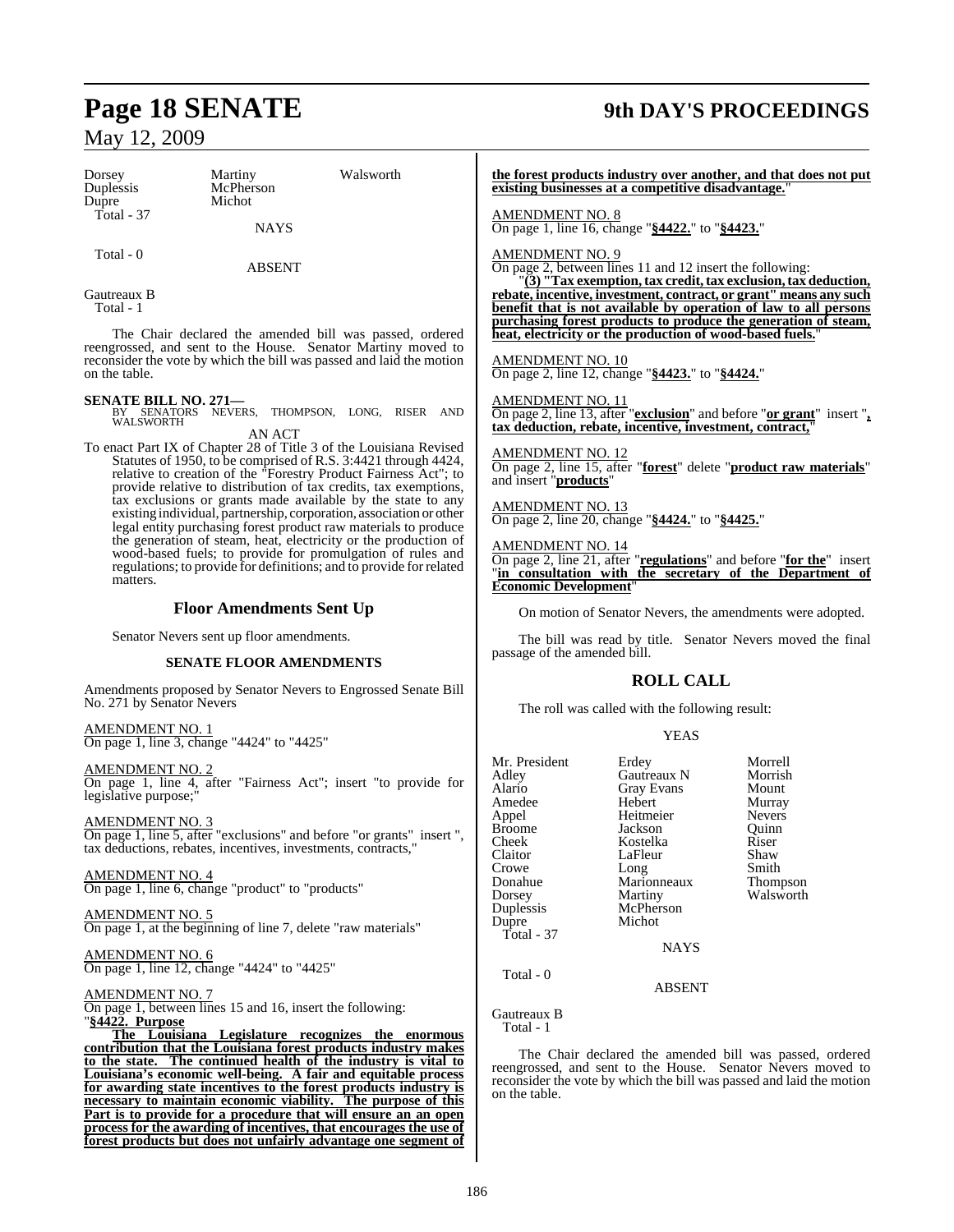**SENATE BILL NO. 292—**

BY SENATOR N. GAUTREAUX AN ACT

To amend and reenact R.S. 4:185(A), relative to amusements and sports; to provide for certain investments of monies in the Horsemen's Bookkeeper Account; to provide for an effective date; and to provide for related matters.

#### **Floor Amendments Sent Up**

Senator LaFleur sent up floor amendments.

#### **SENATE FLOOR AMENDMENTS**

Amendments proposed by Senator LaFleur to Engrossed Senate Bill No. 292 by Senator N. Gautreaux

AMENDMENT NO. 1 On page 2, line 1, delete "**loans are**" and insert "**loan is**"

AMENDMENT NO. 2 On page 2, line 2, after "**streams**" insert "**of Louisiana Downs**"

On motion of Senator LaFleur, the amendments were adopted.

The bill was read by title. Senator N. Gautreaux moved the final passage of the amended bill.

## **ROLL CALL**

The roll was called with the following result:

#### YEAS

| Mr. President<br>Adley<br>Alario<br>Amedee<br>Appel | Dupre<br>Erdey<br>Gautreaux N<br><b>Gray Evans</b><br>Hebert | Michot<br>Morrell<br>Morrish<br>Mount<br>Murray |
|-----------------------------------------------------|--------------------------------------------------------------|-------------------------------------------------|
| <b>Broome</b>                                       | Heitmeier                                                    | <b>Nevers</b>                                   |
| Cheek                                               | Jackson                                                      | Quinn                                           |
| Claitor                                             | Long                                                         | Riser                                           |
| Donahue                                             | Marionneaux                                                  | Shaw                                            |
| Dorsey                                              | Martiny                                                      | Smith                                           |
| Duplessis                                           | McPherson                                                    | <b>Thompson</b>                                 |
| Total $-33$                                         |                                                              |                                                 |
|                                                     | <b>NAYS</b>                                                  |                                                 |
| Total - 0                                           |                                                              |                                                 |
|                                                     | <b>ABSENT</b>                                                |                                                 |
| Crowe<br>Gautreaux B<br>Total - 5                   | Kostelka<br>LaFleur                                          | Walsworth                                       |

The Chair declared the amended bill was passed, ordered reengrossed, and sent to the House. Senator N. Gautreaux moved to reconsider the vote by which the bill was passed and laid the motion on the table.

#### **Senator Broome in the Chair**

# **SENATE BILL NO. 29—** BY SENATOR RISER

AN ACT

To enact Chapter 19-C of Title 51 of the Louisiana Revised Statutes of 1950, to be comprised of R.S. 51:1741 through 1745, relative to caller ID spoofing; to provide for short title; to provide for definitions; to provide for violations of the Louisiana Consumer Protection Act; and to provide for related matters.

# **9th DAY'S PROCEEDINGS Page 19 SENATE** May 12, 2009

### **Floor Amendments Sent Up**

Senator Marionneaux sent up floor amendments.

#### **SENATE FLOOR AMENDMENTS**

Amendments proposed by Senator Marionneaux on behalf of the Legislative Bureau to Engrossed Senate Bill No. 29 by Senator Riser

AMENDMENT NO. 1

On page 2, line 10, following "**Internet**" and before "**(VoIP).**" change "**Phone**" to "**Protocol**"

On motion of Senator Marionneaux, the amendments were adopted.

#### **Floor Amendments Sent Up**

Senator Riser sent up floor amendments.

#### **SENATE FLOOR AMENDMENTS**

Amendments proposed by Senator Riser to Engrossed Senate Bill No. 29 by Senator Riser

AMENDMENT NO. 1 On page 1, line 3, change "51:1741 through 1745," to "51:1741.1 through 1741.5,"

AMENDMENT NO. 2 On page 1, line 8, change "51:1741 through 1745," to "51:1741.1 through 1741.5,"

AMENDMENT NO. 3 On page 1, line 10, change "**§1741.**" to "**§1741.1.**"

AMENDMENT NO. 4 On page 2, line 2, change "**§1742.**" to "**§1741.2.**"

AMENDMENT NO. 5 On page 2, line 5, change "**§1743.**" to "**§1741.3.**"

AMENDMENT NO. 6 On page 2, line 22, change "**§1744.**" to "**§1741.4.**"

AMENDMENT NO. 7 On page 3, line 1, change "**§1745.**" to "**§1741.5.**"

AMENDMENT NO. 8 On page 3, line 6, change "**1744**" to "**1741.4**"

AMENDMENT NO. 9 On page 3, line 11, change "**1744**" to "**1741.4**"

On motion of Senator Riser, the amendments were adopted.

### **Floor Amendments Sent Up**

Senator Martiny sent up floor amendments.

#### **SENATE FLOOR AMENDMENTS**

Amendments proposed by Senator Martiny to Engrossed Senate Bill No. 29 by Senator Riser

AMENDMENT NO. 1 On page 2, line 28, after "**agency**" and before the period "**.**" insert "**pursuant to an active criminal investigation**"

AMENDMENT NO. 2 On page 2, line 29, after "**agency**" and before the period "**.**" insert "**pursuant to an active criminal investigation**"

On motion of Senator Martiny, the amendments were adopted.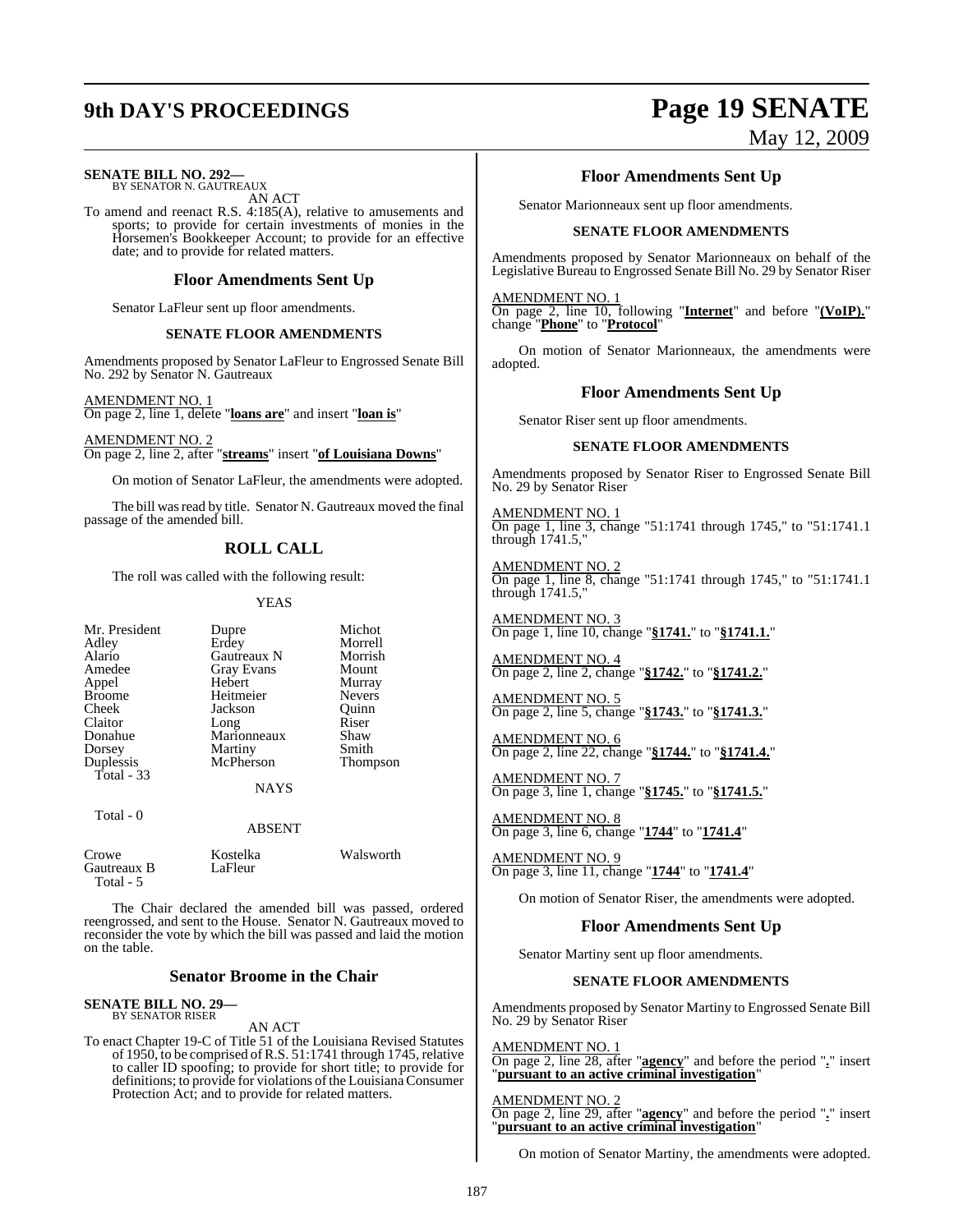## **Floor Amendments Sent Up**

Senator N. Gautreaux sent up floor amendments.

#### **SENATE FLOOR AMENDMENTS**

Amendments proposed by Senator N. Gautreaux to Engrossed Senate Bill No. 29 by Senator Riser

#### AMENDMENT NO. 1

On page 2, after line 29, add the following: "**4. Any private investigator licensed by the state of** Louisiana.

Senator N. Gautreaux moved adoption of the amendments.

Senator Quinn objected.

#### **ROLL CALL**

The roll was called with the following result:

#### **YEAS**

| Adley<br>Amedee<br>Claitor<br>Crowe<br>Donahue<br>Duplessis<br>Dupre | Erdey<br><b>Gautreaux N</b><br>Hebert<br>Heitmeier<br>Kostelka<br>Michot<br>Morrell | Morrish<br>Mount<br><b>Nevers</b><br>Riser<br>Shaw<br>Smith<br>Walsworth |
|----------------------------------------------------------------------|-------------------------------------------------------------------------------------|--------------------------------------------------------------------------|
| $Total - 21$                                                         | <b>NAYS</b>                                                                         |                                                                          |
| Alario<br>Appel<br>Cheek<br>Dorsey<br>Total - 12                     | <b>Gray Evans</b><br>Jackson<br>LaFleur<br>Long<br><b>ABSENT</b>                    | Marionneaux<br>Martiny<br>Murray<br>Ouinn                                |
|                                                                      |                                                                                     |                                                                          |
| Mr. President<br><b>Broome</b><br>Total - 5                          | Gautreaux B<br>McPherson                                                            | Thompson                                                                 |

The Chair declared the amendments were adopted.

#### **Floor Amendments Sent Up**

Senator Martiny sent up floor amendments.

#### **SENATE FLOOR AMENDMENTS**

Amendments proposed by Senator Martiny to Engrossed Senate Bill No. 29 by Senator Riser

AMENDMENT NO. 1

On page 2, after line 29 insert:

"**5. Any duly authorized process server who is attempting to serve process on a person which the court has determined has purposely avoided the service of process.**"

On motion of Senator Martiny, the amendments were adopted.

The bill was read by title. Senator Riser moved the final passage of the amended bill.

# **Page 20 SENATE 9th DAY'S PROCEEDINGS**

## **ROLL CALL**

The roll was called with the following result:

#### YEAS

| Adley                    | Erdey       | Morrell   |
|--------------------------|-------------|-----------|
| Alario                   | Gautreaux N | Morrish   |
| Amedee                   | Gray Evans  | Mount     |
| Appel                    | Hebert      | Murray    |
| Broome                   | Heitmeier   | Ouinn     |
| Cheek                    | Jackson     | Riser     |
| Claitor                  | Kostelka    | Shaw      |
| Crowe                    | LaFleur     | Smith     |
| Donahue                  | Long        | Thompson  |
| Dorsey                   | Martiny     | Walsworth |
| Duplessis                | McPherson   |           |
| Dupre                    | Michot      |           |
| Total - 34               |             |           |
|                          | <b>NAYS</b> |           |
| Marionneaux<br>Total - 1 |             |           |

### ABSENT

Mr. President Gautreaux B Nevers Total - 3

The Chair declared the amended bill was passed, ordered reengrossed, and sent to the House. Senator Riser moved to reconsider the vote by which the bill was passed and laid the motion on the table.

**SENATE BILL NO. 51—**<br>BY SENATORS HEITMEIER, DORSEY, ERDEY, GRAY EVANS, MOUNT<br>AND NEVERS

AN ACT

To enact Part LXVI of Chapter 5 of Title 40 of the Louisiana Revised Statutes of 1950, to be comprised of R.S. 40:1300.291, relative to intergovernmental transfers from local governing bodies to the Department of Health and Hospitals; to provide for acceptance and use of intergovernmental transfers; and to provide for related matters.

#### **Floor Amendments Sent Up**

Senator Heitmeier sent up floor amendments.

#### **SENATE FLOOR AMENDMENTS**

Amendments proposed by Senator Heitmeier to Engrossed Senate Bill No. 51 by Senator Heitmeier

AMENDMENT NO. 1

On page 1, line 10, change "**for**" to "**from**"

On motion of Senator Heitmeier, the amendments were adopted.

The bill was read by title. Senator Heitmeier moved the final passage of the amended bill.

## **ROLL CALL**

The roll was called with the following result:

#### YEAS

Adley Erdey Morrell Alario Gautreaux N Morris<br>Amedee Gray Evans Mount **Gray Evans**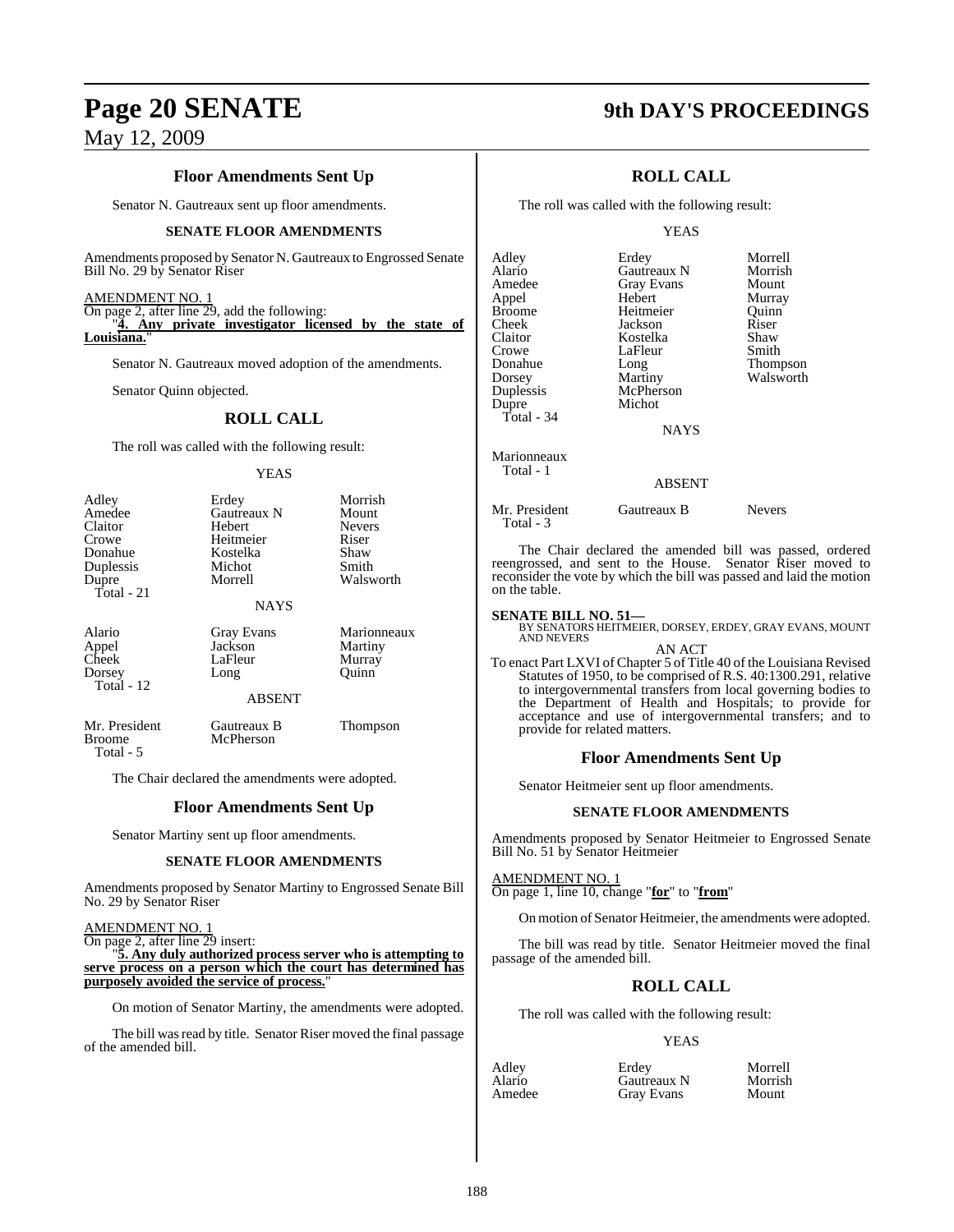# **9th DAY'S PROCEEDINGS Page 21 SENATE**

# May 12, 2009

| Appel         | Heitmeier     | Murray        |
|---------------|---------------|---------------|
| <b>Broome</b> | Jackson       | <b>Nevers</b> |
| Cheek         | Kostelka      | Ouinn         |
| Claitor       | LaFleur       | Riser         |
| Crowe         | Long          | Shaw          |
| Donahue       | Marionneaux   | Smith         |
| Dorsey        | Martiny       | Thompson      |
| Duplessis     | McPherson     | Walsworth     |
| Dupre         | Michot        |               |
| Total $-35$   |               |               |
|               | <b>NAYS</b>   |               |
| Total - 0     |               |               |
|               | <b>ABSENT</b> |               |

| Mr. President | Gautreaux B | Hebert |
|---------------|-------------|--------|
| Total - 3     |             |        |

The Chair declared the amended bill was passed, ordered reengrossed, and sent to the House. Senator Heitmeier moved to reconsider the vote by which the bill was passed and laid the motion on the table.

#### **SENATE BILL NO. 91—** BY SENATOR N. GAUTREAUX

AN ACT

To enact R.S. 47:6035, relative to tax credits for the individual or corporation income tax or corporation franchise tax; to provide a tax credit for certain qualified energy resource; to provide terms, conditions, and definitions; to provide for promulgation of rules and regulations; to provide an effective date; and to provide for related matters.

## **Floor Amendments Sent Up**

Senator Marionneaux sent up floor amendments.

#### **SENATE FLOOR AMENDMENTS**

Amendments proposed by Senator Marionneaux on behalf of the Legislative Bureau to Engrossed Senate Bill No. 91 by Senator N. **Gautreaux** 

AMENDMENT NO. 1

On page 2, line 19, following "**may**" and before "**twice.**" change "**only be transferred or sold**" to "**be sold or transferred no more than**"

On motion of Senator Marionneaux, the amendments were adopted.

### **Mr. President in the Chair**

#### **Floor Amendments Sent Up**

Senator N. Gautreaux sent up floor amendments.

#### **SENATE FLOOR AMENDMENTS**

Amendments proposed by Senator N. Gautreaux to Engrossed Senate Bill No. 91 by Senator N. Gautreaux

AMENDMENT NO. 1 On page 1, at the beginning of line 4, change "resource" to "systems"

AMENDMENT NO. 2 On page 1, line 9, change "**resource**" to "**system**"

AMENDMENT NO. 3 On page 1, at the end of line 12, change "**Revenue**" to "**Natural Resources**"

AMENDMENT NO. 4 On page 1, line 15, change "**resource**" to "**system**"

#### AMENDMENT NO. 5

On page 1, delete lines 16 and 17 and insert the following:

"**(3) "Qualified energy system" means a system of apparatus and equipment located in this state which uses a qualified energy resource, as the term qualified energy resource is defined in 26 U.S.C. 45 of the Internal Revenue Code of 1986, as amended, with the exception that the term qualified energy resources may include closed-loop biomass or biomass burned in conjunction with fossil fuel (cofiring) beyond such fossil fuel required for startup and flame stabilization, to produce electricity and to transfer such electricity to the point of use or storage.**"

AMENDMENT NO. 6 On page 2, line 1, change "**resource**" to "**system**"

AMENDMENT NO. 7 On page 2, line 3, change "**resource**" to "**system**"

AMENDMENT NO. 8 On page 2, line 5, change "**resource**" to "**system**"

AMENDMENT NO. 9 On page 2, delete lines 6 and 7 and insert the following: "**to a single qualified energy system shall not exceed four hundred fifty thousand dollars.**"

#### AMENDMENT NO. 10

On page 2, at the beginning of line 9, change "**resource**" to "**system**" and at the end of line 9, change "**resource**" to "**system**"

AMENDMENT NO. 11 On page 2, at the end of line 22, after "**department**" and before "**in**" insert "**, and to the Louisiana Department of Revenue,**"

AMENDMENT NO. 12 On page 2, at the beginning of line 26, change "**resource**" to "**system**"

AMENDMENT NO. 13 On page 2, line 28, change "**resource**" to "**system**"

AMENDMENT NO. 14 On page 3, line 7, change "**resource**" to "**system**"

AMENDMENT NO. 15 On page 3, line 12, change "**resource**" to "**system**"

AMENDMENT NO. 16 On page 3, line 13, change "**resource**" to "**system**"

AMENDMENT NO. 17 On page 3, line 17, change "**resource**" to "**system**"

AMENDMENT NO. 18 On page 3, at the beginning of line 19, change "**resource**" to "**system**"

AMENDMENT NO. 19 On page 4, line 12, between "**department**" and "**shall**" insert "**, in conjunction with the Louisiana Department of Revenue,**"

AMENDMENT NO. 20

On page 4, between lines 14 and 15, insert the following:

"**H. No tax credits shall be granted or allowed after December 31, 2012. However, the carryforward and transferability provisions of Paragraph (C) of this Section shall continue to be effective after December 31, 2012 for tax credits authorized prior to such date.**"

AMENDMENT NO. 21 On page 4, line 15, after "applicable to" and before "costs" insert "eligible"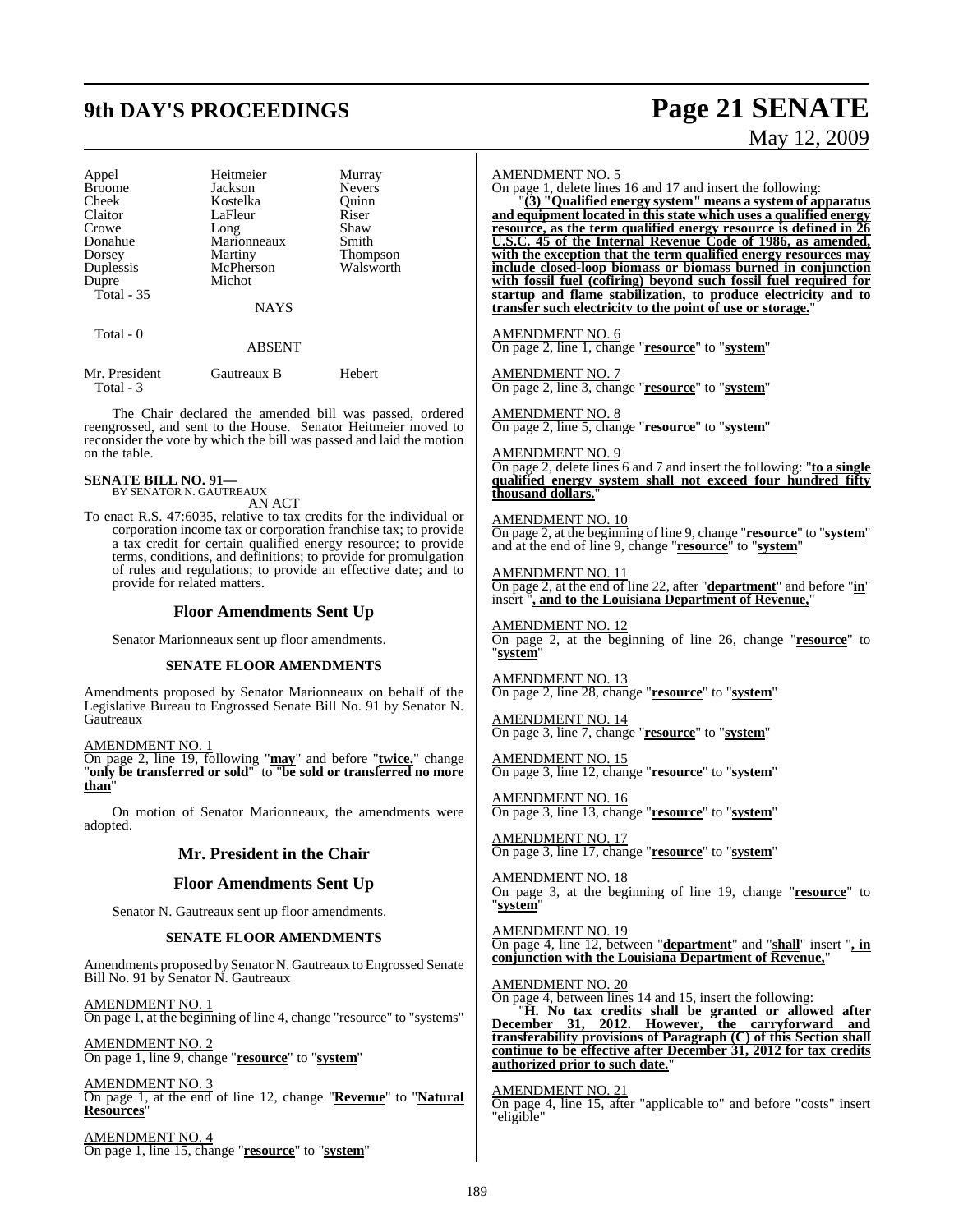On motion of Senator N. Gautreaux, the amendments were adopted.

The bill was read by title. Senator N. Gautreaux moved the final passage of the amended bill.

## **ROLL CALL**

The roll was called with the following result:

YEAS

| Mr. President<br>Adley<br>Alario<br>Amedee<br>Appel | Dupre<br>Erdey<br>Gautreaux N<br><b>Gray Evans</b><br>Hebert | Michot<br>Morrell<br>Morrish<br>Mount<br>Murray |
|-----------------------------------------------------|--------------------------------------------------------------|-------------------------------------------------|
| <b>Broome</b>                                       | Heitmeier                                                    | <b>Nevers</b>                                   |
| Cheek                                               | Jackson                                                      | Ouinn                                           |
| Claitor                                             | LaFleur                                                      | Riser                                           |
| Crowe                                               | Long                                                         | Shaw                                            |
| Donahue                                             | Marionneaux                                                  | Smith                                           |
| Dorsey                                              | Martiny                                                      | <b>Thompson</b>                                 |
| Duplessis                                           | McPherson                                                    | Walsworth                                       |
| Total - $36$                                        |                                                              |                                                 |
|                                                     | <b>NAYS</b>                                                  |                                                 |
| Total - 0                                           | <b>ABSENT</b>                                                |                                                 |

Gautreaux B Kostelka Total - 2

The Chair declared the amended bill was passed, ordered reengrossed, and sent to the House. Senator N. Gautreaux moved to reconsider the vote by which the bill was passed and laid the motion on the table.

#### **SENATE BILL NO. 93—** BY SENATOR THOMPSON

AN ACT

To enact Part I-A of Chapter 4 of Title 40 of the Louisiana Revised Statutes of 1950, to be comprised of R.S. 40:651 through 654, relative to food safety; to provide for definitions; to provide for written plans for food processing and food recalls; to provide for required reporting and testing of adulterated food by food processing plants; to provide for rules and regulations; and to provide for related matters.

On motion of Senator Thompson, the bill was read by title and returned to the Calendar, subject to call.

#### **SENATE BILL NO. 105—** BY SENATOR DUPLESSIS

AN ACT

To enact R.S. 14:71.3, relative to mortgage fraud, to provide for elements of the crime; to provide for penalties; and to provide for related matters.

### **Floor Amendments Sent Up**

Senator Marionneaux sent up floor amendments.

#### **SENATE FLOOR AMENDMENTS**

Amendments proposed by Senator Marionneaux on behalf of the Legislative Bureau to Engrossed Senate Bill No. 105 by Senator Duplessis

AMENDMENT NO. 1

On page 2, line 1, following "**provided in**" and before "**(1) of this**" change "**Subparagraph**" to "**Paragraph**"

# **Page 22 SENATE 9th DAY'S PROCEEDINGS**

On motion of Senator Marionneaux, the amendments were adopted.

The bill was read by title. Senator Duplessis moved the final passage of the amended bill.

### **ROLL CALL**

The roll was called with the following result:

YEAS

| Mr. President            | Dupre             | Morrell         |
|--------------------------|-------------------|-----------------|
| Adley                    | Erdey             | Morrish         |
| Alario                   | <b>Gray Evans</b> | Mount           |
| Amedee                   | Hebert            | Murray          |
| Appel                    | Heitmeier         | <b>Nevers</b>   |
| Broome                   | Jackson           | Quinn           |
| Cheek                    | LaFleur           | Riser           |
| Claitor                  | Long              | Shaw            |
| Crowe                    | Marionneaux       | Smith           |
| Donahue                  | Martiny           | <b>Thompson</b> |
| Dorsey                   | McPherson         | Walsworth       |
| Duplessis                | Michot            |                 |
| Total - 35               |                   |                 |
|                          | <b>NAYS</b>       |                 |
| Total - 0                |                   |                 |
|                          | <b>ABSENT</b>     |                 |
| Gautreaux B<br>Total - 3 | Gautreaux N       | Kostelka        |

The Chair declared the amended bill was passed, ordered reengrossed, and sent to the House. Senator Duplessis moved to reconsider the vote by which the bill was passed and laid the motion on the table.

# **SENATE BILL NO. 110—** BY SENATOR MARIONNEAUX AN ACT

To amend and reenact R.S. 9:3573.3(5), 3573.4(F), 3573.6(B), and 3573.11(B), and to repeal R.S. 9:3573.11(C), relative to the Credit Repair Services Organizations Act; to provide for the filing of a registration statement with the attorney general; to provide for certain terms, notifications, procedures, conditions, and requirements; to provide for orders, injunctions, publication, and availability of records to the general public; and to provide for related matters.

The bill was read by title. Senator Marionneaux moved the final passage of the bill.

### **ROLL CALL**

The roll was called with the following result:

#### YEAS

| Mr. President | Erdey             | Morre  |
|---------------|-------------------|--------|
| Adlev         | Gautreaux N       | Morris |
| Alario        | <b>Gray Evans</b> | Mount  |
| Amedee        | Hebert            | Murra  |
| Appel         | Heitmeier         | Never  |
| Broome        | Jackson           | Ouinn  |
| Cheek         | Kostelka          | Riser  |
| Claitor       | LaFleur           | Shaw   |
| Crowe         | Long              | Smith  |
| Donahue       | Marionneaux       | Thom   |
| Dorsey        | Martiny           | Walsw  |
| Duplessis     | McPherson         |        |
| Dupre         | Michot            |        |
| Total - 37    |                   |        |

Extractively<br>
Extractively Morrell<br>
Fautreaux N<br>
Morrish Fautreaux N Fray Evans Mount<br>Iebert Murray Murray<br>Nevers Feitmeier Nevers<br>
ackson Ouinn Xostelka Riser<br>AFleur Shaw Smith<br>Thompson Marionneaux<br>Martiny Walsworth AcPherson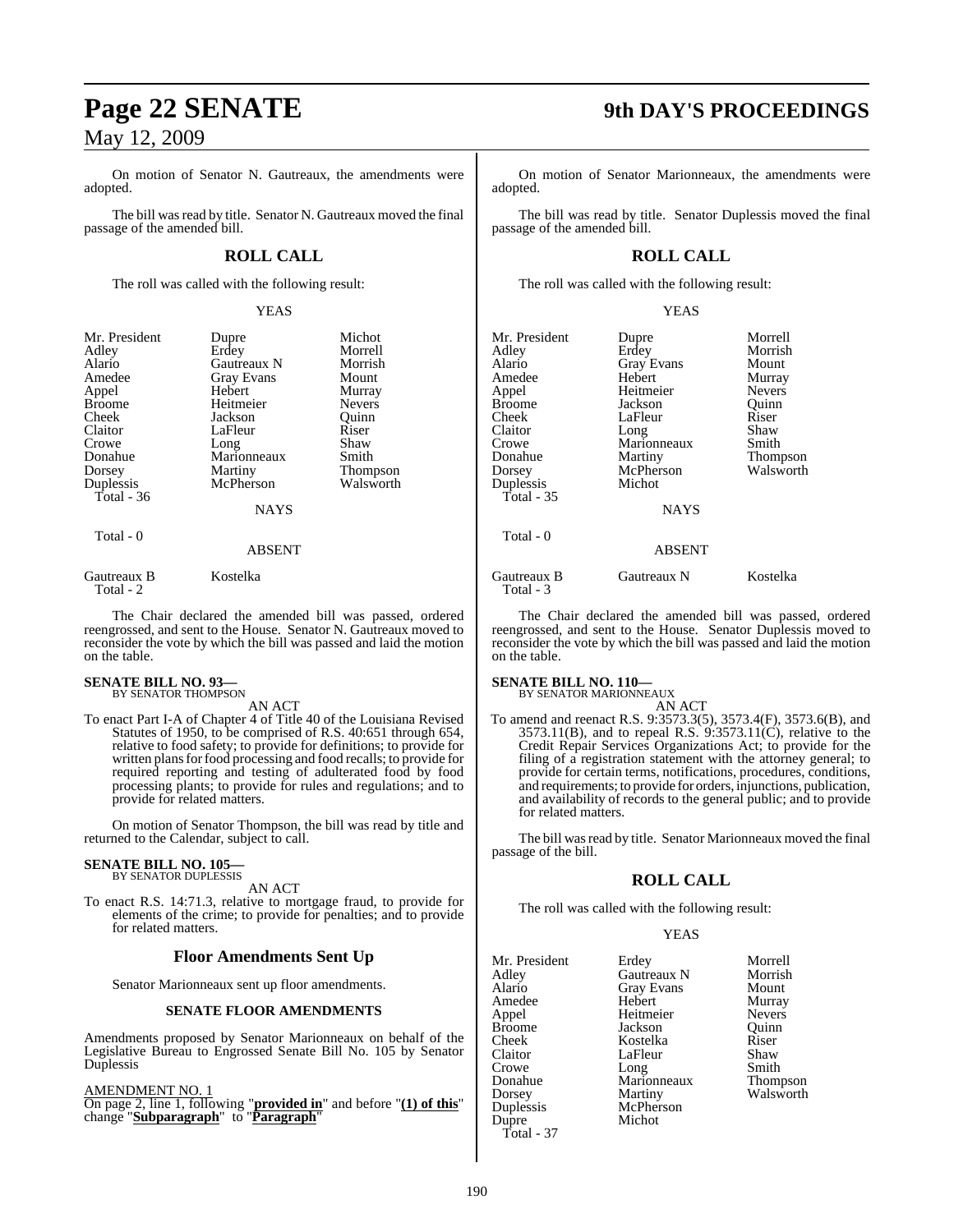# **9th DAY'S PROCEEDINGS Page 23 SENATE**

#### **NAYS**

Total - 0

ABSENT

Gautreaux B Total - 1

The Chair declared the bill was passed and ordered it sent to the House. Senator Marionneaux moved to reconsider the vote by which the bill was passed and laid the motion on the table.

# **SENATE BILL NO. 183—** BY SENATOR APPEL

#### A JOINT RESOLUTION

Proposing to add Article VII, Section 2.1 (C) of the Constitution of Louisiana, relative to the constitutional requirements and procedures for the imposition of or increase in a fee; to provide exceptions to such requirements for the increase in tuition or the imposition of or increase in fees at postsecondary institutions; to specify an election for submission of the proposition to electors; and to provide a ballot proposition.

#### **Floor Amendments Sent Up**

Senator Alario sent up floor amendments.

#### **SENATE FLOOR AMENDMENTS**

Amendments proposed by Senator Alario to Engrossed Senate Bill No. 183 by Senator Appel

AMENDMENT NO. 1

On page 1, line 16 after "**board**" insert "**; provided that such increase in tuition or fee shall not exceed five percent in any calendar year**"

#### AMENDMENT NO. 2

On page 2, line 10 after "board" insert ", limited to five percent per year"

Senator Alario moved adoption of the amendments.

Senator Appel objected.

### **ROLL CALL**

The roll was called with the following result:

#### YEAS

| Adley<br>Alario<br>Amedee<br>Crowe<br>Dupre<br>Erdey<br>Hebert<br>Total - 19         | Heitmeier<br>Jackson<br>Kostelka<br>LaFleur<br>McPherson<br>Michot<br><b>Nevers</b><br><b>NAYS</b> | Ouinn<br>Shaw<br>Smith<br>Thompson<br>Walsworth |
|--------------------------------------------------------------------------------------|----------------------------------------------------------------------------------------------------|-------------------------------------------------|
| Mr. President<br>Appel<br><b>Broome</b><br>Cheek<br>Claitor<br>Donahue<br>Total - 16 | Dorsey<br>Duplessis<br>Gautreaux N<br><b>Gray Evans</b><br>Long<br>Martiny<br><b>ABSENT</b>        | Morrish<br>Mount<br>Murray<br>Riser             |
| Gautreaux B<br>Total - 3                                                             | Marionneaux                                                                                        | Morrell                                         |

The Chair declared the amendments were adopted.

# May 12, 2009

On motion of Senator Appel, the amended bill was read by title and returned to the Calendar, subject to call.

# **SENATE BILL NO. 191—** BY SENATOR ALARIO

AN ACT To amend and reenact R.S. 44:4.1(B)(24) and to enact R.S. 40:2020, relative to the authority of the Department of Health and Hospitals to conduct certain mortality reviews; to provide for legislative intent; to provide for definitions and duties; to provide for records; to provide for confidentiality; to provide for a public records exception; and to provide for related matters.

The bill was read by title. Senator Alario moved the final passage of the bill.

#### **ROLL CALL**

The roll was called with the following result:

#### YEAS

Mr. President Erdey Morrell<br>Adley Gautreaux N Morrish Adley Gautreaux N<br>Alario Hebert Alario Hebert Murray Amedee Heitmeier Nevers<br>Broome Jackson Quinn Broome Jackson Quinn<br>Cheek Kostelka Riser Cheek Kostelka Riser<br>Claitor LaFleur Shaw Claitor LaFleur Shaw<br>Crowe Long Smith Long Donahue Marionneaux Thompson Dorsey Martiny Walsworth<br>
Duplessis McPherson McPherson Dupre Michot Total - 34 NAYS Total - 0 ABSENT

Appel Gray Evans<br>Gautreaux B Mount Gautreaux B Total - 4

The Chair declared the bill was passed and ordered it sent to the House. Senator Alario moved to reconsider the vote by which the bill was passed and laid the motion on the table.

# **SENATE BILL NO. 211—** BY SENATOR CLAITOR

AN ACT

To amend and reenact R.S. 36:801(introductory paragraph), and to enact R.S. 36:109(U) and Chapter 40 of Title 51 of the Louisiana Revised Statues of 1950, to be comprised of R.S. 51:2401, relative to economic development; to create the Louisiana Innovation Council within the Department of Economic Development; to provide for the membership; to provide for the duties and responsibilities; to provide for reporting; and to provide for related matters.

The bill was read by title. Senator Claitor moved the final passage of the bill.

#### **ROLL CALL**

The roll was called with the following result:

#### YEAS

| Mr. President | Dupre       | Morrell       |
|---------------|-------------|---------------|
| Adlev         | Erdev       | Morrish       |
| Alario        | Gautreaux N | Mount         |
| Amedee        | Gray Evans  | Murray        |
| Appel         | Hebert      | <b>Nevers</b> |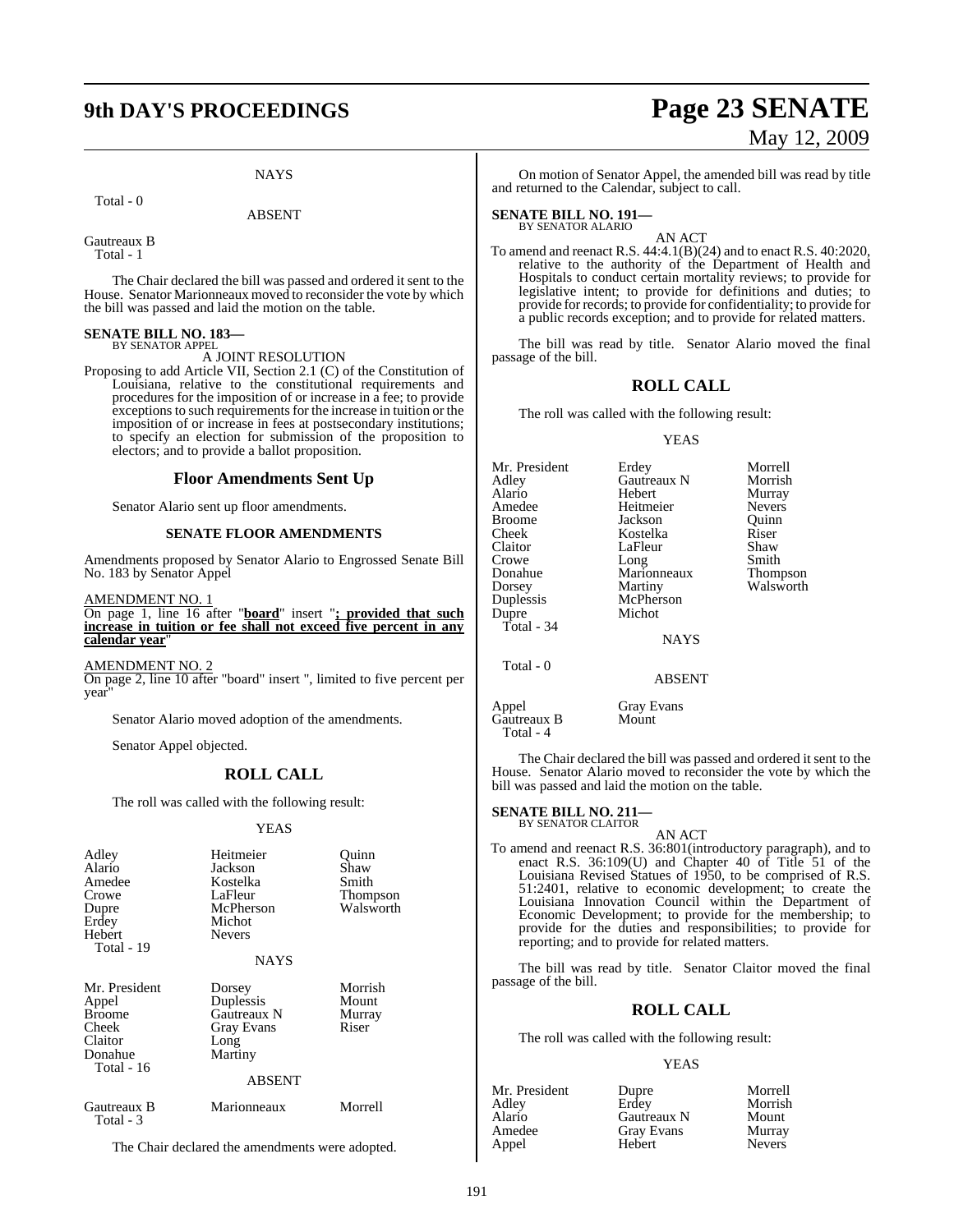| <b>Broome</b>            | Heitmeier     | Ouinn           |
|--------------------------|---------------|-----------------|
| Cheek                    | Jackson       | Riser           |
| Claitor                  | LaFleur       | Shaw            |
| Crowe                    | Long          | Smith           |
| Donahue                  | Martiny       | <b>Thompson</b> |
| Dorsey                   | McPherson     | Walsworth       |
| Duplessis                | Michot        |                 |
| Total - 35               |               |                 |
|                          | <b>NAYS</b>   |                 |
| Total - 0                |               |                 |
|                          | <b>ABSENT</b> |                 |
| Gautreaux B<br>Total - 3 | Kostelka      | Marionneaux     |

The Chair declared the bill was passed and ordered it sent to the House. Senator Claitor moved to reconsider the vote by which the bill was passed and laid the motion on the table.

# **SENATE BILL NO. 212—** BY SENATOR CLAITOR

AN ACT

To amend and reenact R.S. 18:134(A), relative to registrars of voters; to provide for office hours of registrars of voters; and to provide for related matters.

The bill was read by title. Senator Claitor moved the final passage of the bill.

## **ROLL CALL**

The roll was called with the following result:

#### YEAS

| Mr. President<br>Adley<br>Alario<br>Amedee<br>Appel<br><b>Broome</b><br>Cheek<br>Claitor<br>Crowe<br>Donahue<br>Total - 30 | Dorsey<br>Duplessis<br>Dupre<br>Erdey<br><b>Gray Evans</b><br>Heitmeier<br>Jackson<br>Kostelka<br>Marionneaux<br>Martiny<br><b>NAYS</b> | McPherson<br>Michot<br>Murray<br><b>Nevers</b><br>Ouinn<br>Riser<br>Shaw<br>Smith<br>Thompson<br>Walsworth |
|----------------------------------------------------------------------------------------------------------------------------|-----------------------------------------------------------------------------------------------------------------------------------------|------------------------------------------------------------------------------------------------------------|
| Hebert<br>LaFleur<br>Total - 5                                                                                             | Long<br>Morrell<br>ABSENT                                                                                                               | Morrish                                                                                                    |
| Gautreaux B<br>Total - 3                                                                                                   | Gautreaux N                                                                                                                             | Mount                                                                                                      |

The Chair declared the bill was passed and ordered it sent to the House. Senator Claitor moved to reconsider the vote by which the bill was passed and laid the motion on the table.

**SENATE BILL NO. 247—** BY SENATORS CHEEK, DORSEY AND WALSWORTH AN ACT

To amend and reenact R.S. 46:2742(B)(7) and to enact R.S. 46:2742(B)(11), relative to case mix reimbursement for nursing homes; to provide for a case mix reimbursement; and to provide for related matters.

#### **Floor Amendments Sent Up**

Senator Cheek sent up floor amendments.

# **Page 24 SENATE 9th DAY'S PROCEEDINGS**

#### **SENATE FLOOR AMENDMENTS**

Amendments proposed by Senator Cheek to Engrossed Senate Bill No. 247 by Senator Cheek

#### AMENDMENT NO. 1

On page 2, after line 3, insert the following:

"Section 2. This Act shall become effective upon signature by the governor or, if not signed by the governor, upon expiration of the time for bills to become law without signature by the governor, as provided by Article III, Section 18 of the Constitution of Louisiana. If vetoed by the governor and subsequently approved by the legislature, this Act shall become effective on the day following such approval."

On motion of Senator Cheek, the amendments were adopted.

The bill was read by title. Senator Cheek moved the final passage of the amended bill.

## **ROLL CALL**

The roll was called with the following result:

#### YEAS

| Mr. President<br>Adley<br>Alario<br>Amedee<br>Appel<br>Broome<br>Cheek<br>Claitor<br>Crowe<br>Donahue<br>Dorsey<br>Duplessis<br>Total - $36$ | Dupre<br>Erdey<br>Gautreaux N<br><b>Gray Evans</b><br>Hebert<br>Heitmeier<br>Jackson<br>Kostelka<br>LaFleur<br>Long<br>Martiny<br>McPherson<br><b>NAYS</b> | Michot<br>Morrell<br>Morrish<br>Mount<br>Murray<br><b>Nevers</b><br>Ouinn<br>Riser<br>Shaw<br>Smith<br>Thompson<br>Walsworth |
|----------------------------------------------------------------------------------------------------------------------------------------------|------------------------------------------------------------------------------------------------------------------------------------------------------------|------------------------------------------------------------------------------------------------------------------------------|
| Total - 0                                                                                                                                    | <b>ABSENT</b>                                                                                                                                              |                                                                                                                              |
| Gautreaux B                                                                                                                                  | Marionneaux                                                                                                                                                |                                                                                                                              |

The Chair declared the amended bill was passed, ordered reengrossed, and sent to the House. Senator Cheek moved to reconsider the vote by which the bill was passed and laid the motion on the table.

# **SENATE BILL NO. 278—** BY SENATOR AMEDEE

Total - 2

AN ACT

To amend and reenact R.S. 44:5, relative to public records; to provide for the application of laws relative to public records; and to provide for related matters.

On motion of Senator Amedee, Senate Bill No. 278 was made Special Order of the Day No. 1 on Wednesday, May 20, 2009.

#### **SENATE BILL NO. 290—**

BY SENATORS QUINN AND HEBERT AN ACT

To amend and reenact R.S. 22:1317, relative to surplus lines insurers; to exempt surplus lines insurers from provisions regarding coinsurance clauses in policies of fire and extended coverage insurance; and to provide for related matters.

The bill was read by title. Senator Quinn moved the final passage of the bill.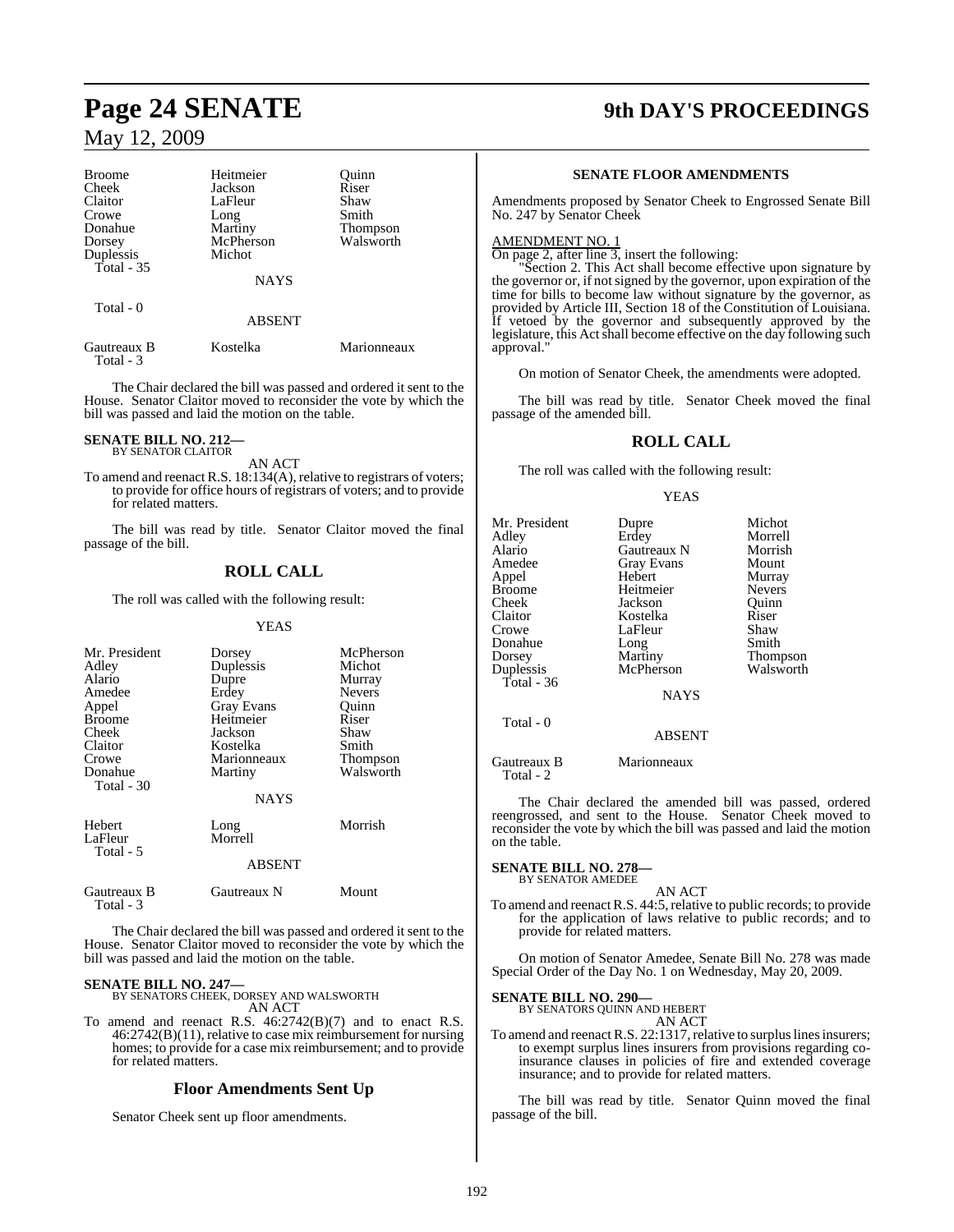# **9th DAY'S PROCEEDINGS Page 25 SENATE**

## **ROLL CALL**

The roll was called with the following result:

#### YEAS

| Mr. President<br>Adley<br>Alario<br>Amedee<br>Appel<br><b>Broome</b><br>Cheek<br>Claitor<br>Crowe<br>Donahue<br>Dorsey | Dupre<br>Erdey<br>Gautreaux N<br><b>Gray Evans</b><br>Hebert<br>Heitmeier<br>Jackson<br>Kostelka<br>LaFleur<br>Long<br>Martiny | Michot<br>Morrell<br>Morrish<br>Mount<br>Murray<br><b>Nevers</b><br>Ouinn<br>Riser<br>Shaw<br>Smith<br><b>Thompson</b> |
|------------------------------------------------------------------------------------------------------------------------|--------------------------------------------------------------------------------------------------------------------------------|------------------------------------------------------------------------------------------------------------------------|
| Duplessis                                                                                                              | McPherson                                                                                                                      | Walsworth                                                                                                              |
| Total - 36                                                                                                             |                                                                                                                                |                                                                                                                        |
|                                                                                                                        | NAYS                                                                                                                           |                                                                                                                        |

Total - 0

#### ABSENT

Gautreaux B Marionneaux Total - 2

The Chair declared the bill was passed and ordered it sent to the House. Senator Quinn moved to reconsider the vote by which the bill was passed and laid the motion on the table.

#### **SENATE BILL NO. 294—** BY SENATOR NEVERS

AN ACT

To amend and reenact Code of Criminal Procedure Article 644(A) and (D)(1) and 905.5.1(F), R.S. 9:2800.2(A), R.S. 15:560.2(B)(1), R.S. 17:7.1(D), R.S. 22:998(A) and (C), and 1043(A)(4), R.S. 23:1371.1(2), R.S. 28:2(12.1) and (22)(b), 51.1(A)(2)(a) and 221(10), R.S. 37:1744(A)(2), 1745(A)(2), 1745.14(C)(4), 2360(A)(1), (2) and (3), 2365(A) and (B), and 3386.1(15)(b), R.S. 40:1098.2(5)(b) and 2114(B), and R.S. 44:4(29) and to enact Part VI of Chapter 15 of Title 37 of the Louisiana Revised Statutes of 1950, to be comprised of R.S. 37:1360.51 through 1360.72 and R.S. 37:2356.1, and to repeal Part II of Chapter 28 of Title 37 of the Louisiana Revised Statutes of 1950, comprised of R.S. 37:2371 through 2378, relative to medical psychologists; to transfer the regulation of medical psychologists from the State Board of Examiners of Psychologists to the Louisiana State Board of Medical Examiners; to provide for definitions; to provide for powers and duties of the Louisiana State Board of Medical Examiners; to provide for licensure; to provide for a certificate of advanced practice; to provide for standards of practice; to create the Medical Psychology Advisory Committee; to provide for privileged communications; to provide for continuing medical education; to provide for violations and penalties; to provide for orders to nurses; to provide for transfer of files; to direct the Louisiana State Law Institute to make certain language corrections to current law; to provide for rules and regulations; and to provide for related matters.

#### **Floor Amendments Sent Up**

Senator Marionneaux sent up floor amendments.

#### **SENATE FLOOR AMENDMENTS**

Amendments proposed by Senator Marionneaux on behalf of the Legislative Bureau to Engrossed Senate Bill No. 294 by Senator Nevers

#### AMENDMENT NO. 1

On page 12, line 12, following "**The**" and before "**of**" change "**provision**" to "**provisions**"

# May 12, 2009

#### AMENDMENT NO. 2

On page 14, line 28, following "**Medical**" and before "**.**" change "**Psychology**" to "**Psychologists**"

AMENDMENT NO. 3 On page 19, line 4, following "**board**" and before "**and**" insert"**,**"

AMENDMENT NO. 4

On page 22, line 14, following "**Subsection**" and before "**of this Section**" change "**B, C and D**" to "**C, D and E**"

On motion of Senator Marionneaux, the amendments were adopted.

#### **Floor Amendments Sent Up**

Senator Nevers sent up floor amendments.

#### **SENATE FLOOR AMENDMENTS**

Amendments proposed by Senator Nevers to Engrossed Senate Bill No. 294 by Senator Nevers

AMENDMENT NO. 1

On page 22, lines 27 and 28, change "**American Association of Osteopathic Physicians**" to "**American Osteopathic Association**"

On motion of Senator Nevers, the amendments were adopted.

The bill was read by title. Senator Nevers moved the final passage of the amended bill.

## **ROLL CALL**

The roll was called with the following result:

#### YEAS

Mr. President Erdey Morrell<br>Adley Gautreaux N Morrish Adley Gautreaux N Morrish Gray Evans Mount<br>
Hebert Murray Amedee Hebert Murray<br>Appel Heitmeier Nevers Appel Heitmeier Nevers Broome Jackson Quinn<br>Cheek Kostelka Riser Cheek Kostelka Riser<br>Claitor LaFleur Shaw Claitor LaFleur Shaw<br>Crowe Long Smith Crowe Long Smith<br>Donahue Marionneaux Thompson **Donahue** Marionneaux<br> **Dorsey** Martiny Dorsey Martiny Walsworth<br>
Duplessis McPherson McPherson Dupre Michot Total - 37 **NAYS** 

ABSENT

Gautreaux B Total - 1

Total - 0

The Chair declared the amended bill was passed, ordered reengrossed, and sent to the House. Senator Nevers moved to reconsider the vote by which the bill was passed and laid the motion on the table.

**SENATE BILL NO. 299—** BY SENATORS DUPLESSIS AND MICHOT AND REPRESENTATIVE ROSALIND JONES AN ACT

To enact Chapter 3-D of Title 3 of the Louisiana Revised Statutes of 1950, to be comprised of R.S. 3:296, relative to the Healthy Food Retail Act; to provide for a financing program to stimulate investment in healthy food retail outlets in underserved areas of Louisiana; to provide for administration of the program; to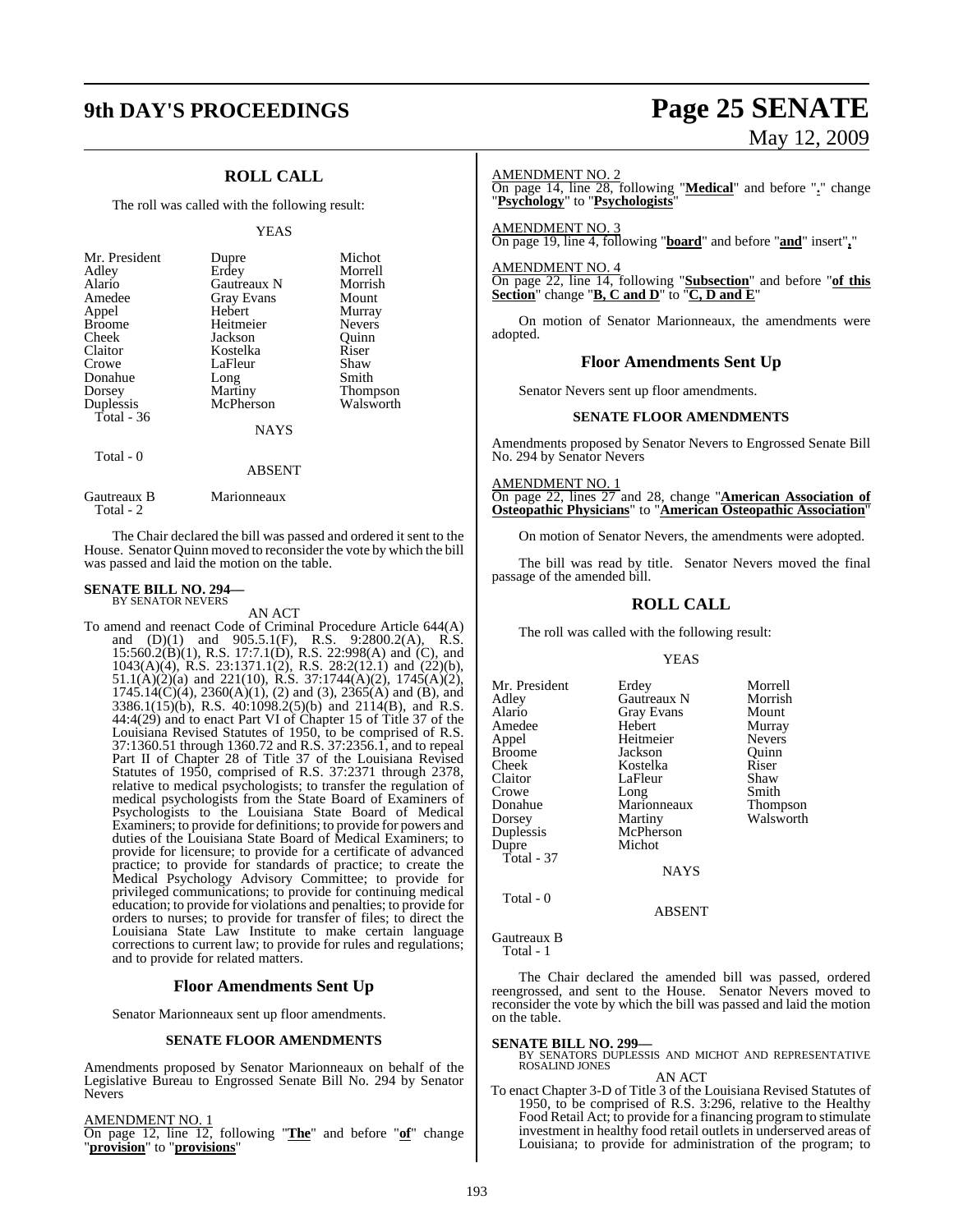provide for eligible projects and uses for funding; and to provide for related matters.

The bill was read by title. Senator Duplessis moved the final passage of the bill.

## **ROLL CALL**

The roll was called with the following result:

#### YEAS

| Mr. President<br>Adley<br>Alario<br>Amedee<br>Appel<br><b>Broome</b> | Dupre<br>Erdey<br>Gautreaux N<br>Gray Evans<br>Hebert<br>Heitmeier | Morrell<br>Morrish<br>Mount<br>Murray<br>Quinn<br>Riser |
|----------------------------------------------------------------------|--------------------------------------------------------------------|---------------------------------------------------------|
| Cheek                                                                | Jackson                                                            | Shaw                                                    |
| Claitor                                                              | LaFleur                                                            | Smith                                                   |
| Crowe                                                                | Long                                                               | Thompson                                                |
| Donahue                                                              | Martiny                                                            | Walsworth                                               |
| Dorsey                                                               | McPherson                                                          |                                                         |
| Duplessis                                                            | Michot                                                             |                                                         |
| Total - 34                                                           |                                                                    |                                                         |
|                                                                      | <b>NAYS</b>                                                        |                                                         |
| Total - 0                                                            |                                                                    |                                                         |
|                                                                      | <b>ABSENT</b>                                                      |                                                         |
| Gautreaux B<br>Kostelka<br>Total - 4                                 | Marionneaux<br>Nevers                                              |                                                         |

The Chair declared the bill was passed and ordered it sent to the House. Senator Duplessis moved to reconsider the vote by which the bill was passed and laid the motion on the table.

### **Rules Suspended**

Senator Morrish asked for and obtained a suspension of the rules to revert to the Morning Hour.

#### **Introduction of Senate Resolutions**

Senator Morrish asked for and obtained a suspension of the rules to read Senate Resolutions a first and second time.

## **SENATE RESOLUTION NO. 23—**

BY SENATOR MORRISH A RESOLUTION

To designate May 13, 2009, as "Louisiana Chemical Industry Day."

On motion of Senator Morrish the resolution was read by title and adopted.

#### **SENATE RESOLUTION NO. 24—** BY SENATOR MOUNT

A RESOLUTION

To recognize May 13, 2009, as Dental Hygiene Day and to commend the Louisiana Dental Hygienists' Association and dental hygienists around the state for their outstanding contributionsto the oral health of citizens of Louisiana.

On motion of Senator Mount the resolution was read by title and adopted.

#### **Introduction of Senate Concurrent Resolutions**

Senator McPherson asked for and obtained a suspension of the rules to read Senate Concurrent Resolutions a first and second time.

# **Page 26 SENATE 9th DAY'S PROCEEDINGS**

#### **SENATE CONCURRENT RESOLUTION NO. 43—** BY SENATOR MCPHERSON A CONCURRENT RESOLUTION

To create the LaPOST study committee to study and make recommendations to the Legislature of Louisiana with respect to the Physician Orders for Life-Sustaining Treatment Paradigm program and whether to establish such a program in this state.

The resolution was read by title. Senator McPherson moved to adopt the Senate Concurrent Resolution.

## **ROLL CALL**

The roll was called with the following result:

#### YEAS

| Mr. President | Erdey             | Michot    |
|---------------|-------------------|-----------|
| Adley         | Gautreaux N       | Morrell   |
| Alario        | <b>Gray Evans</b> | Morrish   |
| Amedee        | Hebert            | Mount     |
| Appel         | Heitmeier         | Murray    |
| Broome        | Jackson           | Quinn     |
| Cheek         | Kostelka          | Riser     |
| Claitor       | LaFleur           | Shaw      |
| Crowe         | Long              | Smith     |
| Donahue       | Marionneaux       | Thompson  |
| Dorsey        | Martiny           | Walsworth |
| Dupre         | McPherson         |           |
| Total - 35    |                   |           |
|               | <b>NAYS</b>       |           |
| Total - 0     |                   |           |
|               | <b>ABSENT</b>     |           |
| Duplessis     | Gautreaux B       | Nevers    |

The Chair declared the Senate adopted the Senate Concurrent Resolution and ordered it sent to the House.

#### **SENATE CONCURRENT RESOLUTION NO. 44—** BY SENATOR QUINN

A CONCURRENT RESOLUTION

To recognize the time period from the first of December until the following sixteenth day of April of each year as the official state camellia season in Louisiana.

The resolution was read by title. Senator Quinn moved to adopt the Senate Concurrent Resolution.

#### YEAS

| Mr. President<br>Adley<br>Alario<br>Amedee<br>Appel<br>Broome<br>Cheek<br>Claitor<br>Crowe | Dupre<br>Erdey<br>Gautreaux N<br>Gray Evans<br>Hebert<br>Heitmeier<br>Jackson<br>Kostelka<br>LaFleur | McPherson<br>Michot<br>Morrell<br>Morrish<br>Mount<br>Murray<br>Ouinn<br>Riser<br>Shaw |
|--------------------------------------------------------------------------------------------|------------------------------------------------------------------------------------------------------|----------------------------------------------------------------------------------------|
| Donahue<br>Dorsey                                                                          | Long<br>Marionneaux                                                                                  | Smith<br><b>Thompson</b>                                                               |
| Duplessis<br>Total - 36                                                                    | Martiny                                                                                              | Walsworth                                                                              |
|                                                                                            | <b>NAYS</b>                                                                                          |                                                                                        |
| Total - 0                                                                                  |                                                                                                      |                                                                                        |

ABSENT

Gautreaux B Nevers Total - 2

Total - 3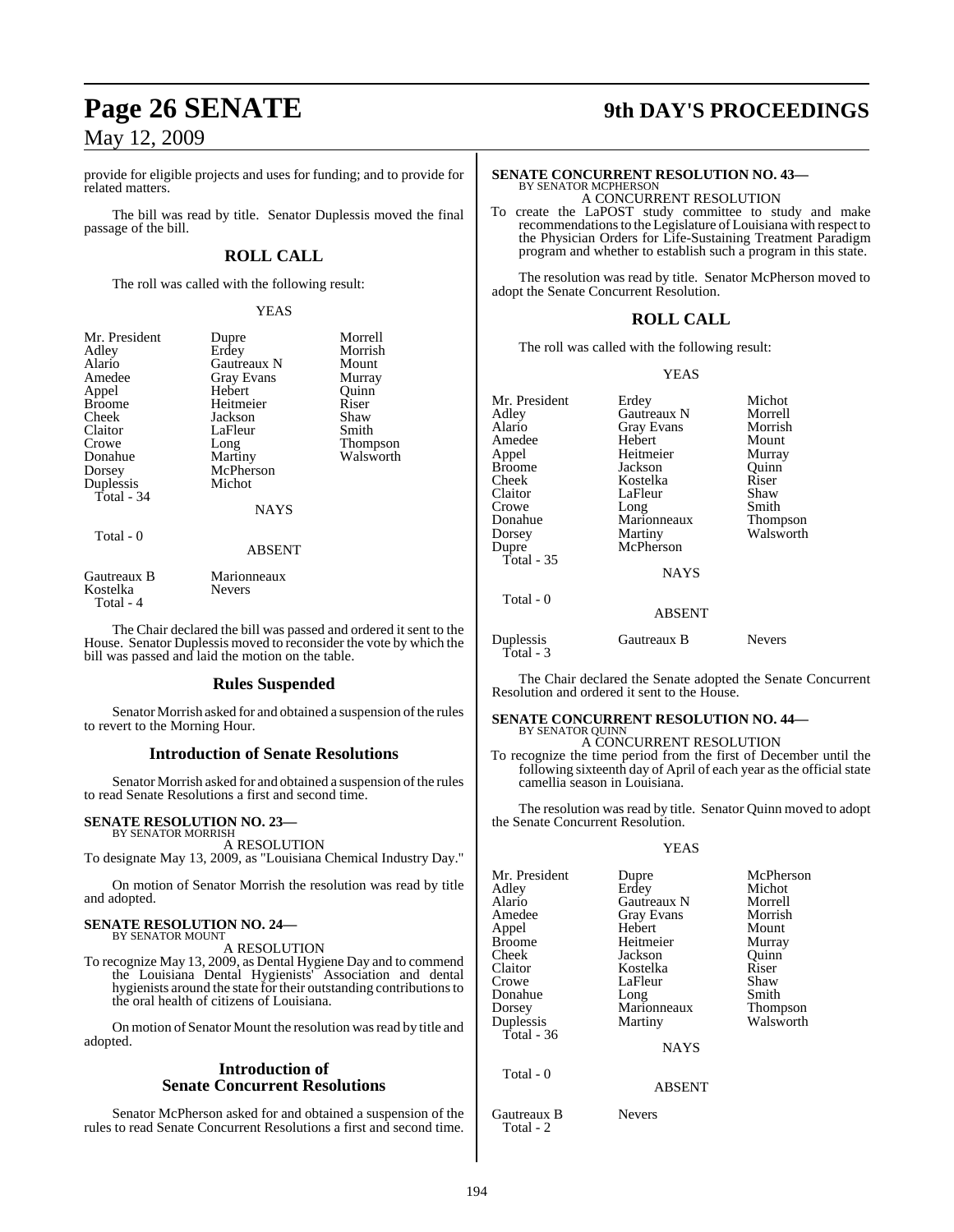The Chair declared the Senate adopted the Senate Concurrent Resolution and ordered it sent to the House.

#### **SENATE CONCURRENT RESOLUTION NO. 45—** BY SENATOR QUINN

A CONCURRENT RESOLUTION

To urge and request the Louisiana State Law Institute to study and make recommendations relative to the laws on relocating a child's residence.

The resolution was read by title. Senator Quinn moved to adopt the Senate Concurrent Resolution.

#### **ROLL CALL**

The roll was called with the following result:

#### YEAS

| Mr. President | Erdey<br>Gautreaux N | Michot          |
|---------------|----------------------|-----------------|
| Adley         |                      | Morrell         |
| Alario        | <b>Gray Evans</b>    | Morrish         |
| Amedee        | Hebert               | Mount           |
| Appel         | Heitmeier            | Murray          |
| <b>Broome</b> | Jackson              | Ouinn           |
| Cheek         | Kostelka             | Riser           |
| Claitor       | LaFleur              | Shaw            |
| Crowe         | Long                 | Smith           |
| Donahue       | Marionneaux          | <b>Thompson</b> |
| Dorsey        | Martiny              | Walsworth       |
| Dupre         | McPherson            |                 |
| Total $-35$   |                      |                 |
|               | <b>NAYS</b>          |                 |
| Total - 0     | <b>ABSENT</b>        |                 |

| Duplessis   | Gautreaux B | <b>Nevers</b> |
|-------------|-------------|---------------|
| Total - $3$ |             |               |

The Chair declared the Senate adopted the Senate Concurrent Resolution and ordered it sent to the House.

#### **SENATE CONCURRENT RESOLUTION NO. 46—** BY SENATOR JACKSON

A CONCURRENT RESOLUTION

To recognize Wednesday, May 13, 2009, as Planned Parenthood Day in Louisiana.

The resolution was read by title. Senator Jackson moved to adopt the Senate Concurrent Resolution.

#### YEAS

| Mr. President<br>Adley<br>Alario<br>Amedee<br>Appel<br><b>Broome</b><br>Cheek<br>Crowe<br>Donahue<br>Dorsey<br>Duplessis<br>Dupre<br>Total $-35$ | Erdey<br>Gautreaux N<br><b>Gray Evans</b><br>Hebert<br>Heitmeier<br>Jackson<br>Kostelka<br>LaFleur<br>Long<br>Marionneaux<br>Martiny<br>McPherson<br><b>NAYS</b> | Michot<br>Morrell<br>Morrish<br>Mount<br>Murray<br>Ouinn<br>Riser<br>Shaw<br>Smith<br>Thompson<br>Walsworth |
|--------------------------------------------------------------------------------------------------------------------------------------------------|------------------------------------------------------------------------------------------------------------------------------------------------------------------|-------------------------------------------------------------------------------------------------------------|
| Total - 0                                                                                                                                        | <b>ABSENT</b>                                                                                                                                                    |                                                                                                             |
| Claitor                                                                                                                                          | Gautreaux B                                                                                                                                                      | <b>Nevers</b>                                                                                               |

Total - 3

# **9th DAY'S PROCEEDINGS Page 27 SENATE** May 12, 2009

The Chair declared the Senate adopted the Senate Concurrent Resolution and ordered it sent to the House.

## **Notice Regarding Vote**

Senator Crowe stated he had voted in error on Senate Concurrent Resolution No. 46. He voted yea on the resolution and had intended to vote nay. He asked that the Official Journal so state.

#### **Notice Regarding Vote**

Senator Erdey stated he had voted in error on Senate Concurrent Resolution No. 46. He voted yea on the resolution and had intended to vote nay. He asked that the Official Journal so state.

### **Notice Regarding Vote**

Senator N. Gautreaux stated he had voted in error on Senate Concurrent Resolution No. 46. He voted yea on the resolution and had intended to vote nay. He asked that the Official Journal so state.

#### **Notice Regarding Vote**

Senator Kostelka stated he had voted in error on Senate Concurrent Resolution No. 46. He voted yea on the resolution and had intended to vote nay. He asked that the Official Journal so state.

### **Notice Regarding Vote**

Senator Long stated he had voted in error on Senate Concurrent Resolution No. 46. He voted yea on the resolution and had intended to vote nay. He asked that the Official Journal so state.

### **Notice Regarding Vote**

Senator Riser stated he had voted in error on Senate Concurrent Resolution No. 46. He voted yea on the resolution and had intended to vote nay. He asked that the Official Journal so state.

### **Notice Regarding Vote**

Senator Shaw stated he had voted in error on Senate Concurrent Resolution No. 46. He voted yea on the resolution and had intended to vote nay. He asked that the Official Journal so state.

#### **Notice Regarding Vote**

Senator Smith stated he had voted in error on Senate Concurrent Resolution No. 46. He voted yea on the resolution and had intended to vote nay. He asked that the Official Journal so state.

#### **Notice Regarding Vote**

Senator Thompson stated he had voted in error on Senate Concurrent Resolution No. 46. He voted yea on the resolution and had intended to vote nay. He asked that the Official Journal so state.

### **Notice Regarding Vote**

Senator Walsworth stated he had voted in error on Senate Concurrent Resolution No. 46. He voted yea on the resolution and had intended to vote nay. He asked that the Official Journal so state.

#### **Notice Regarding Vote**

Senator Alario stated he had voted in error on Senate Concurrent Resolution No. 46. He voted yea on the resolution and had intended to vote nay. He asked that the Official Journal so state.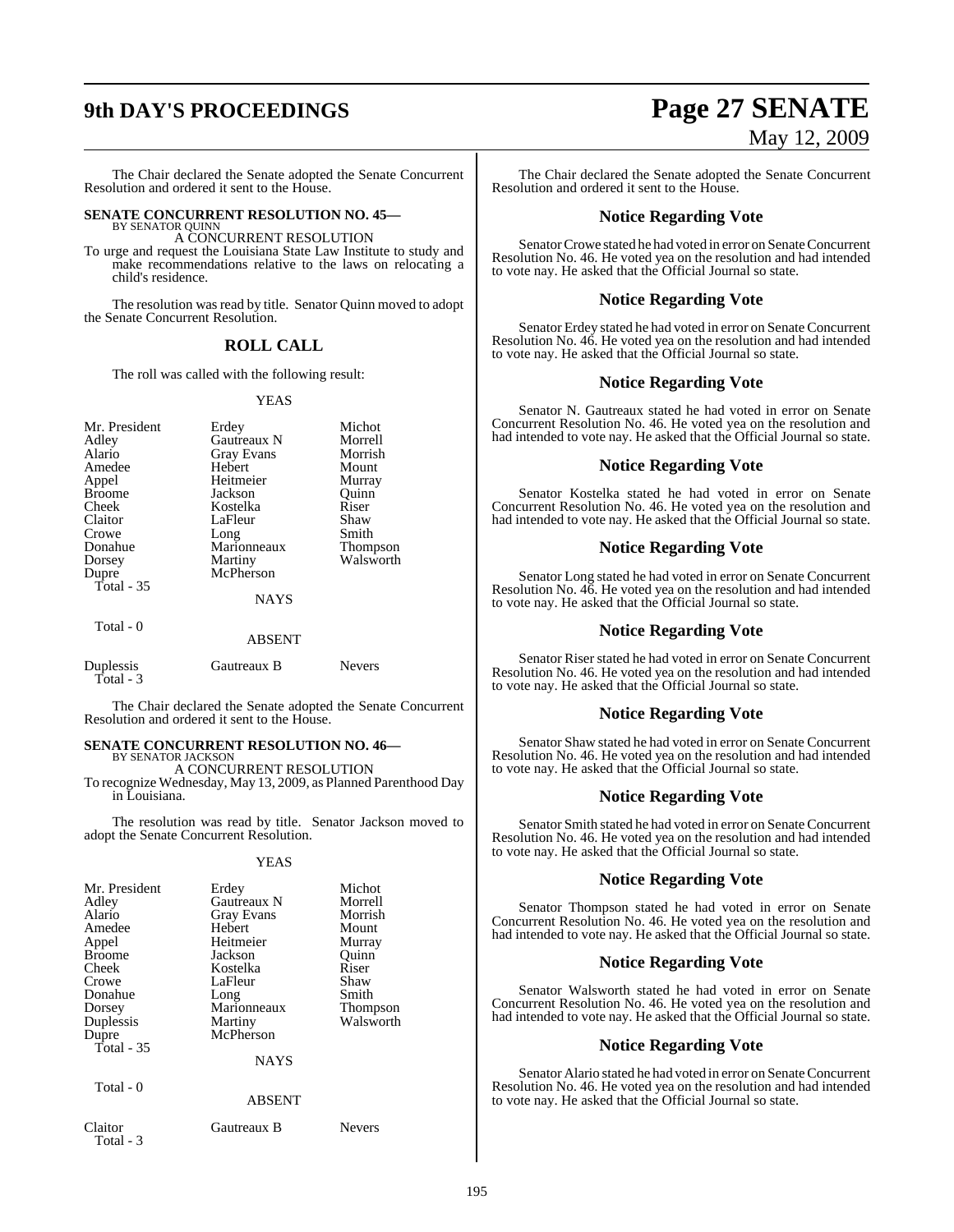# **Page 28 SENATE 9th DAY'S PROCEEDINGS**

## May 12, 2009

## **Notice Regarding Vote**

Senator Michot stated he had voted in error on Senate Concurrent Resolution No. 46. He voted yea on the resolution and had intended to vote nay. He asked that the Official Journal so state.

## **Notice Regarding Vote**

Senator Mount stated she had voted in error on Senate Concurrent Resolution No. 46. She voted yea on the resolution and had intended to vote nay. She asked that the Official Journal so state.

## **Notice Regarding Vote**

Senator Quinn stated she had voted in error on Senate Concurrent Resolution No. 46. She voted yea on the resolution and had intended to vote nay. She asked that the Official Journal so state.

#### **Message from the House**

#### **ASKING CONCURRENCE IN HOUSE BILLS AND JOINT RESOLUTIONS**

#### May 12, 2009

To the Honorable President and Members of the Senate:

I am directed to inform your honorable body that the House of Representatives has finally passed and asks your concurrence in the following House Bills and Joint Resolutions:

**HOUSE BILL NO. 9—** BY REPRESENTATIVES BALDONE AND LEGER

AN ACT

To enact R.S. 47:301(6)(c), relative to sales and use tax; to exclude fromthe definition of "hotel" certain temporary lodging services provided by a nonprofit corporation to a homeless person; to authorize rulemaking; to provide an effective date; and to provide for related matters.

# **HOUSE BILL NO. 88—** BY REPRESENTATIVE MCVEA

AN ACT

To amend and reenact R.S. 42:63(A)(3), relative to dual officeholding and dual employment; to authorize an employee of the United States government to serve as a part-time elected official; to provide for definitions; to provide exceptions; and to provide for related matters.

**HOUSE BILL NO. 97—** BY REPRESENTATIVES GISCLAIR AND BALDONE AN ACT

To amend and reenact R.S. 34:851.2(3) and 851.19, relative to vessels; to provide for definitions; to provide for operation of certain vessels; and to provide for related matters.

# **HOUSE BILL NO. 119—** BY REPRESENTATIVE HENRY BURNS

AN ACT

To enact R.S. 15:502, relative to testimony by audiovisual transmission; to authorize certain persons to testify through the use of audiovisual equipment in certain proceedings; to provide for written notice to opposing counsel; to provide for limitations; and to provide for related matters.

#### **HOUSE BILL NO. 176—** BY REPRESENTATIVE POPE

AN ACT

To amend and reenact R.S. 17:270(A) and R.S. 32:402.1(D), relative to the driver education and training program for children operated by the State Board of Elementary and Secondary Education and the state Department of Education; to permit a child who is in at least the ninth grade and is less than fifteen years of age to participate in the classroom instruction

component of the program; to provide an effective date; and to provide for related matters.

# **HOUSE BILL NO. 186—** BY REPRESENTATIVE WOOTON

AN ACT To amend and reenact R.S. 15:587(D), (E), and (F) and to enact R.S. 15:587(G), relative to criminal history information; to provide for the remission of fees charged for providing this information; to provide for the use of some of those fees; to authorize the sheriff to conduct screening functions; and to provide for related matters.

#### **HOUSE BILL NO. 309—** BY REPRESENTATIVE GALLOT

AN ACT

To amend and reenact R.S. 13:312(2) and 312.1(B), relative to the courts of appeal; to provide election sections for the election of judges to the second district of the Court of Appeal for the Second Circuit; to provide for the assignment of judgeships for election purposes; to provide for the election of the judges; and to provide for related matters.

# **HOUSE BILL NO. 346—** BY REPRESENTATIVE POPE

AN ACT To amend and reenact R.S.  $15:609(B)(1)$  and (C) and 610, relative to the method of collecting DNA samples from persons arrested for or convicted of certain offenses for inclusion in the state DNA database; to authorize DNA samples to be drawn or taken from those persons; and to provide for related matters.

#### **HOUSE BILL NO. 366—**

BY REPRESENTATIVES WOOTON, HENRY BURNS, CHAMPAGNE,<br>FOIL, LITTLE, MILLS, PERRY, PUGH, ROBIDEAUX, SIMON, SMILEY,<br>JANE SMITH, AND THIBAUT AND SENATORS CROWE, DUPLESSIS,<br>MICHOT, SMITH, AND WALSWORTH

AN ACT

To amend and reenact R.S. 15:560.1, 560.2(B)(introductory paragraph) and (1), (E), and (F), 560.3, 560.4(A), 560.5,  $560.6(A)$ , 561.2, and 561.4(A)(1) and (B)(1) and (3) and to enact R.S. 15:560.2(H) and  $(I)$  and 560.4(E), relative to sex offenders and child predators; to provide relative to the monitoring of sex offenders and predators; to provide with respect to the determination of which sex offenders are sexually violent predators and child sexual predators; to amend the provisions governing the sex offender assessment panels; to provide for definitions; to provide with respect to the membership of the sex offender assessment panels; to provide for a judicial determination following an assessment by the sex offender assessment panel; to provide for a hearing and notice thereof; to provide with respect to the effects of a determination of status as a sexually violent predator or child sexual predator; to provide with respect to supervision of such persons; to provide for criminal penaltiesfor violations of the conditions of supervision; to provide with respect to supervised release of certain sex offenders; to require that notice be given to the sex offender of supervised release; and to provide for related matters.

#### **HOUSE BILL NO. 370—**

BY REPRESENTATIVE LAFONTA AN ACT

To amend and reenact R.S. 22:1124(A)(introductory paragraph) and 1138(D), to enact R.S. 22:821(B)(28), and to repeal R.S. 22:1125, relative to fees collected by the commissioner of insurance; to provide relative to fees collected for Medical Necessity Review Organization licenses; to provide for a fee for filing of annual reports of Medical Necessity Review Organizations; to delete the requirement that Medical Necessity Review Organization licenses are subject to biannual renewal and associated fees; and to provide for related matters.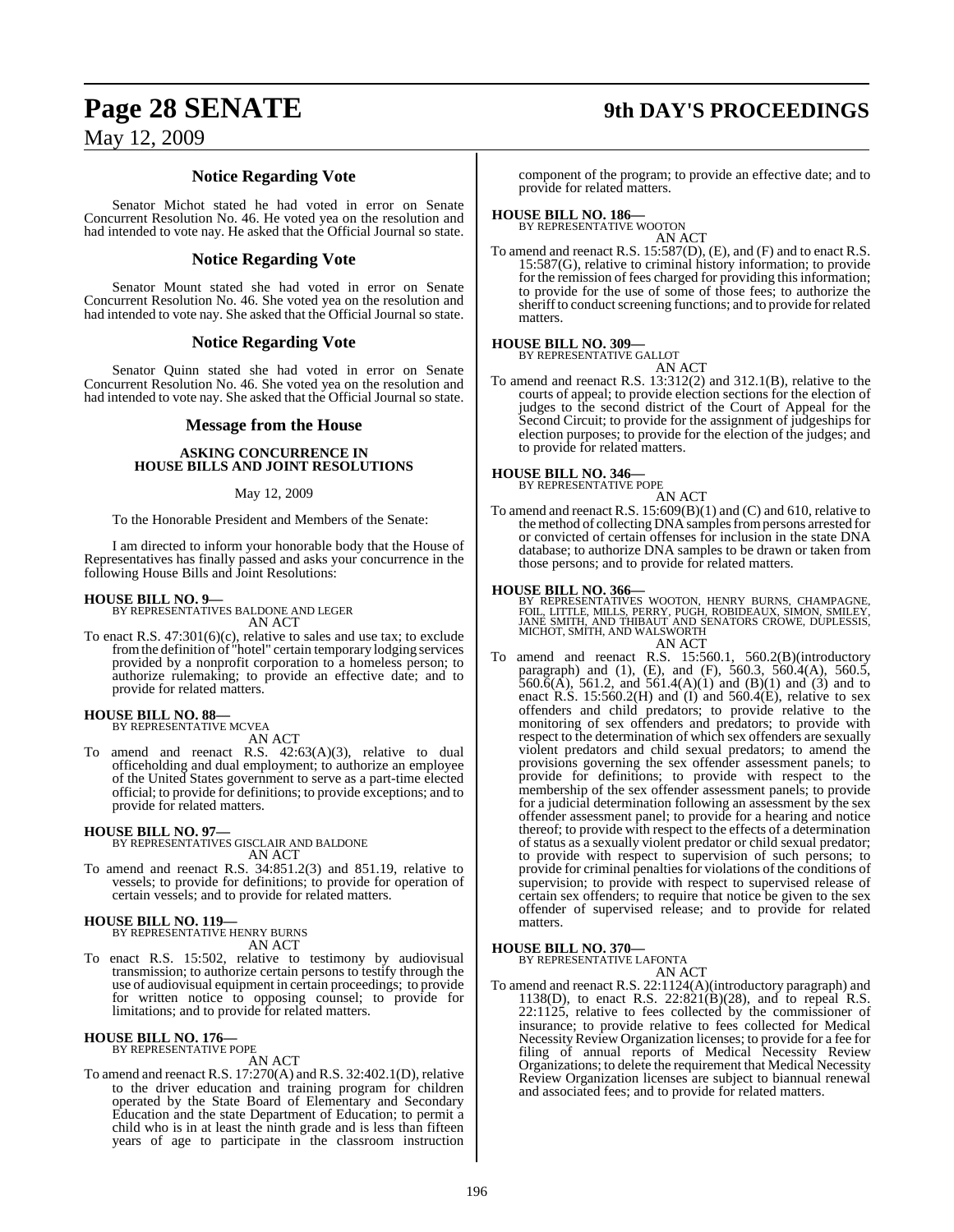# **9th DAY'S PROCEEDINGS Page 29 SENATE**

# May 12, 2009

**HOUSE BILL NO. 393—** BY REPRESENTATIVE LAFONTA

AN ACT

To enact R.S. 22:821(B)(28), relative to fees collected by the commissioner of insurance; to provide relative to fees collected for review of prelicensing or continuing education provider applications; to provide relative to fees collected for review of prelicensing course or continuing education program applications; and to provide for related matters.

> Respectfully submitted, ALFRED W. SPEER Clerk of the House of Representatives

## **House Bills and Joint Resolutions on First Reading**

Senator Mount asked for and obtained a suspension of the rules to read House Bills and Joint Resolutions a first and second time by title and refer them to Committee.

#### **HOUSE BILL NO. 9—**

BY REPRESENTATIVES BALDONE AND LEGER AN ACT

To enact R.S. 47:301(6)(c), relative to sales and use tax; to exclude fromthe definition of "hotel" certain temporary lodging services provided by a nonprofit corporation to a homeless person; to authorize rulemaking; to provide an effective date; and to provide for related matters.

The bill was read by title and referred by the President to the Committee on Revenue and Fiscal Affairs.

#### **HOUSE BILL NO. 88—**

BY REPRESENTATIVE MCVEA AN ACT

To amend and reenact R.S.  $42:63(A)(3)$ , relative to dual officeholding and dual employment; to authorize an employee of the United States government to serve as a part-time elected official; to provide for definitions; to provide exceptions; and to provide for related matters.

The bill was read by title and referred by the President to the Committee on Senate and Governmental Affairs.

**HOUSE BILL NO. 97—** BY REPRESENTATIVES GISCLAIR AND BALDONE AN ACT

To amend and reenact R.S. 34:851.2(3) and 851.19, relative to vessels; to provide for definitions; to provide for operation of certain vessels; and to provide for related matters.

The bill was read by title and referred by the President to the Committee on Commerce, Consumer Protection, and International Affairs.

#### **HOUSE BILL NO. 119—** BY REPRESENTATIVE HENRY BURNS

AN ACT

To enact R.S. 15:502, relative to testimony by audiovisual transmission; to authorize certain persons to testify through the use of audiovisual equipment in certain proceedings; to provide for written notice to opposing counsel; to provide for limitations; and to provide for related matters.

The bill was read by title and referred by the President to the Committee on Judiciary B.

### **HOUSE BILL NO. 176—**

BY REPRESENTATIVE POPE AN ACT

To amend and reenact R.S. 17:270(A) and R.S. 32:402.1(D), relative to the driver education and training program for children operated by the State Board of Elementary and Secondary Education and the state Department of Education; to permit a

child who is in at least the ninth grade and is less than fifteen years of age to participate in the classroom instruction component of the program; to provide an effective date; and to provide for related matters.

The bill was read by title and referred by the President to the Committee on Education.

**HOUSE BILL NO. 186—** BY REPRESENTATIVE WOOTON AN ACT

To amend and reenact R.S. 15:587(D), (E), and (F) and to enact R.S. 15:587(G), relative to criminal history information; to provide for the remission of fees charged for providing this information; to provide for the use of some of those fees; to authorize the sheriff to conduct screening functions; and to provide for related matters.

The bill was read by title and referred by the President to the Committee on Judiciary B.

# **HOUSE BILL NO. 309—** BY REPRESENTATIVE GALLOT



AN ACT To amend and reenact R.S. 13:312(2) and 312.1(B), relative to the courts of appeal; to provide election sections for the election of judges to the second district of the Court of Appeal for the Second Circuit; to provide for the assignment of judgeships for election purposes; to provide for the election of the judges; and to provide for related matters.

The bill was read by title and referred by the President to the Committee on Senate and Governmental Affairs.

#### **HOUSE BILL NO. 346—**

BY REPRESENTATIVE POPE

AN ACT To amend and reenact R.S. 15:609(B)(1) and (C) and 610, relative to the method of collecting DNA samples from persons arrested for or convicted of certain offenses for inclusion in the state DNA database; to authorize DNA samples to be drawn or taken from those persons; and to provide for related matters.

The bill was read by title and referred by the President to the Committee on Judiciary B.

#### **HOUSE BILL NO. 366—**

BY REPRESENTATIVES WOOTON, HENRY BURNS, CHAMPAGNE,<br>FOIL, LITTLE, MILLS, PERRY, PUGH, ROBIDEAUX, SIMON, SMILEY,<br>JANE SMITH, AND THIBAUT AND SENATORS CROWE, DUPLESSIS,<br>MICHOT, SMITH, AND WALSWORTH AN ACT

To amend and reenact R.S. 15:560.1, 560.2(B)(introductory paragraph) and (1), (E), and (F), 560.3, 560.4(A), 560.5,  $560.6(A)$ , 561.2, and 561.4(A)(1) and (B)(1) and (3) and to enact R.S. 15:560.2(H) and  $(I)$  and 560.4(E), relative to sex offenders and child predators; to provide relative to the monitoring of sex offenders and predators; to provide with respect to the determination of which sex offenders are sexually violent predators and child sexual predators; to amend the provisions governing the sex offender assessment panels; to provide for definitions; to provide with respect to the membership of the sex offender assessment panels; to provide for a judicial determination following an assessment by the sex offender assessment panel; to provide for a hearing and notice thereof; to provide with respect to the effects of a determination of status as a sexually violent predator or child sexual predator; to provide with respect to supervision of such persons; to provide for criminal penalties for violations of the conditions of supervision; to provide with respect to supervised release of certain sex offenders; to require that notice be given to the sex offender of supervised release; and to provide for related matters.

The bill was read by title and referred by the President to the Committee on Judiciary B.